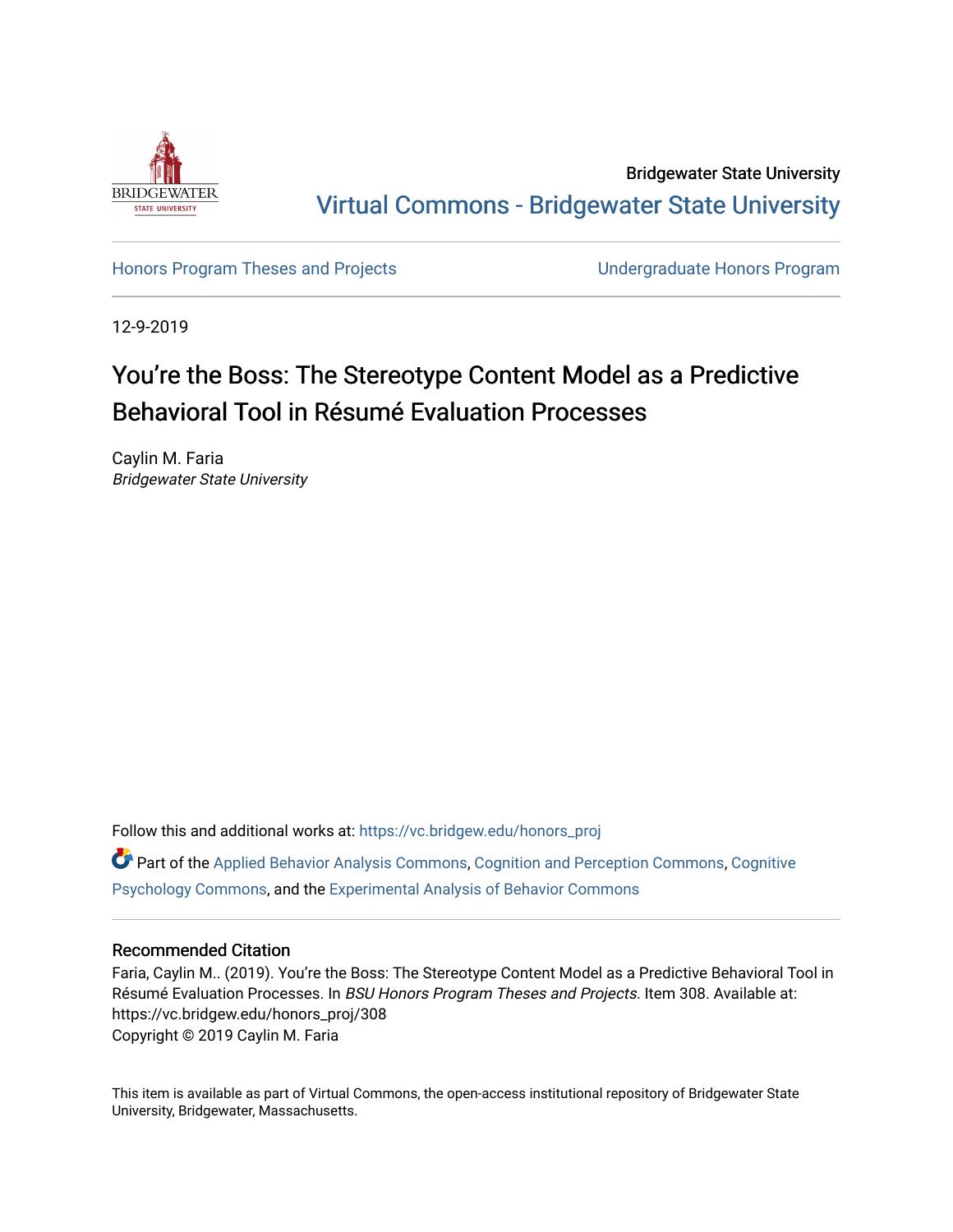You're the Boss:

The Stereotype Content Model as a Predictive Behavioral Tool

in Résumé Evaluation Processes

Caylin M. Faria

Submitted in Partial Completion of the

Requirements for Commonwealth Honors in Psychology

Bridgewater State University

December 9, 2019

Dr. Elizabeth Spievak, Thesis Advisor

Dr. Michael Root, Committee Member

Dr. Joseph Schwab, Committee Member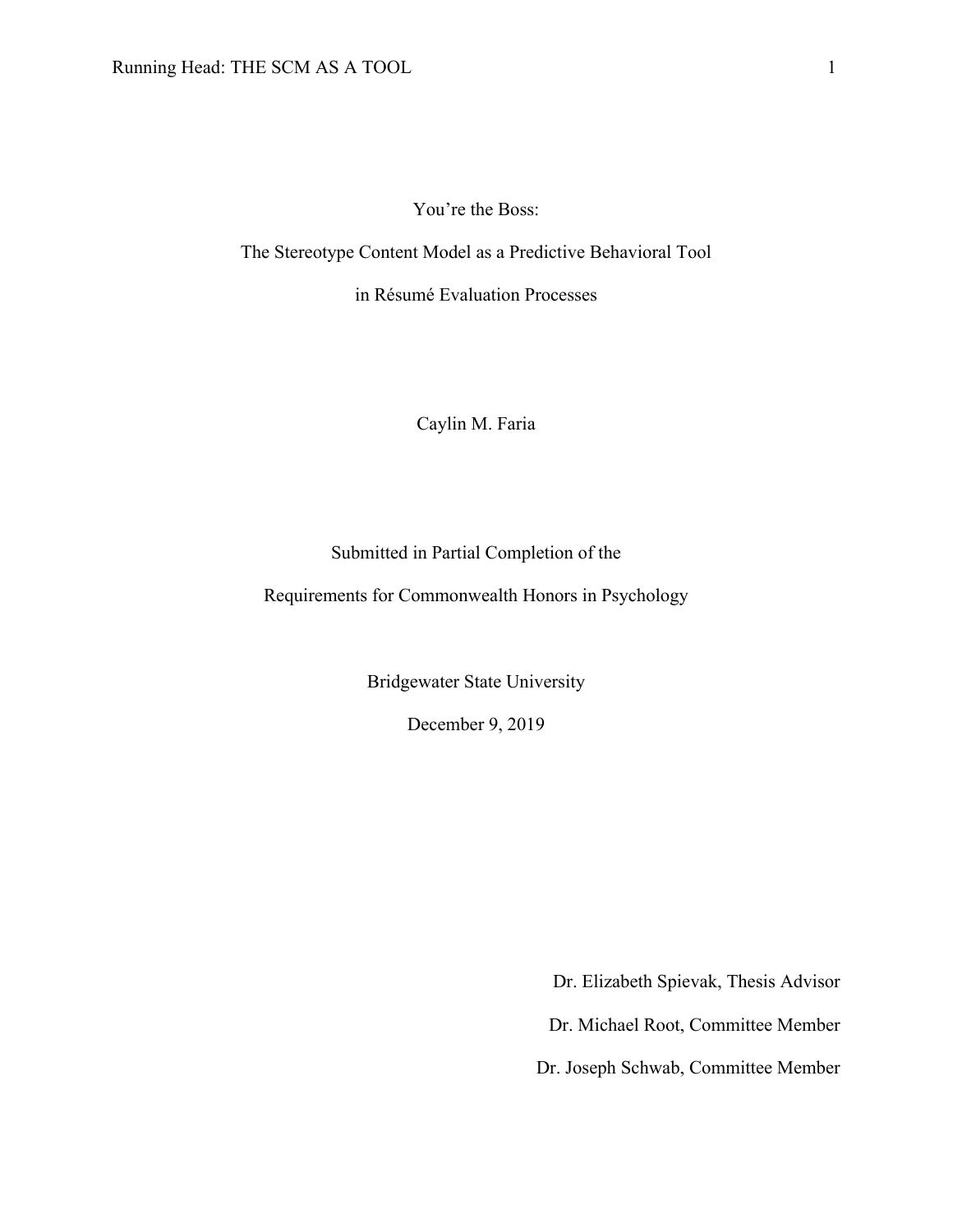#### Abstract

Extensive literature has confirmed that hiring discrimination is a persistent problem; less research has focused on the social cognitive mechanisms of prejudicial hiring and its effects on résumé evaluations. The present study evaluated how stereotyped evaluations of minority candidates could be predicted with the Stereotype Content Model (SCM) dimensions of warmth and competence. No published research has demonstrated how SCM group ratings may predict evaluations of individuals and their qualifications for employment. Participants evaluated two résumés for each of five listed job positions and completed a survey packet. One résumé in each pair suggested membership in a minority group: Muslim, transgender, African American, elderly, or Mexican immigrant. Contrary to expectations, minority signaled candidates were generally viewed more positively than the corresponding non-signaled applicant, and participants were more likely to recommend the minority candidate for the specified job. On the SCM, minority group results replicated past work, but perceptions of minority groups on the SCM did not directly predict résumé evaluations or hiring decisions. SCM ratings were indirectly linked to hiring choices. The more people judged themselves better than society, the more likely they were to hire minority candidates; the more people rated themselves "worse than society" (having less positive views of groups than society), the higher they were in SDO, which was linked to fewer minority hires. Future research on the relationships between the better than average effect, SDO, and the SCM is warranted, as these relationships may become tools used in human resources.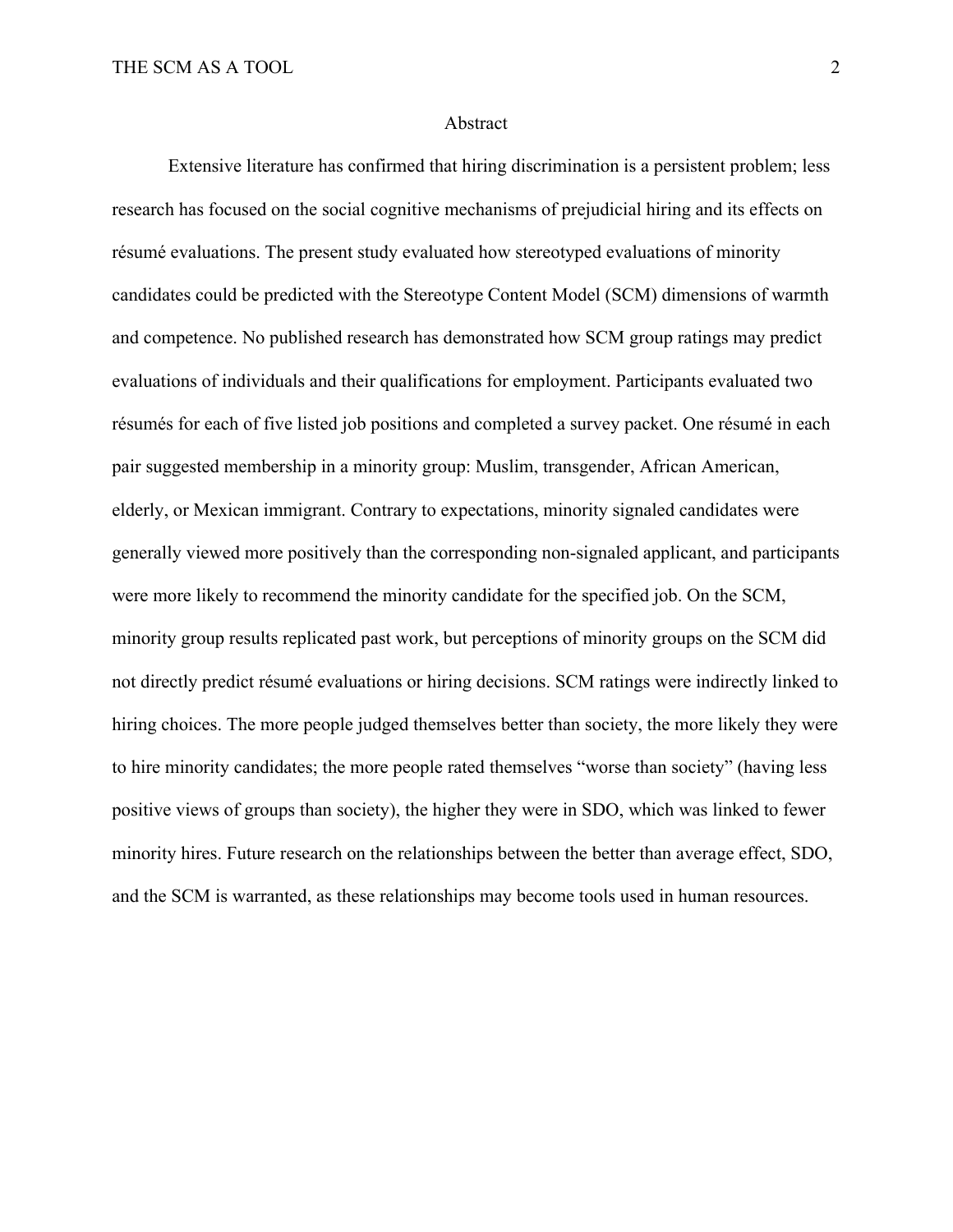#### You're the Boss:

The Stereotype Content Model as a Predictive Behavioral Tool in Résumé Evaluation Processes

Despite extensive literature on hiring discrimination, less research has considered why résumé evaluations, the first obstacle applicants typically face, may be prone to bias and discrimination (Derous & Ryan, 2018). A recent meta-analysis by Zschirnt and Ruedin (2016) found that minority group members need to send 1.5 applications for every application sent by an equally qualified member of the majority group, in order to be invited for a job interview. The authors suggest that what is urgently needed is research that strives to identify the mechanisms of prejudicial hiring. Derous and Ryan (2018) offered one descriptive model comprised of three stages, during which stereotypes may influence the often difficult and ambiguous evaluation process: applicant information (stage 1), evaluator information processing and impressions (stage 2), and applicant, workplace and societal outcomes (stage 3). The current study investigated how experimentally manipulated applicant materials (stage 1 information) influenced evaluator impressions and hiring decisions (stages 2 and 3). Furthermore, the study was an attempt to respond to Zschirnt and Ruedin's (2016) call for more work on social cognitive processing relevant to hiring practices by investigating how stereotyped evaluations of minority groups could be predicted with the Stereotype Content Model (SCM; Fiske et al., 2002) dimensions of warmth and competence. The SCM has emerged as a useful tool to conceptualize cultural stereotypes and predict images of outgroups and associated emotional prejudices. However, it has not been studied in relationship to employer decision-making within résumé and hiring evaluations.

In most cases, the hiring process begins with an applicant's résumé, which is followed by an interview, and then the decision-making process (Cole, Rubin, Feild, & Giles, 2007).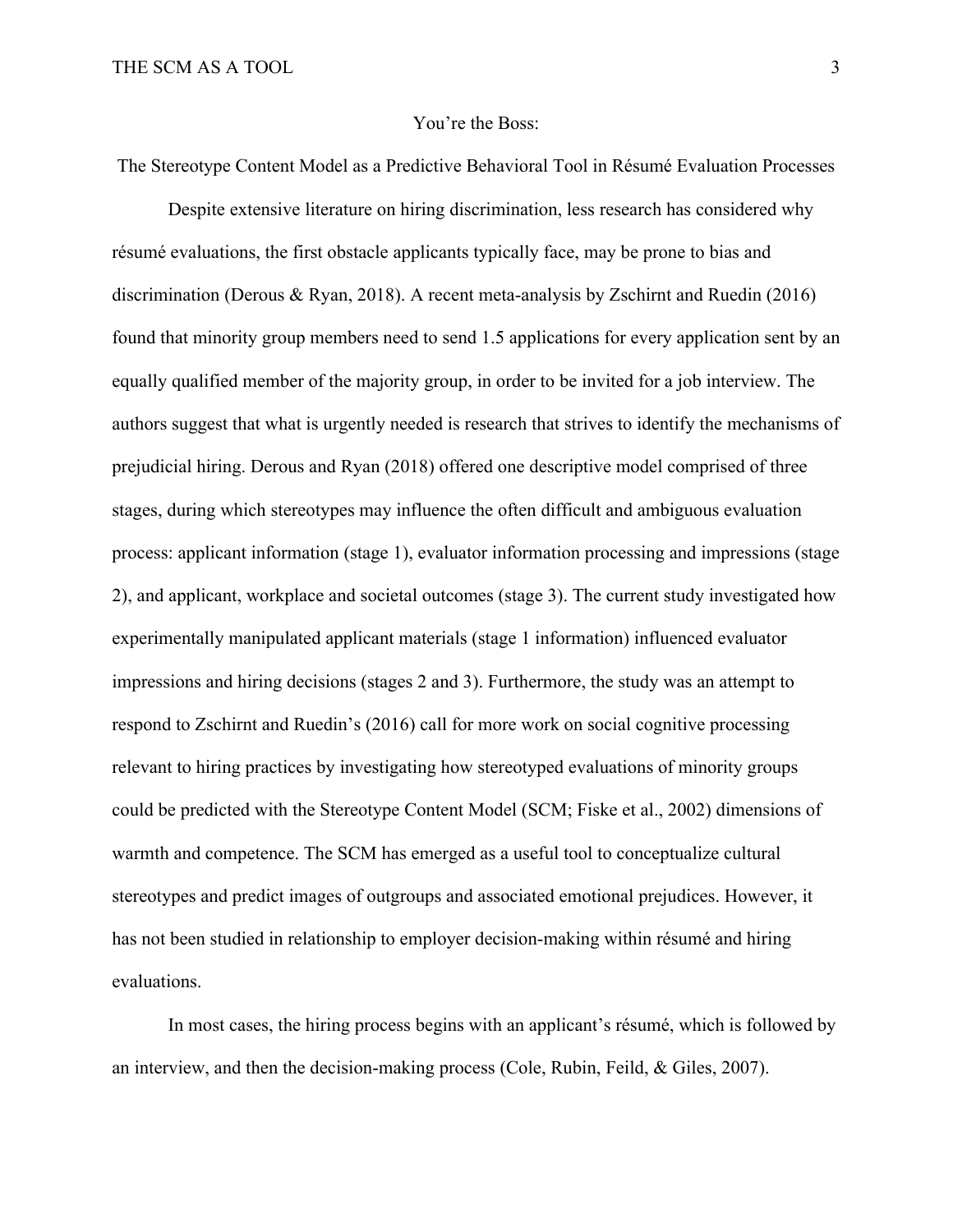Résumés play a crucial role in the hiring process, sometimes more so than the employment interview (Dipboye, Fontenelle, & Garner, 1984; Pannone, 1994; Schmidt & Zimmerman, 2004). Identifying and predicting the effects of underlying mechanisms that result in biased hiring practices is critical, as it has important implications for the field of human resources, and may extend to the broader realm of an increasingly diverse society.

### **Implicit and Explicit Attitudes**

Stereotypes can be explicitly denounced, but an individual's behavior may contradict self-reported attitudes because résumé content may activate associations in long-term memory and facilitate the processing of related information and responses (Shiffrin & Schneider, 1977). Because cultural stereotypes have a long history of learning, which may lead to the development of automated responses (both semantic and evaluative), in some instances, an individual's response to a social group member may reflect automatic processes, for which there is no conscious intent. When humans are faced with making decisions in conditions of uncertainty, under time constraints, when attentional resources are strained, or when their investment or decision efficacy is low, they tend to rely on heuristics or rules of thumb that reflect stereotypical world knowledge, but are often less relevant to a single circumstance or choice (Tversky & Kahneman, 1974). Examples of heuristics include a variety of mental shortcuts, including stereotypes. Heuristic processing is automatic, fast, requires less effort, and consumes few cognitive resources (Chaiken, 1980, 1987; Chaiken, Lieberman, & Eagly, 1989). In comparison, systematic processing is prompted only when the less effortful heuristic processing produces obviously poor results or low confidence (Maheswaran & Chaiken, 1991; Petty, Cacioppo & Goldman, 1981; Tetlock, 1983). Past research by Tversky and Kahnemann (1974) provides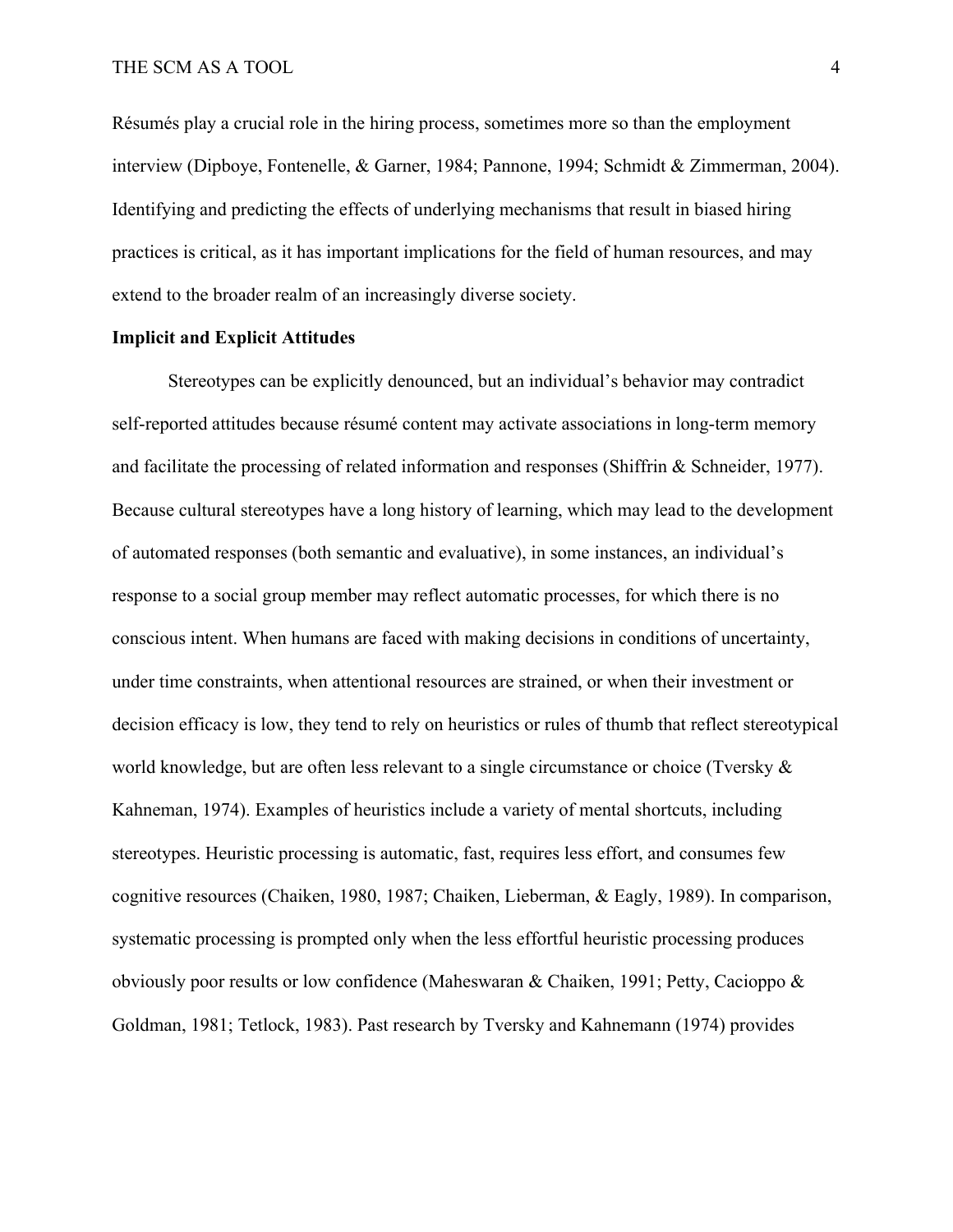evidence to suggest that in complex situations, such as in time constrained forced-choice hiring decisions, heuristics may be heavily relied upon.

Wilson, Lindsey and Schooler (2000) describe a dual process model of two distinct forces, systematically driven or explicit attitudes, and heuristically driven or implicit automatic attitudes, both of which independently influence behavior toward the same target. The attitude that people endorse in the moment is dependent upon the availability of cognitive resources and motivation to use them. Explicit processes require attention and effort, and explicit measures reflect conscious awareness about social context, norms, and who we think we are or hope to be (e.g., how we think we feel, believe we should respond, or want to act). Implicit responses result from repeated exposure and practice, and implicit measures reflect embedded knowledge of the world (e.g., stereotypes, social norms, societal expectations and socially programmed responses). Though there are observable relationships between explicit and implicit attitudes (Nosek et al., 2007; Rooth, 2009), explicit attitudes tend to be more malleable and implicit attitudes have a tendency to remain stable (Wilson et al., 2000).

#### **The Hiring Process and Résumé Discrimination**

In order to understand the implicit and explicit biases that occur during résumé evaluations, researchers have focused on résumé content and potential employer responses to this content. Derous and Ryan (2018) proposed a three-stage model to help conceptualize how bias in résumé evaluations occurs: applicant information (stage 1), evaluator information processing and impression formation (stage 2), and evaluator screening outcomes (stage 3). Overall, the model suggests that when stigmatizing applicant information is present in résumés and job-related information is limited, evaluators often engage in the use of automatic stereotypes, which then increases the risk of biased applicant impressions and discriminatory behaviors. Cole et al.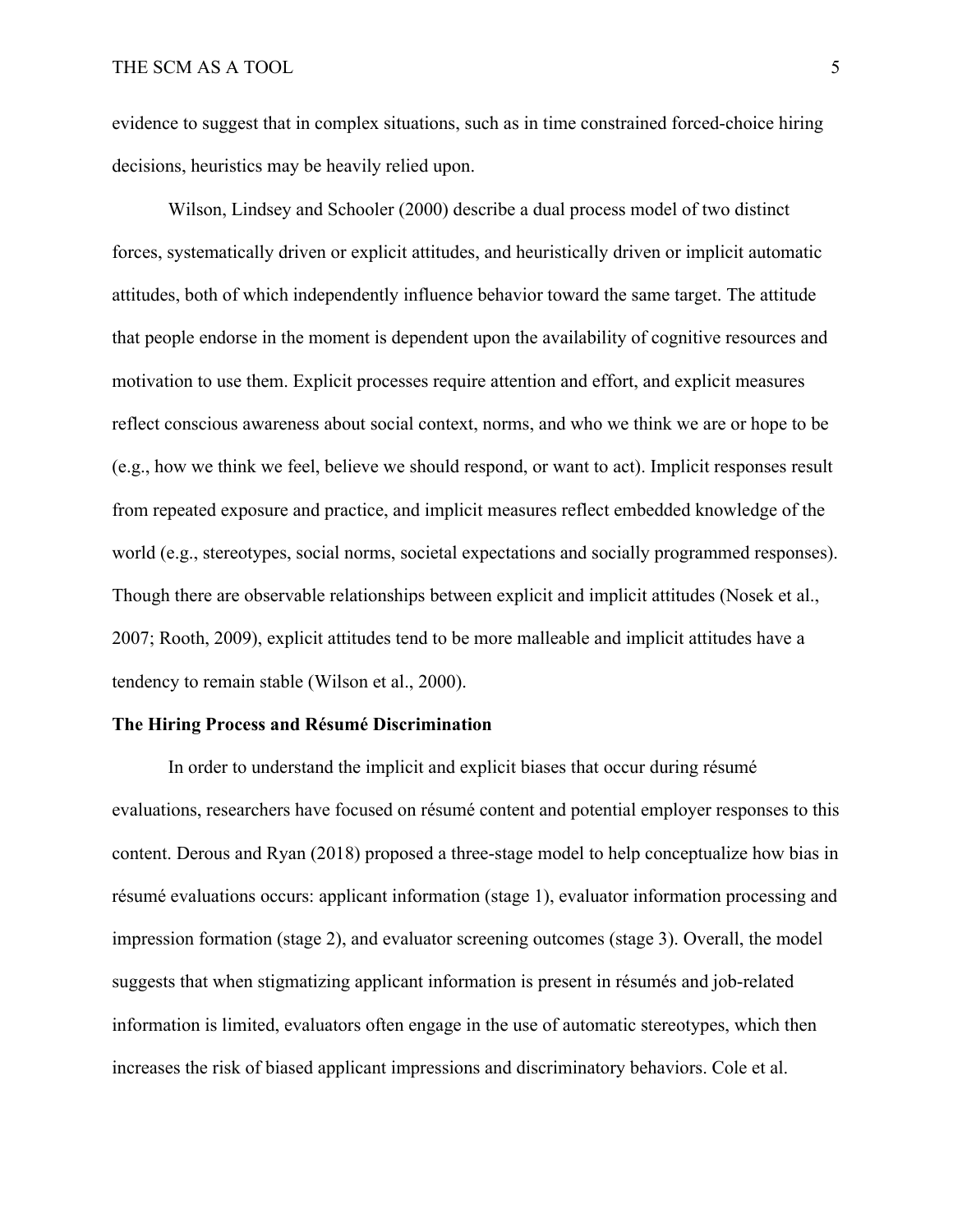(2007) suggested a similar premise: that as recruiters read and process an applicant's written descriptions of their background, experience and interest, recruiters' perceptions of the content can either increase or decrease an applicant's chances of selection.

Past literature has demonstrated that word choice and language can impact perception and stimulate implicit, automatic stereotypes. For example, Gaertner and McLaughlin (1983) found that word pairs that reflected racial stereotypes (white/intelligence; black/violent) were more easily and quickly understood than counter-stereotype pairs (black/intelligence; white/violence). Similarly, Devine (1989) found that White participants exposed to words that were 80% stereotypically associated with African-Americans (e.g., poor, lazy, athletic), judged a raceunspecified male target to be more hostile in an unrelated second task. This was in comparison to a group who was exposed to words that were 20% stereotypically associated. More relevant to the current study is research that demonstrates the impact of language, specifically names and extracurricular involvements, on callbacks and interview invitations.

Résumé language acts as a signal that likely affects impression formation (Derous & Ryan, 2018), and can have more of an impact than work experience and qualifications (Cole et al., 2007). For example, a comparison of résumés with African-American or White-sounding names revealed fifty percent more callbacks for interviews for the White names (Bertrand & Mullainathan, 2004). In one study, King, Madera, Hebl, Knight, and Mendoza (2006) paired high or low-quality résumés (signaled by education and GPA) with names that implied a Black, Hispanic, Asian, or White race. King et al. (2006) found that both Black and Hispanic applicants were judged more negatively than equally qualified Asian and White applicants. In an attempt to clarify the importance of race and ethnicity signals, Kang, Decelles, Tilcsik, and Jun (2016) examined levels of résumé whitening and its' effects on interest in Black and Asian applicants.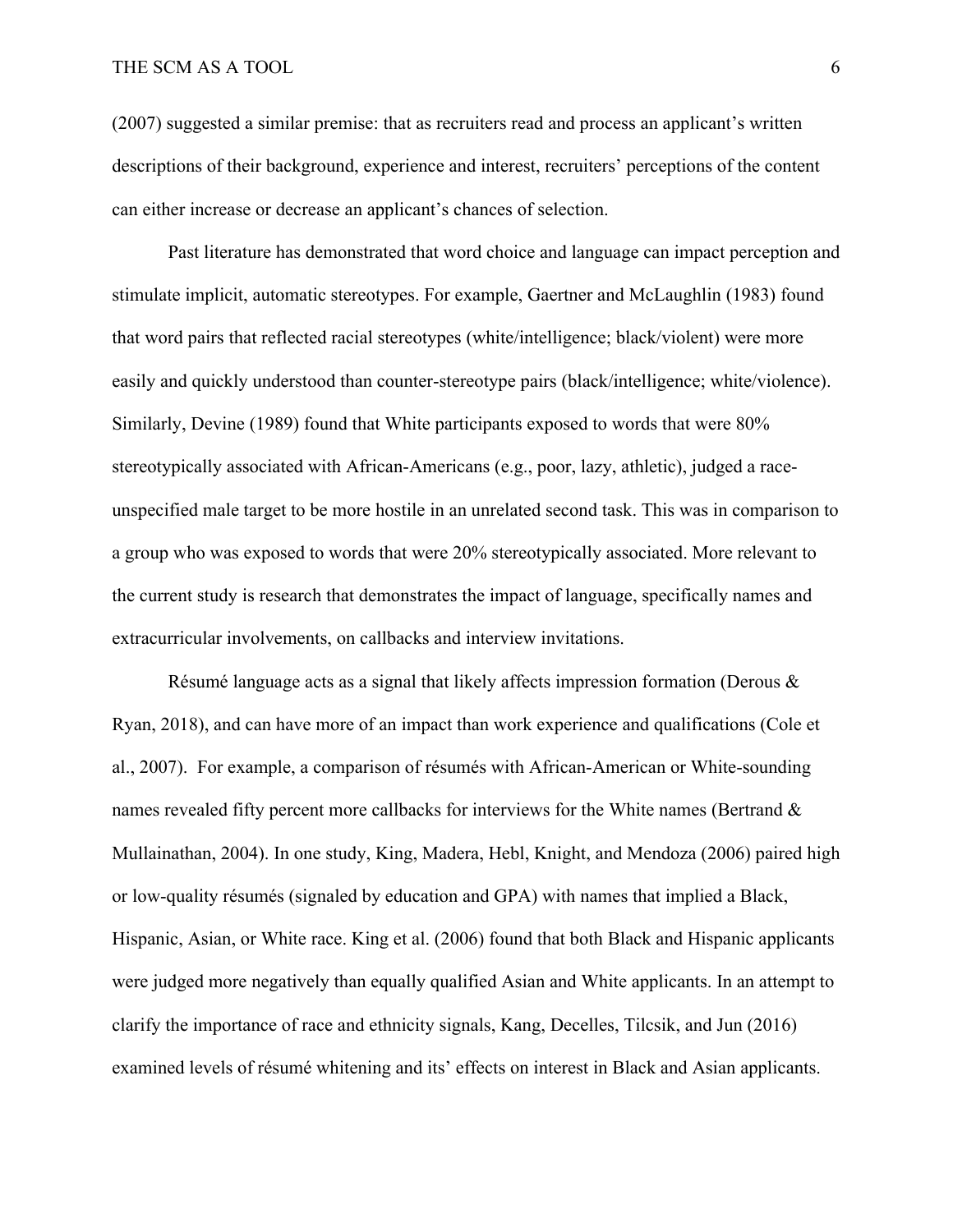Applications listed a whitened first name, whitened experience (i.e., involvements that do not cue race), or whitened first name and whitened experience. The authors found that callback rates were significantly lower for both non-whitened Black and Asian applicants, and were highest for a whitened first name and experience.

Although race and ethnicity related stereotypes have more frequently been the focus of research, stereotypes surrounding age and sexual orientation appear to impair perceptions of applicants as well. In a study that examined implicit age cues in résumés, Derous and Decoster (2017) found that job suitability ratings for applicants with old-sounding names were significantly lower compared to more contemporary names. Job suitability ratings were also significantly lower for résumés that listed activities stereotypically linked to maturity (member of a bridge club; walking club member), compared to those that signal youth (member of boy scouts; life board rescuer). Similar to Derous and Decoster (2017), Tilcsik (2011) used audit methods in a field study designed to measure discrimination against applicants with listed experience in a gay campus organization. The author found that heterosexual applicants had an 11.5% chance of being invited for an interview, compared to the 7.2% chance for gay applicants, a statistically significant difference. In addition, employers who indicated that they valued and sought stereotypically male heterosexual traits (aggressive, assertive, and decisive) were more likely to discriminate against gay men by providing less positive responses. Overall, past research on race, ethnicity, age, and sexual orientation stereotypes support the notion that typical decision-making processes for résumés may rely more on evaluators' implicit feelings and opinions toward the evaluated, instead of an evaluation of competence and experience.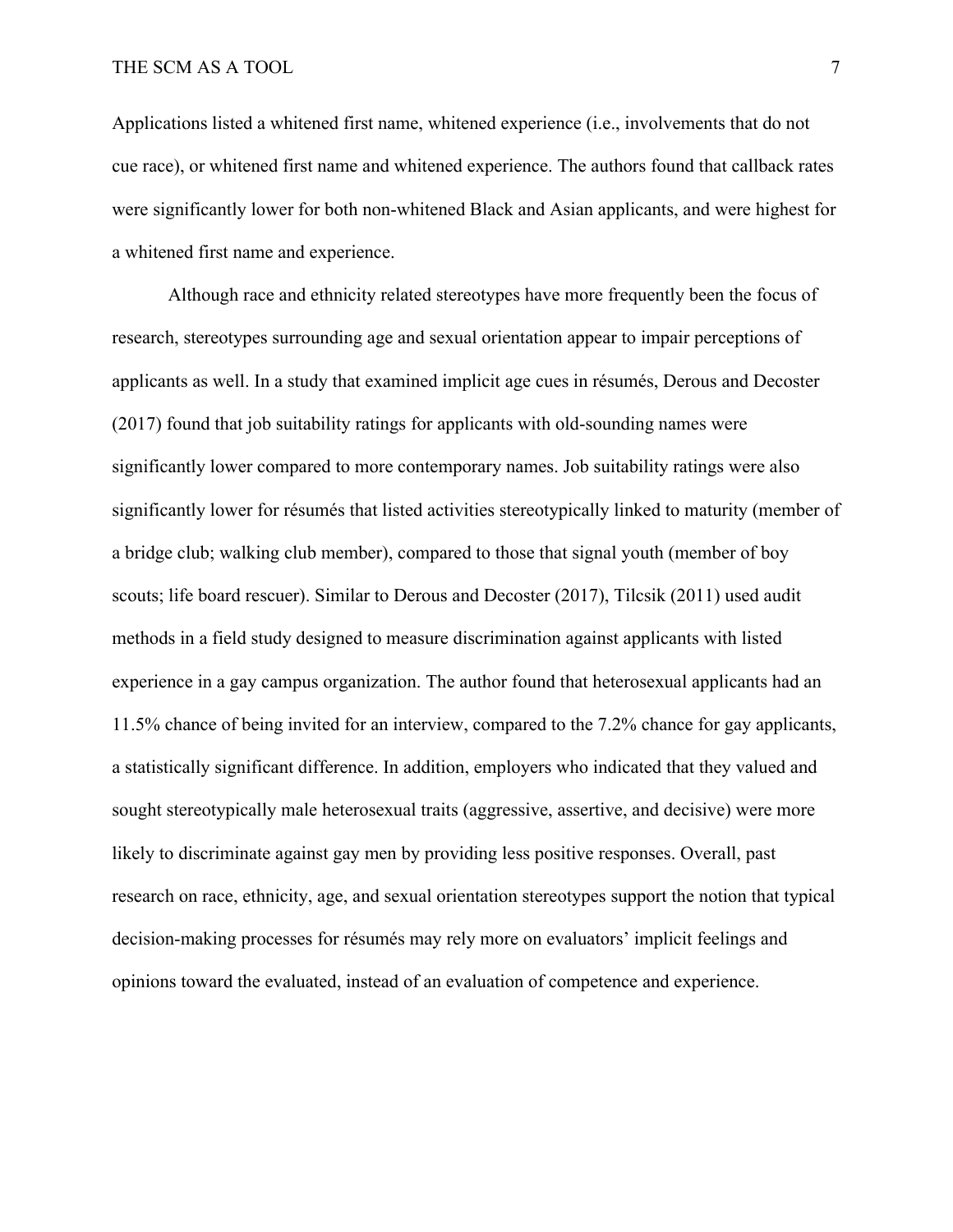#### **Warmth, Competence, and the Stereotype Content Model**

In order to understand the pervasiveness of stereotypes, social cognitive researchers interested in stereotype content have focused on two dimensions, warmth and competence, to conceptualize how social perceptions influence emotions, and behaviors. Many stereotypes use terms related to warmth and competence to differentiate groups. For example, Jews have historically been described with terms that convey grudging respect for capabilities (low warmth, high competence), and African-Americans with patronizing (warmer, but less competent) terms (Allport, 1954; Bettleheim & Janowitz, 1950). Competence and warmth have also been shown to describe subgroups of women. Nontraditional women (e.g., feminists, lesbians, athletes) have been described as disliked, dominant, and competent, while the terms commonly used to describe housewives include likable, dependent, and incompetent (Deaux, Winton, Crowley, & Lewis, 1985; Eckes, 1994; Noseworthy & Lott, 1984; Six & Eckes, 1991).

The Stereotype Content Model (SCM) developed by Fiske, Cuddy, Glick, and Xu (2002) provides a formal model based on the dimensions of warmth and competence. The authors found that words that suggested status, reputation, or influence, predicted perceptions of competence, while words that indicated competition for societal resources predicted perceptions of warmth. Based on different ascriptions of these two dimensions, the SCM can graphically illustrate attitudes toward outgroups on a Cartesian grid (see Figure 1). In addition, the model has been used to predict emotional prejudices associated with the four quadrants of the SCM (Cuddy, Fiske, & Glick, 2007; Fiske et al., 2002). High warmth and low competence is associated with paternalistic or protective prejudice; low status individuals that are not competitive garner pity (e.g., elderly or disabled people). Low warmth and low competence is linked to contemptuous prejudice; low status individuals perceived as consumers of valuable resources generate scorn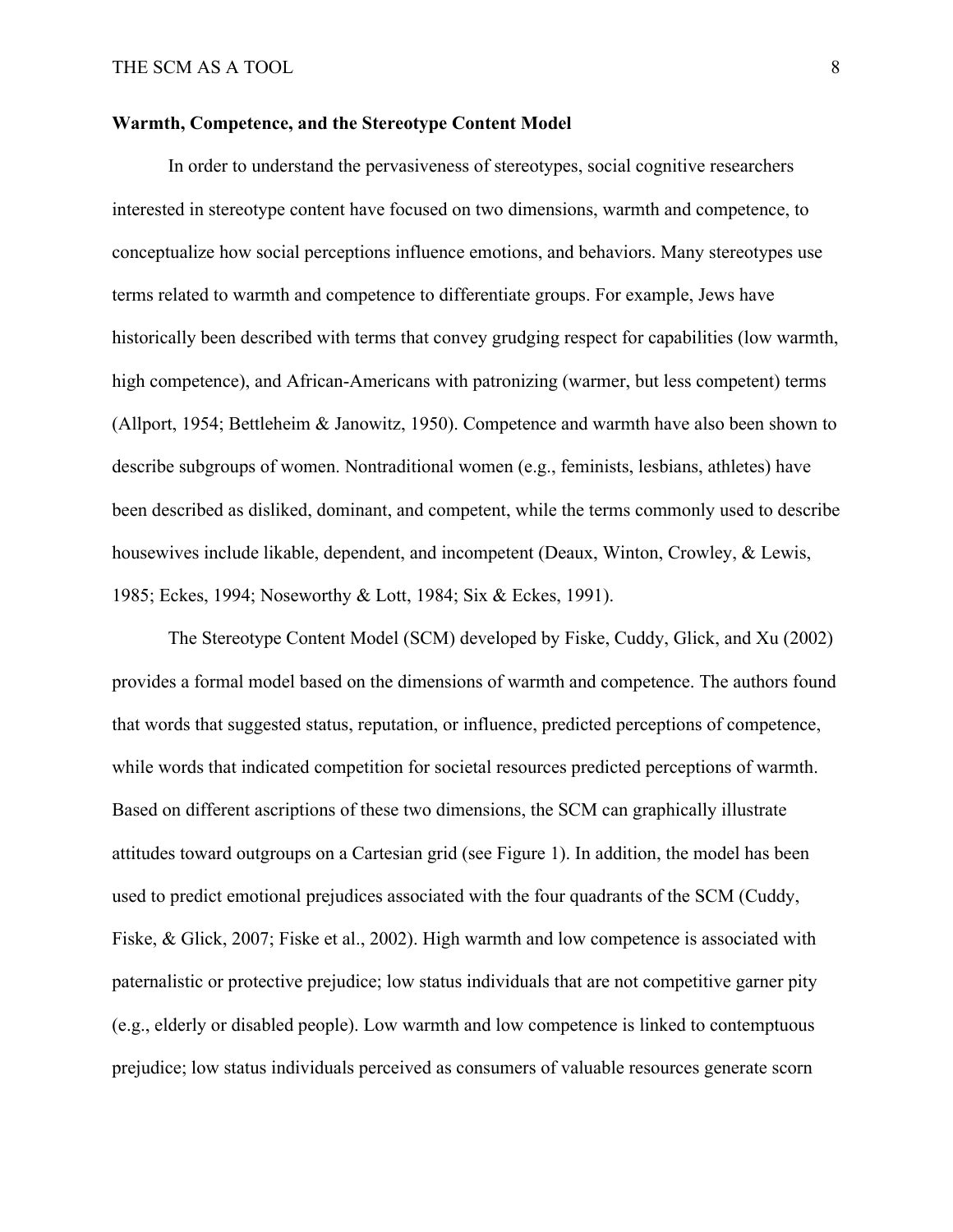(e.g., welfare recipients, poor people). Low warmth and high competence is associated with envious prejudice; high status individuals in competition for resources provoke jealousy (e.g., Asians, rich people). Terms that convey both high warmth and high competence are typically reserved for close allies or the in-group (Fiske et al., 2002).

Like other survey measures of attitudes and personality, the SCM is an explicit measure of stereotype beliefs, capturing conscious attitudes about stereotypes. For over 20 years it has been used to analyze the intentional activation of responses to language that describes groups and intergroup relationships (Cuddy et al., 2007; Fiske et al., 2002). Specifically, research using the SCM has focused on bias toward stereotyped groups (Lin, Kwan, & Cheung, 2015), self-threat and resulting prejudice toward groups (Collange, Fiske, & Sanitioso, 2009) historical depictions of groups (Durante, Volpato, & Fiske, 2010), societal level stereotypes and prejudices (Caprariello, Cuddy, & Fiske, 2009), and cross-cultural similarities and differences in stereotype content (Cuddy et al., 2009).

Although the SCM continues to gather empirical support with more outgroups, emotional prejudices, and diverse samples, additional support may arise from research exploring the predictive capabilities of the model in résumé evaluations. In one relevant study, Agerström, Björklund, Carlsson and Rooth (2012) used cover letter content to manipulate the degree to which Swedish (in-group) and Arab (out-group) applicants signaled degrees of warmth and competence. The field study measured how many of the over 5600 applicants were invited for interviews. Low-competence applicants used less task-oriented language in the cover letter than high-competence counterparts, and warmth was signaled with indications that the applicants had interests and priorities in life other than income or performance criteria. Consistent with their predictions, derived from SCM research, the results revealed that an Arab applicant needed to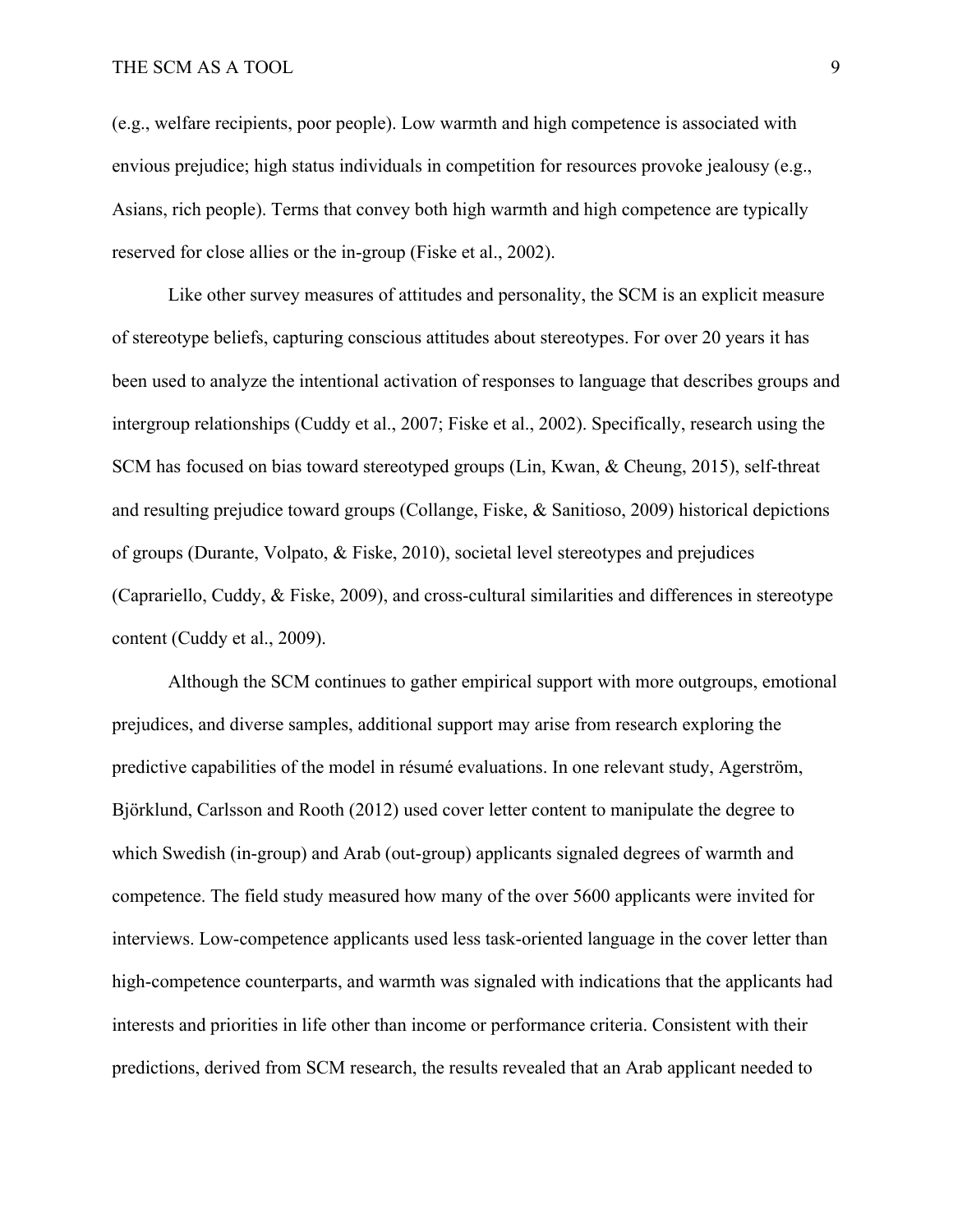signal both more warmth and more competence than a similar ingroup applicant to have the same chance of being invited to a job interview.

Agerström et al.'s (2012) large field study suggests that SCM biases are relevant to résumé evaluations, but their focus was on signaling warmth and competence, not on how warmth and competence may be perceived or inferred based on evaluator heuristics because, as is true with most field studies, they had no access to hiring official attitudes. As asserted by Zschirnt and Ruedin (2016), this missing social cognitive component is relevant because hiring officials likely employ their personal attitudes during objective résumé evaluations, whether they are aware of it or not. In order to test mechanisms of prejudice during evaluations, the influence of stereotypical knowledge and embedded attitudes should be measured and accounted for, as should self-awareness and the explicit desire to adhere to social norms.

The current study attempted to address the limitations of field studies (such as Agerstrom et al., 2012; Bertrand & Mullainathan, 2004; Derous & Decoster, 2017; Kang et al., 2016; Tilcsik, 2011) by including the SCM and two other common individual difference measures: social dominance orientation and socially desirable responding. Zschirnt and Reudin (2016) specifically referenced the potential implications of status hierarchies, or how groups are ranked according to social position, and associated negative stereotypes. Social dominance orientation (SDO; Pratto, Sidanius, Stallworth, & Malle, 1994), or an individual's support for group-based hierarchies, would therefore be relevant to résumé evaluations, as beliefs about whether one's own group should dominate other groups could impact decision-making toward minority group members. The second measure, social desirability (SD; Crowne & Marlowe, 1960), which assesses whether or not respondents are concerned with social approval, is also relevant to measure. While negatively biased assessments of minority groups have been the focus thus far,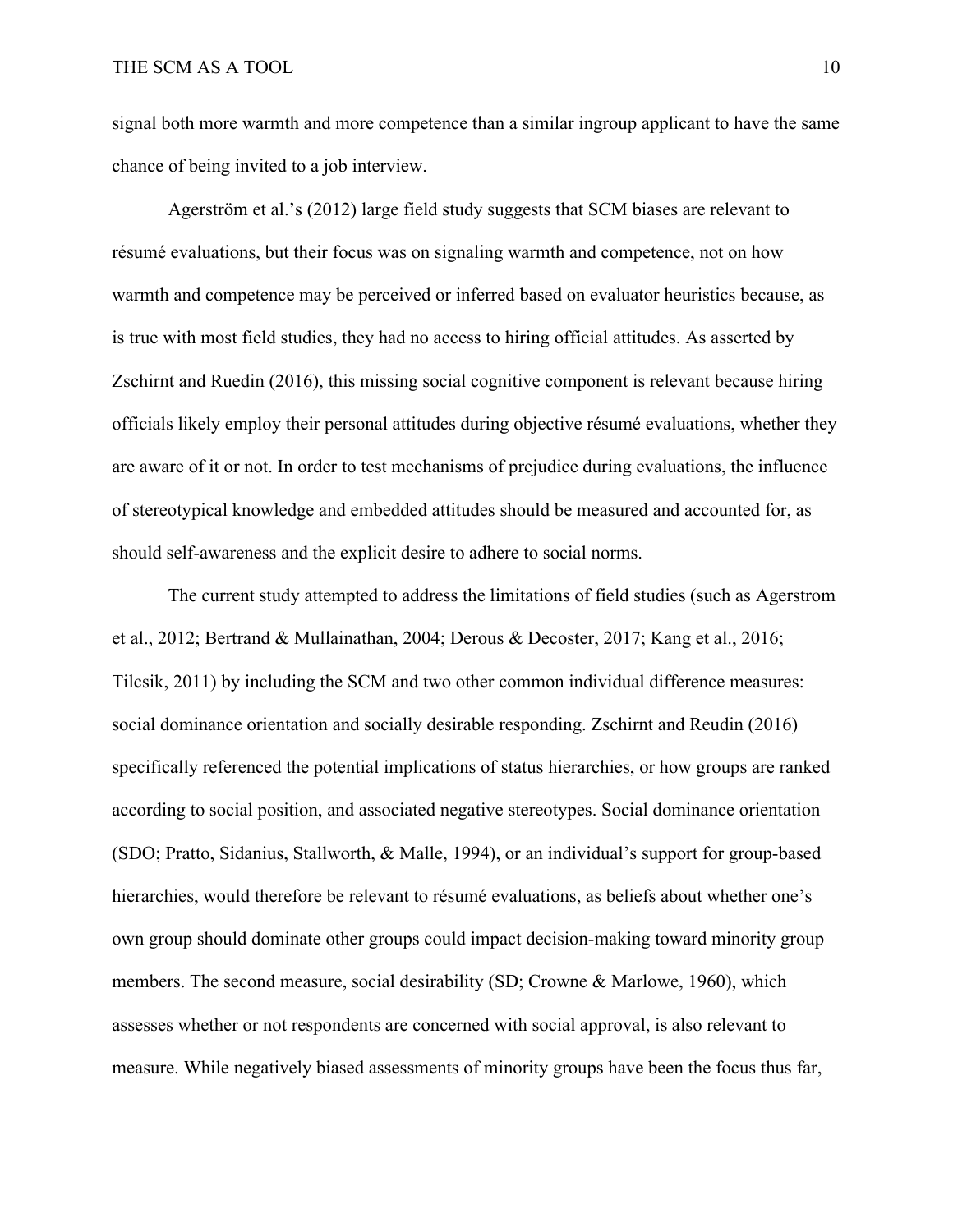there is evidence that evaluations may sometimes be biased in the opposite direction, and that minorities may benefit from selective leniency. Evaluating minority individuals may make respondents feel uncomfortable and motivate them to overcome their implicit biases and compensate with explicitly positive responses (Harber, 1998), thereby communicating to others that they believe in equality (Carver, Glass, & Katz, 1978) and convincing themselves that they are unbiased (Gaertner & Dovidio, 1986). During self-reports that may reveal prejudices, people may over report socially approved behaviors and be unwilling to admit their true response because they want to gain social approval, or to avoid embarrassment over a response that is not acceptable to others or to oneself (Rooth, 2009).

## **The Present Study and Hypotheses**

This project aimed to fill the void in the hiring and stereotype literature by testing the usefulness of the SCM in predicting how applicant information (names and activities), influenced evaluator impressions and hiring recommendations. The goal was to replicate prior work on the SCM (e.g., placement of the elderly and African-Americans on the SCM) and on the effects of language signals on hiring practices (e.g., lower assessment ratings of African-American, Hispanic, and elderly applicants), and extend the research in both fields to measure outcomes for understudied, but marginalized groups (transgender, Muslim, Mexican immigrant). Participants in the current study evaluated pairs of résumés; one résumé in each pair represented a member from a specified minority group (Muslim, Mexican immigrant, transgender, elderly, African American). Minority groups were selected based on relevance to modern society. Some groups were previously researched (e.g., elderly, African-American; Fiske et al., 2002). The remaining groups are those currently targeted by society, and appear at the forefront of news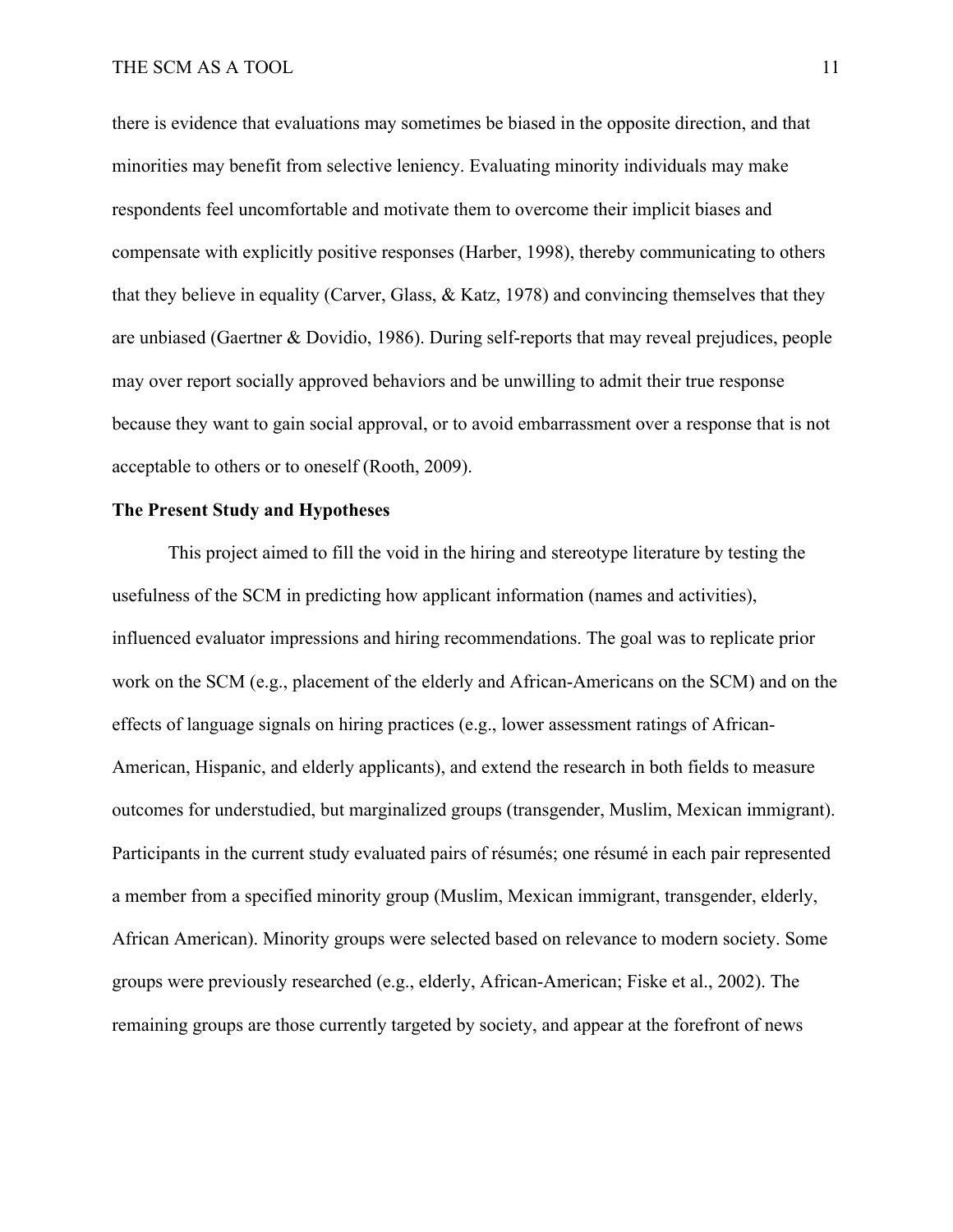stories or national dilemmas (e.g., Muslims, transgender, Mexican immigrants; Nosek et al., 2007).

Participants completed a survey packet that included standardized personality and attitude scales. They responded to a measure of SDO (Pratto et al., 1994), which captures beliefs in societal group hierarchies, and is commonly included in studies that measure personality and individual differences (Derous & Ryan, 2018). The packet also included a measure of socially desirable responding, which assesses whether or not respondents are concerned with social approval (Crowne & Marlowe, 1960). Participants completed two versions of the SCM scale: the original version (society's view of the group) and an adapted version (participant's personal view of the group). The purpose of including two SCM scales was to replicate and extend research on stereotypes using the SCM, and to identify the congruency between responses on the original SCM, the adaptation (SCM personal view), and résumé evaluations.

**Hypothesis 1: Minority résumés will be more negatively evaluated than nonminority résumés.** With regard to résumé evaluations, it was expected that materials that signaled the applicant as older or African American would lower assessment ratings, a replication of previous research (Bertrand & Mullainathan, 2004; Derous & Decoster, 2017). This effect was expected to remain true for both the résumé evaluations and the applicant evaluations, and extend to materials that signaled the applicant as Muslim, transgender, or Mexican immigrant.

**Hypothesis 2: Society SCM minority groups' ratings would generally be negative.**  With regard to the society SCM perception, it was hypothesized that the resulting graph of groups would replicate previous research on the elderly and African Americans (Fiske et al., 2002), and that the extension to less studied groups (Muslim, transgender, Mexican, immigrant)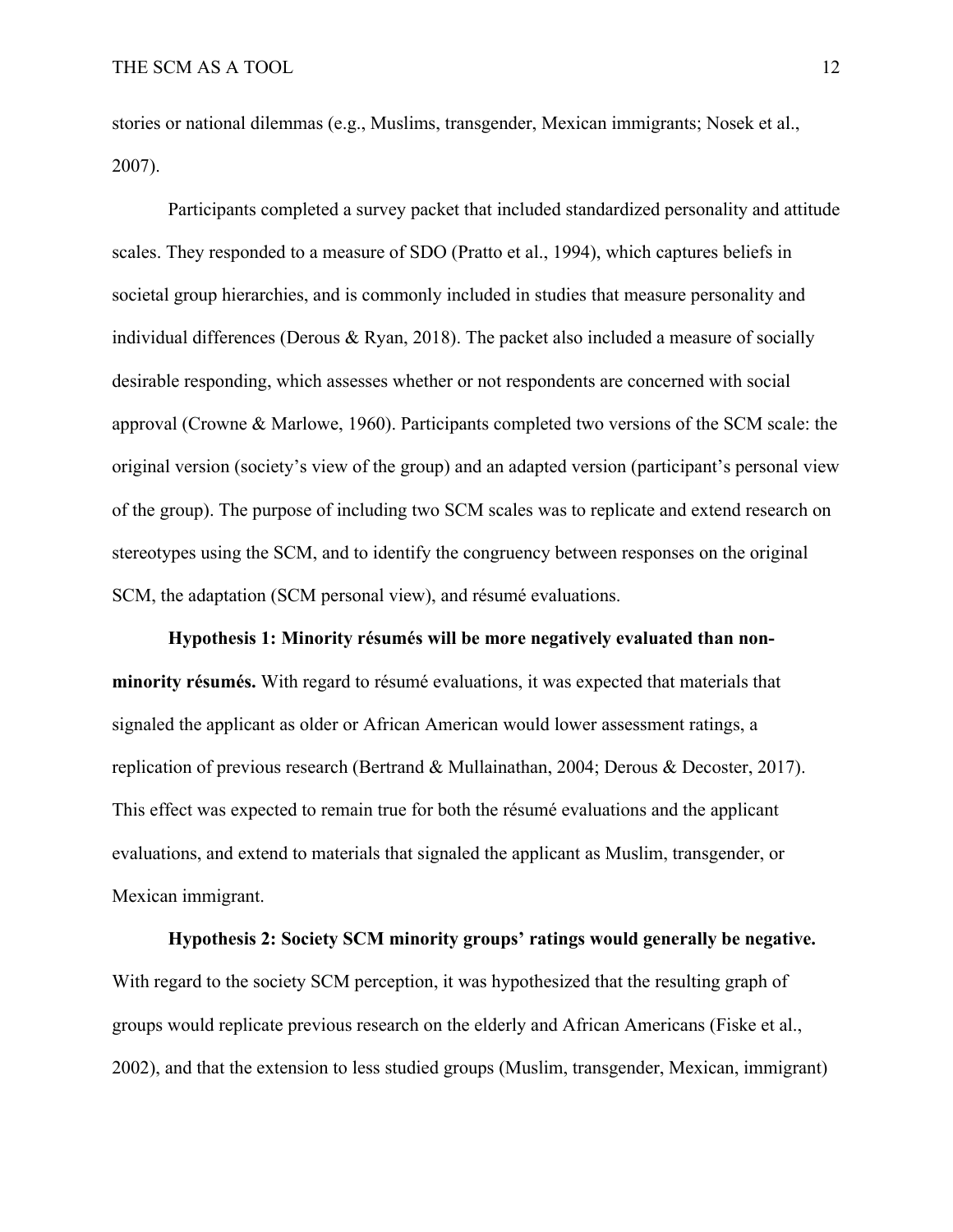would reflect corresponding intergroup stereotypes and prejudices. Specifically, it was hypothesized that the elderly would be within the high warmth but low competence quadrant and African Americans would be in the low warmth and low competence quadrant. It was hypothesized that the Muslim, Mexican, transgender, and immigrant groups would be considered low in warmth and low in competence.

**Hypothesis 3: Participants would endorse little personal bias, but their perception of society's biases on the SCM would still predict discriminatory behavior.** In alignment with the dual process model of implicit and explicit attitudes, it was hypothesized that participants would rate themselves as less biased than society, but that their evaluation of society's views (SCM ratings of a group's warmth and competence) would nonetheless predict discriminatory behavior in rating and selecting a job candidate. For example, Cuddy et al. (2007) found evidence that SCM ratings were linked to social exclusion, a behavior the authors characterized as passive and not the result of deliberative thought. No specific behaviors were investigated, but the authors suggested that one outcome might be failure to hire members of a specific group. Though both SCM measures ask for explicit beliefs, the "as viewed by society" scale perception does not place personal pressure on the participant and can tap into cultural knowledge, including implicit awareness of stereotypes (Fiske et al., 2002), while minimizing socially desirable responding (Fiske, 2018).

#### **Method**

## **Participants**

One hundred thirty-three participants (46 males, 86 females, 1 non-binary, *Mage* = 20.21, age range:  $18 - 44$  years,  $SD = 3.6$ ) recruited from the Bridgewater State University Psychology department's SONA subject pool, took part in this research study in exchange for course credit.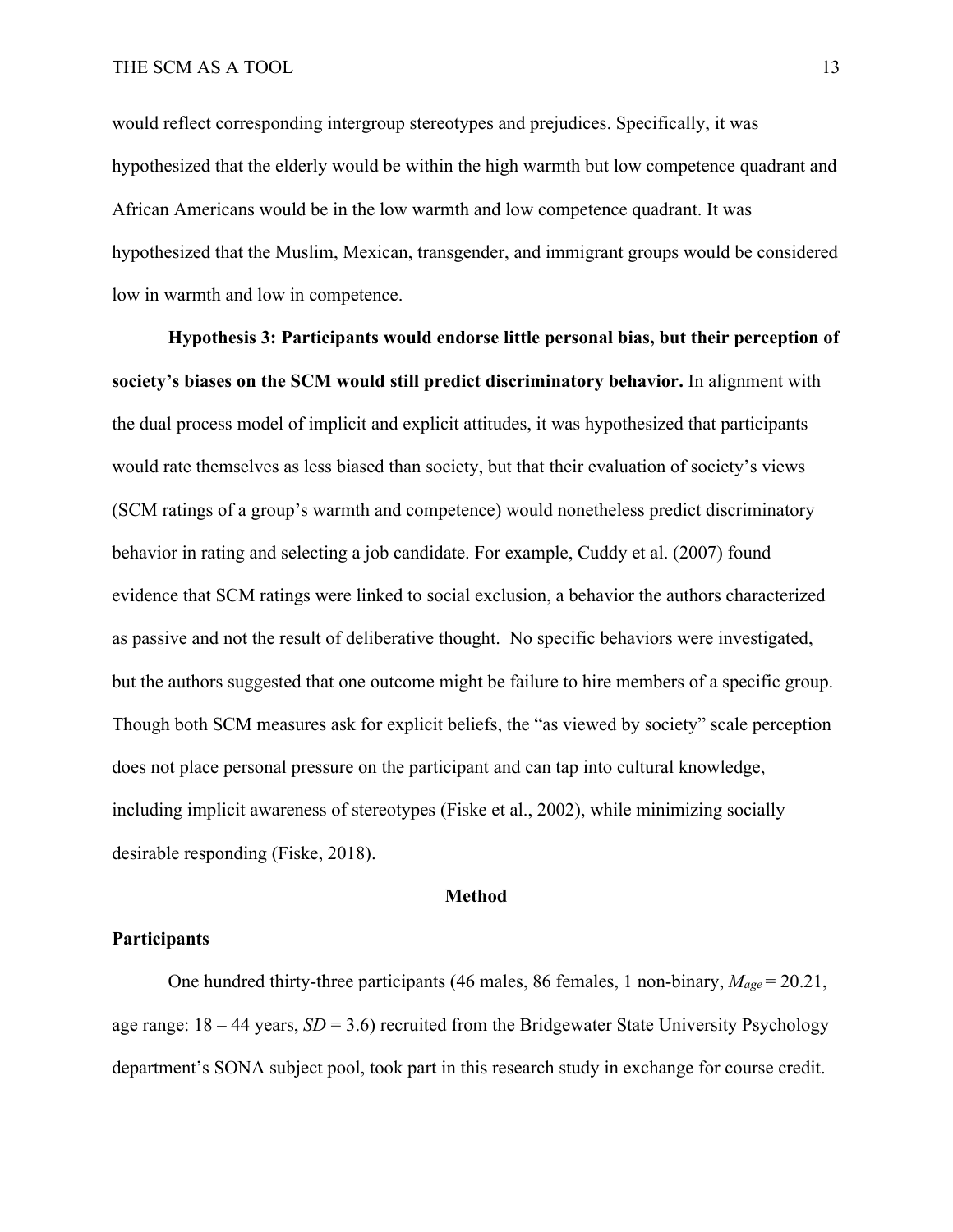Most participants identified themselves as Freshman (53.8%), while the others were Sophomores (24.2%), Juniors (12.9%), and Seniors (9.1%). The majority of the sample consisted of Caucasian individuals (57.1%). Others identified as African-American (12%), Asian-American (3%), Latin-American (6.8%), European-American (2.3%), or indicated mixed heritage (6%) or other (12%).

#### **Materials and Measures**

**Résumés.** The résumés used in this research study were created through adaptations of past research studies (e.g., Bertrand & Mullainathan, 2004; Derous & Decoster, 2017; Kang, Decelles, Tilcsik, & Jun, 2016; Tilcsik, 2011). The two résumés examined for each job position were essentially identical in every way. Both applicants had the same type and length of occupational and educational experience. The only aspects that differed between the two applicants were the names, along with their experiences, extracurricular activities, and/or involvements. All names were chosen based on past research (Bertrand & Mullainathan, 2004; Derous & Decoster, 2017; Kang, Decelles, Tilcsik, & Jun, 2016; Tilcsik, 2011) or by statistically popular names in Massachusetts ("Popular Names by States", n.d.). The experiences, extracurricular activities, and/or involvements were manipulated on one résumé in the pair, while the other résumé maintained vaguely associated involvements. The minority signaled applicants had involvements with clubs or organizations that represented their minority group, in alignment with past research studies (Derous & Decoster, 2017; Tilcsik, 2011).

One of the résumés in each pair was ambiguous; these résumés implied a Caucasian man of unknown age and religion, with non-signaling experiences and involvements (e.g., James Sullivan, accounting club). For the African-American résumé, the name Lamar R. Smith was chosen, along with involvement in the Black Student's Association. The transgender résumé had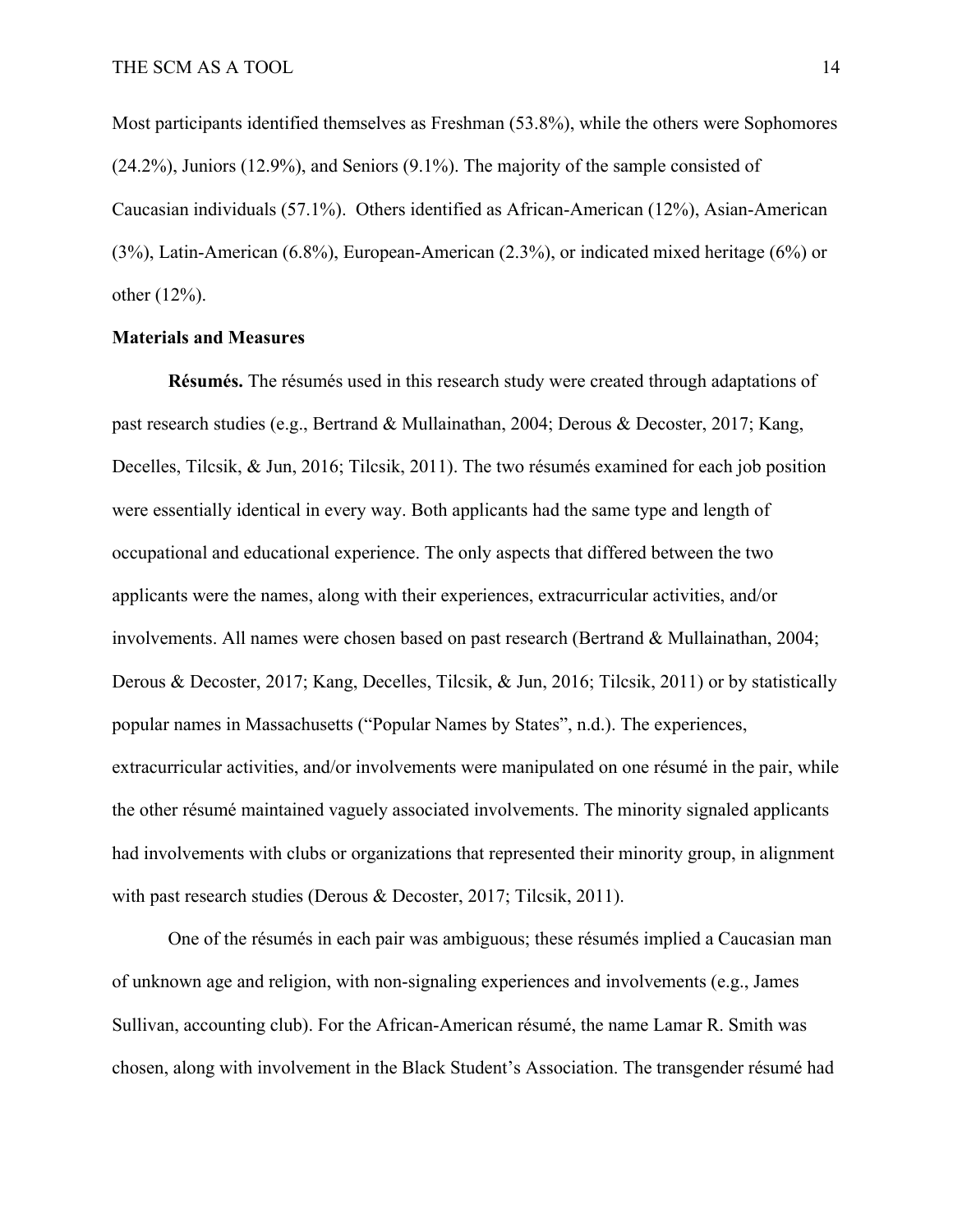a gender-neutral first name, Dakota F. Lucas. This applicant also had involvement with the Transgender Alliance group and worked as a mentor for transgender youth. The elderly résumé had the name Ernest Kenneth, with extracurricular activities in a bridge and country club. The Mexican immigrant résumé used the name Jose Gonzalez, with involvement in the Association of Mexican Professionals in Finance and Accounting (ALPFA). Additionally, to further signal the Mexican applicant as an immigrant, an out-of-country university reference was listed. The last résumé for the Muslim applicant used the name Mohammed J. Wilson, with involvement in an Arab Film Club and Muslim Alumni Association. (See Appendices A and B for sample résumés.)

**Stereotype Content Model.** Stereotype content was measured by the Stereotype Content Model (SCM; Fiske et al., 2002). This scale includes twelve terms scored on a five-point Likert scale from 1 (*Not at all*) to 5 (*Extremely*). Participants are asked to answer how competent, confident, capable, efficient, intelligent, skillful, friendly, well-intentioned, trustworthy, warm, sincere, and good-natured a group (student, Muslim, African American, elderly, transgender, Mexican immigrant) is through the perspective of modern society. Half of the terms relate to the warmth dimension, whereas the other half relate to the competence dimension (competence  $\alpha$ = .94; warmth  $\alpha$  = .90 as reported by Fiske et al., 2002). An adaptation of this scale was included along with the original. Following the original scale where participants rated groups as viewed by society, they also used the same scale to rate groups as viewed by themselves (see Figure 2).

**Social Desirability Scale.** The social desirability scale ( $\alpha$  = .88 as reported by Crowne & Marlowe, 1960) measures whether or not participants are concerned with social approval through thirty-three forced choice items, with the response options being either T (*True*) or F (*False*).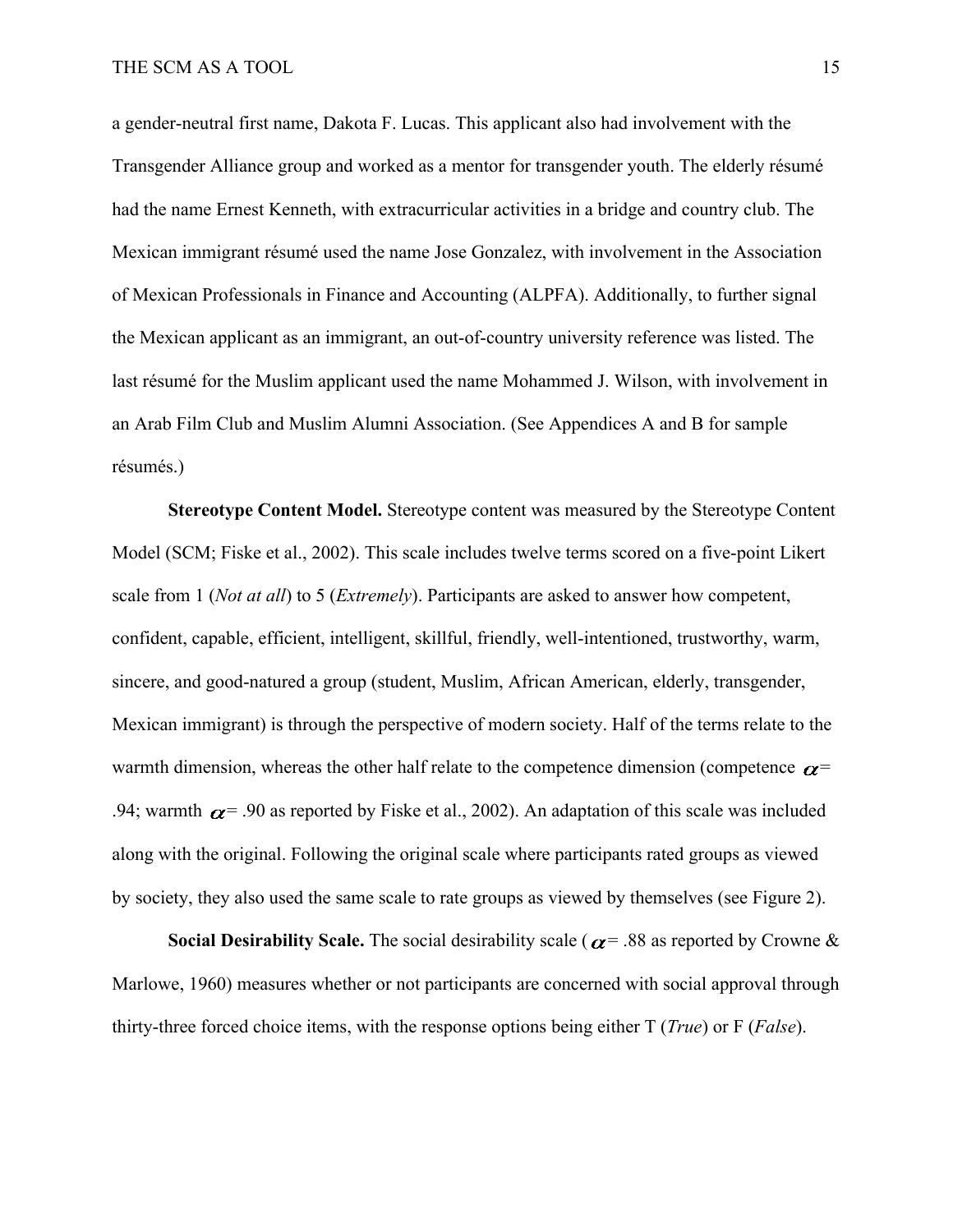Sample items include, "I like to gossip at times" and "I never hesitate to go out of my way to help someone in trouble" (Crowne & Marlowe, 1960).

**Social Dominance Orientation Scale.** The social dominance orientation scale ( $\alpha$ = .91) as reported by Pratto et al., 1994) measures support for group-based hierarchies, a personality characteristic which has been linked to social and political attitudes. It is a sixteen item, sevenpoint Likert scale ranging from 1 (*Extremely Negative*) to 7 (*Extremely Positive*). Sample items include, "We should strive to make incomes as equal as possible" and "Inferior groups should stay in their place" (Pratto et al., 1994).

#### **Procedure**

Upon arrival to the lab, participants were led to a designated room where they were prebriefed. Participants reviewed and signed consent materials before they completed their evaluations of résumé applicants, their attitudes in general, and their attitudes toward groups.

First, participants were instructed to read a vignette that described the purpose of the résumé evaluations. Participants were instructed to evaluate résumé applicants and to suggest which individual, in the pair, would be best suited for the designated job position. They were asked to evaluate the résumé appearance (neatly typed, spelling accuracy, correct grammar, appropriate font, appropriate size) and the résumé organization (easy to follow, appropriate format, understandable entries, adequate explanations) on a five-point Likert scale from 1 (*Far below standard*) to 5 (*Far above standard*). Participants evaluated the applicant's personal qualities (intelligent, efficient, skillful, friendly, responsible, competent, motivated, likable, trustworthy, professional) on a five-point Likert scale from 1 (*Not at all*) to 5 (*Extremely*), based on an adaptation from King et al.'s (2006) evaluation scale. Participants were then instructed to choose which applicant they would hire for the designated job position.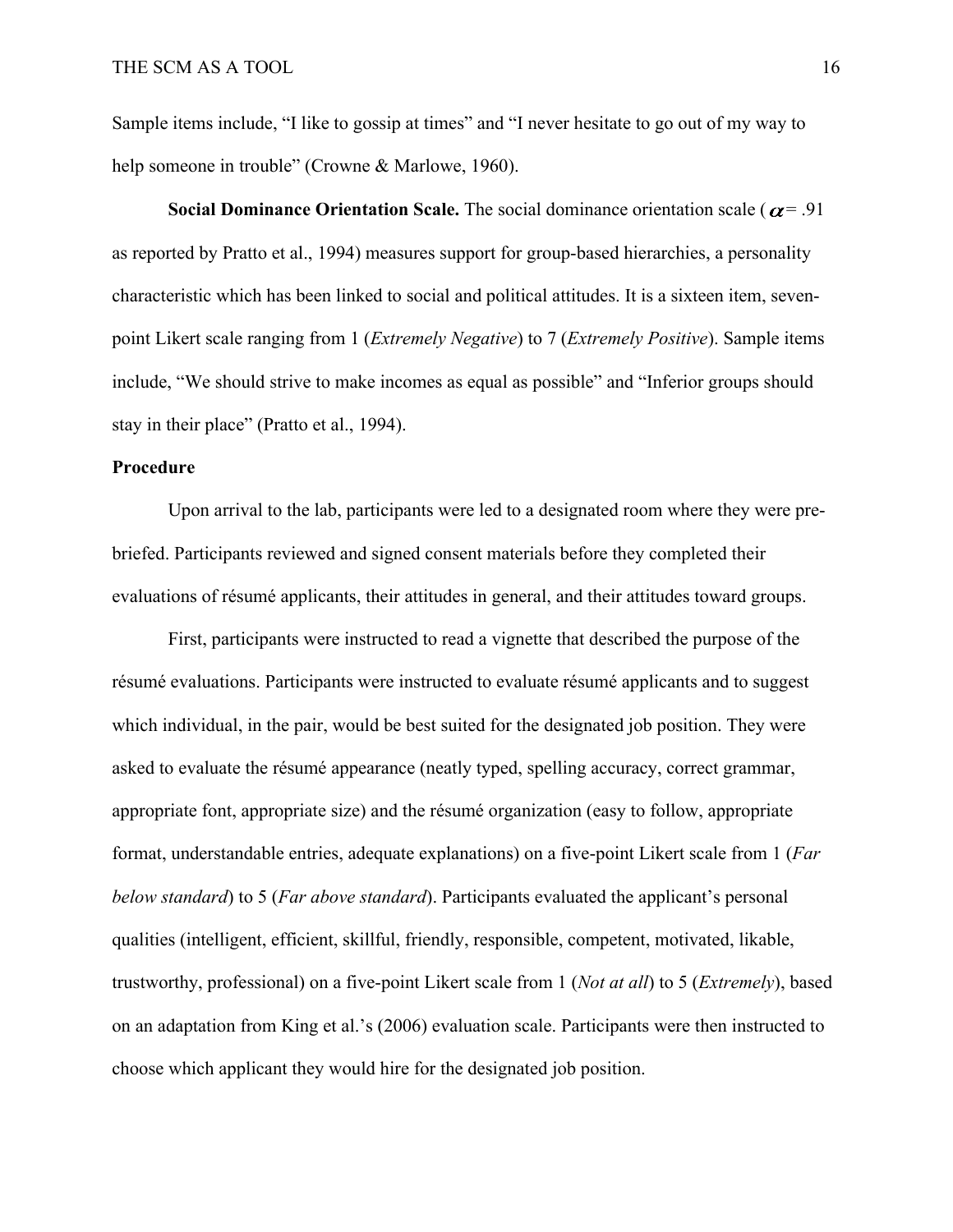Once participants completed the résumé portion of the research study, their work was collected by the researcher and they received a pencil-and-paper survey packet. In the first half of the packet, participants were instructed to rate their personal views and society's views about a specific group (student, Muslim, transgender, African-American, Mexican, immigrant, elderly) on the SCM. The sequence of these two scales were counterbalanced (personal/society, society/personal) to avoid priming. Approximately half of the sample received the SCM scale that inquired about the participant's personal views first. Participants then completed a SD scale and SDO scale following the SCM scales. Participants were thanked and debriefed when they finished the survey.

#### **Results**

In preparation for data analysis, scale means, internal reliability coefficients, and scale intercorrelations were computed. As obliged by Fiske et al.'s (2002) model, raw SCM ratings were transformed from a 1 to 5 scale into a -2 to +2 scale, and aggregate scores of warmth and competence were computed. Scores for SDO and SD were computed according to scale scoring instructions. Means for overall minority warmth and competence, SDO, SD, and the scale intercorrelations are presented in Table 1. Reliability coefficient scores were acceptable to strong: Cronbach's alpha was .77 for the SD scale, .86 for SDO, and ranged from .82 to .95 for the SCM measures of warmth and competence.

#### **Hypothesis 1: Applicant Ratings and Candidate Selection**

A series of paired sample t-tests were used to test the hypothesis that résumé materials that signaled an applicant as older, African American, Muslim, transgender, or Mexican immigrant would result in lower assessment ratings. Aggregated mean scores were calculated for résumé qualities (appearance and organization) and for personal characteristics. Contrary to the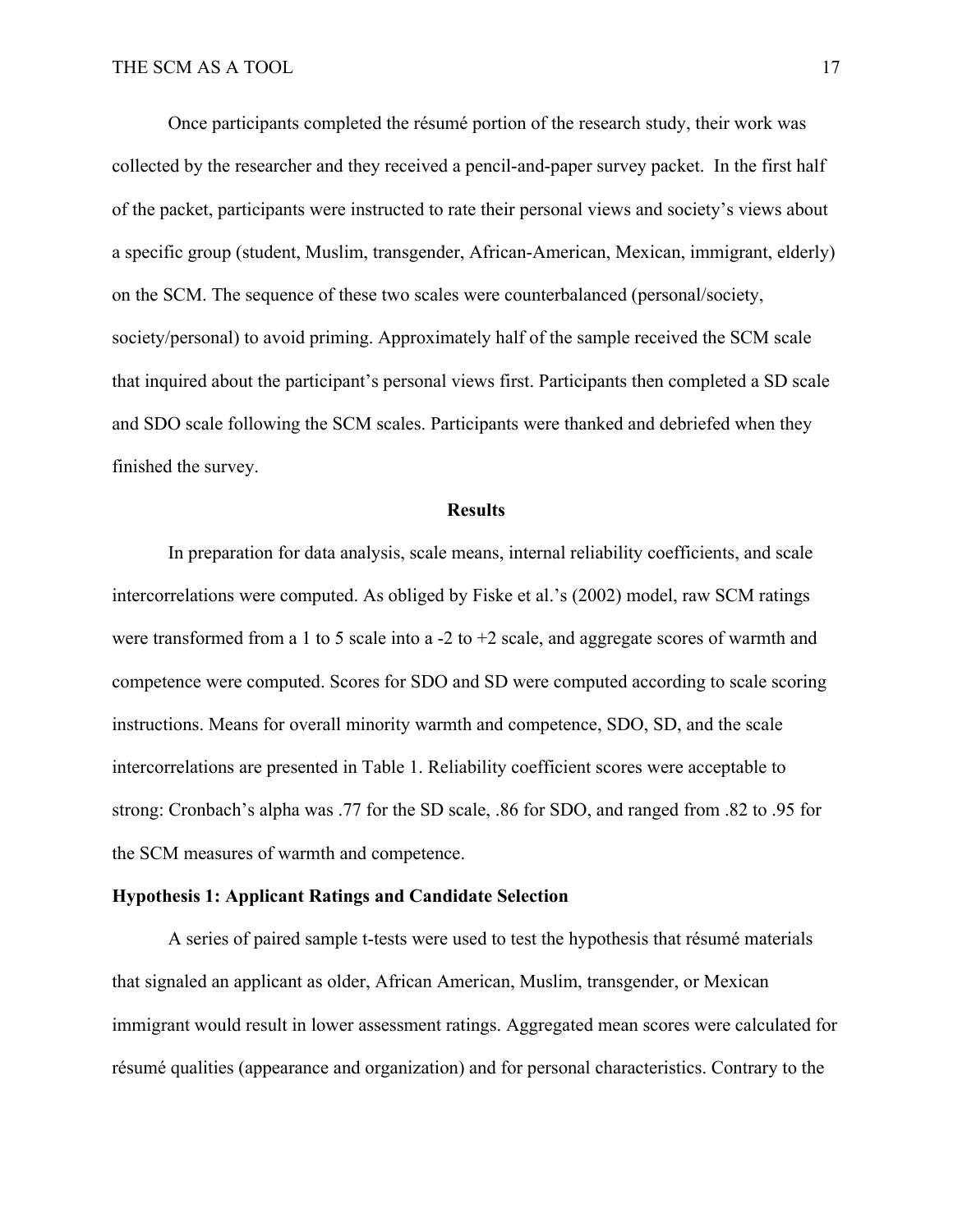hypothesis, participants evaluated the minority candidates more positively on both personal characteristics and résumé qualities (see Table 2). All minority candidate résumés (Mexican immigrant, African American, elderly, transgender, Muslim) were rated significantly higher than the non-minority candidate résumé. The transgender, Mexican immigrant, African American, and Muslim candidates were rated higher on personal characteristics than their corresponding non-minority applicant. There was no significant difference between the elderly and the corresponding non-minority applicant in personal characteristic ratings.

A series of Chi-square tests were used to evaluate the dichotomous decisions to recommend (or not recommend) a candidate for hire. For each decision, participants were significantly more likely to recommend the minority candidate (transgender, African American, elderly, Mexican immigrant, and Muslim) than would be expected if the manipulation of résumé signals had no effect (see Table 3).

A series of point-biserial correlations were conducted to compare candidate overall ratings with the dichotomous decisions to recommend a candidate for hire. The decision to hire each minority candidate was significantly positively correlated with higher overall ratings for the candidate, however the decision to hire the non-minority candidate was not strongly linked to the candidate rating. Correlation coefficients appear in Table 4.

#### **Hypothesis 2: Stereotype Content Model**

In order to test the hypothesis that the resulting SCM graph of groups would replicate previous descriptive model results regarding the elderly and African Americans (Fiske et al., 2002), and reflect similar biases (i.e. in the low warmth and competence quadrant) for less studied groups (Muslim, transgender, Mexican, and immigrant), the means for warmth and competence dimensions for each perception (personal/society) were plotted along the axes of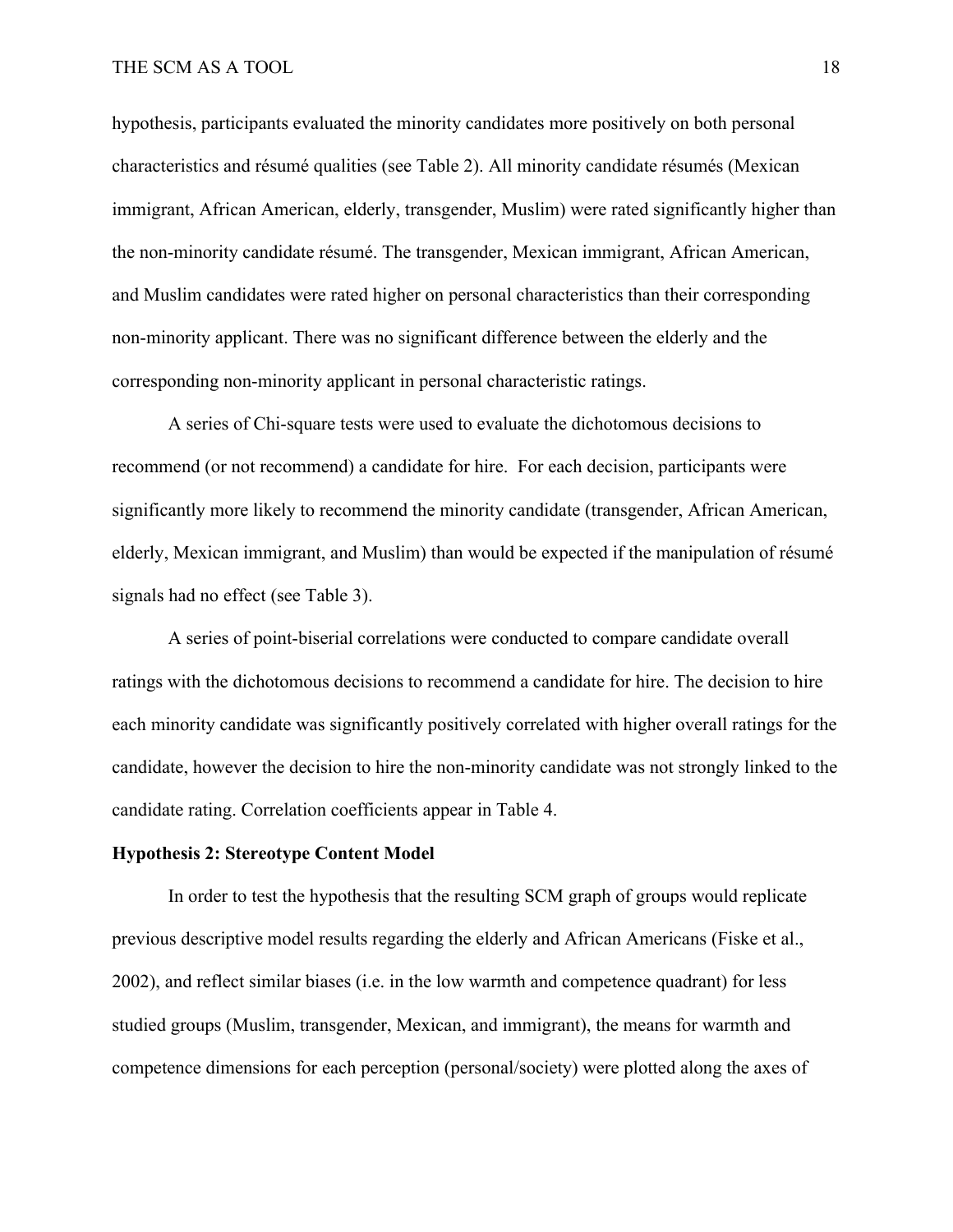warmth and competence (see Figure 3). Results partially supported the hypothesis. Participants indicated that society perceived the elderly as leaning toward low competence, but high in warmth. Participants indicated that society perceived African Americans as neutral in competence but moderately low in warmth. For transgender, Muslim, immigrant, and Mexican groups, participants indicated that society tended to perceive these groups as more negative in both dimensions. On the contrary, participants believed that society would rate the ingroup (students) as moderately warm and competent. Specific details of group placement can be viewed in Figure 3.

The hypothesis that participants would rate themselves as less biased than society was supported. A within subjects' comparison of mean ratings indicated that overall personal ratings for minority group warmth and competence were significantly higher than society ratings, *Fwarmth*  $(1, 131) = 196.6, p < .001$ , partial  $\eta_2 = .60$ ;  $F_{\text{complete}}(1, 131) = 208.4, p < .001$ , partial  $\eta_2 = .61$ . A series of t-tests was performed and with the exception of students, all society/personal minority group rating discrepancies on both dimensions were significant (see Table 5). Participants personally rated the elderly, transgender, Mexican, immigrant, Muslim, and African-American groups more positively on both dimensions compared to how society would rate these groups. For the society ratings, all minority groups besides the elderly group had averaged warmth and competence scores that were on or within the margins of the opposing quadrant (low warmth, low competence) compared to the quadrant of the personal ratings (high warmth, high competence).

### **Hypothesis 3: Relationship between the SCM and Résumés**

The hypothesis that participants' evaluation of society's views (SCM ratings of group warmth and competence) would predict discriminatory candidate rating and selection was not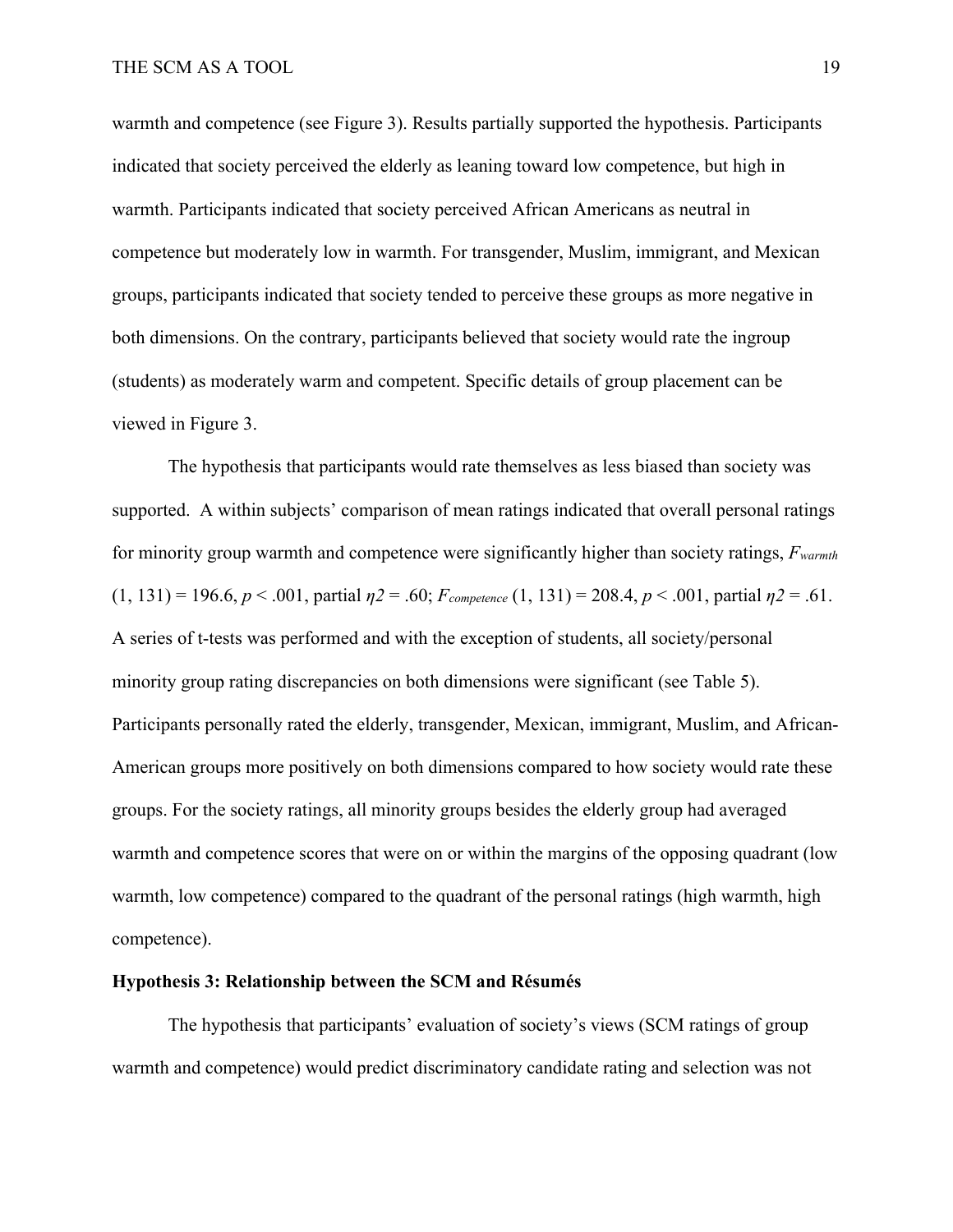supported. Personal and society SCM ratings for minority groups did not significantly correlate with applicant ratings for the associated minority group candidate, or with hiring the minority group member.

## **Exploratory Analyses**

In order to further explore the relationship between the SCM and résumé discrimination, overall difference scores were calculated for both warmth and competence by measuring the discrepancy between the society and personal perceptions for all minority groups on both dimensions. Then, these overall warmth and competence difference scores were correlated with a bias toward minority score, which represented the sum of the number of minority hires (0 - 5). Results indicated that the more people judged themselves better than society (less prejudiced) the more likely they were to hire minority candidates. The effect was marginally significant for competence  $(r = .17, p = .05)$  and significant for warmth  $(r = .21, p = .01)$ .

To examine whether SDO had a significant role in participants' hiring biases, Pearson's correlations were used. Results revealed that those who scored high in SDO recommended significantly fewer minorities ( $r = -.20$ ,  $p = .03$ ). SDO also predicted more negative personal evaluations of minority groups ( $r_{\text{personal competence}} = -.40, p < .001, r_{\text{personal warrant}} = -.44, p < .001)$ ) compared to how they believed society would rate them ( $r_{\text{society}}$  competence = .19,  $p = .04$ ,  $r_{\text{society}}$ )  $warmth = .25$ ,  $p = .01$ ). For more specific correlations between SDO and minority groups' warmth and competence scores (i.e., individual correlations for each SCM minority group), see Table 6.

In order to test the effects of SD on participants' opinions and evaluations, Pearson's correlations were conducted. While SD did predict more positive scores for society's overall SCM ratings of minorities (*r* society competence = .24,  $p = .01$ , *r* society warmth = .28,  $p <$ .005), there was no relationship between SD and personal SCM ratings for specific minority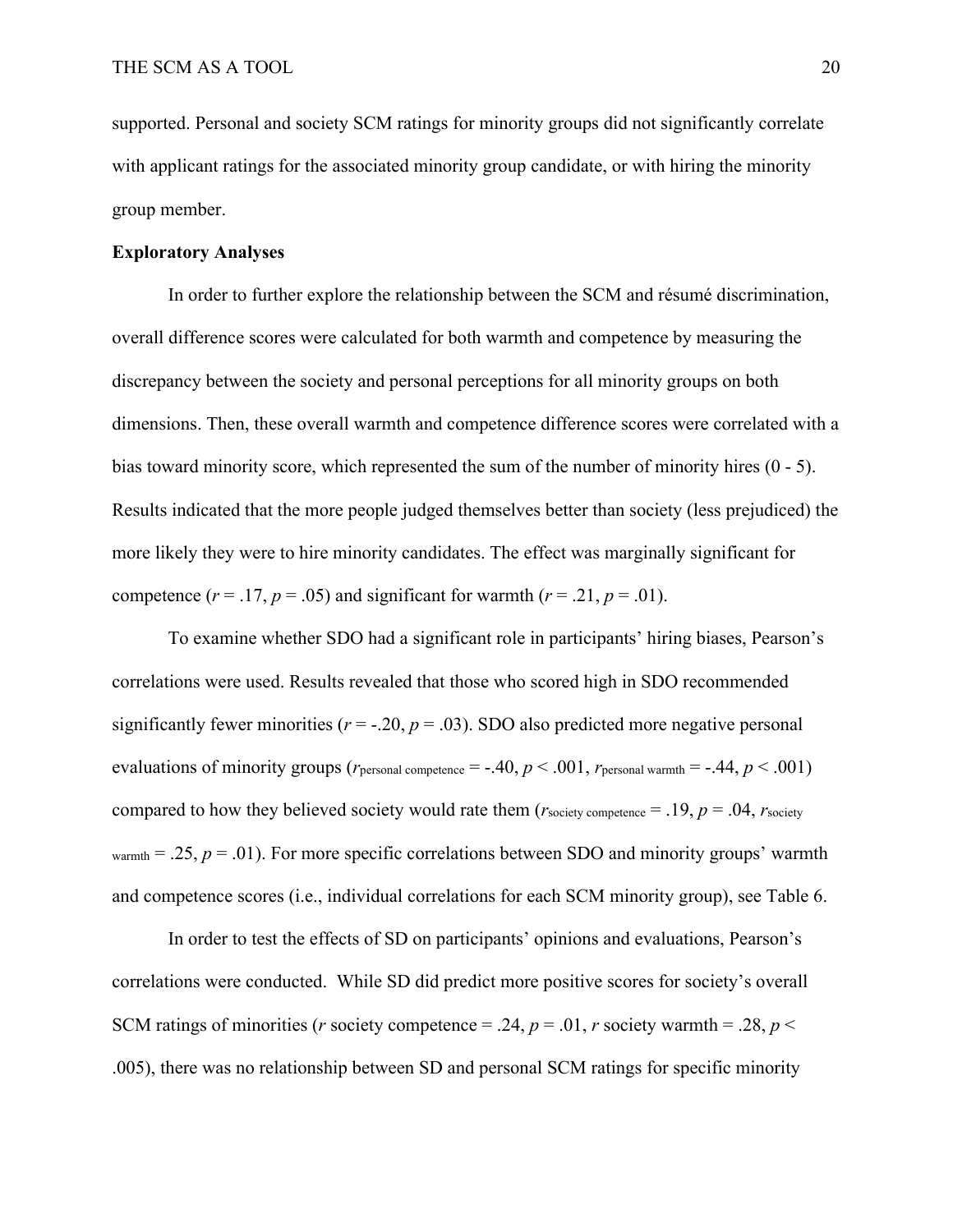groups (more details appear in Table 1). There was no relationship between SD and bias toward minority hire, or evaluations of minority candidates' personal characteristics or résumé qualities.

#### **Discussion**

The current study examined three hypotheses about the cognitive processes that may underlie hiring bias. First, it tested the prediction that minority résumés would be more negatively evaluated than equivalent non-minority résumés, as indicated by previous research on implicit biases, such as stereotypes, that generally affect difficult and ambiguous decisions (such as deciding between equally qualified candidates), and have been linked to hiring bias in field studies. Second, prior work on SCM ratings was replicated, and was extended by adding new groups. Third, a set of parallel SCM ratings for personal views was developed, and personal and society SCM ratings were evaluated as predictors of hiring bias. Contrary to expectations, minority candidates in this sample were generally viewed more positively than the corresponding non-minority applicant, and participants were more likely to recommend the minority candidate for the specified job. As expected, society SCM minority group results replicated past work and the extension to other groups reflected similar biases. Participants generally reported personal SCM attitudes towards minorities that were higher than society's, suggesting that the measure reflected conscious awareness about social context and norms. The expectation that their evaluation of society's views (SCM ratings of group warmth and competence) would predict discriminatory behavior in rating and selecting a job candidate was not supported. However, SCM ratings were more indirectly linked to hiring choices in that participants who indicated that society's views were more positive than their own were less likely to recommend minority candidates. In addition, those who scored high in SDO were less likely to recommend hiring the minority candidate during the résumé evaluation process.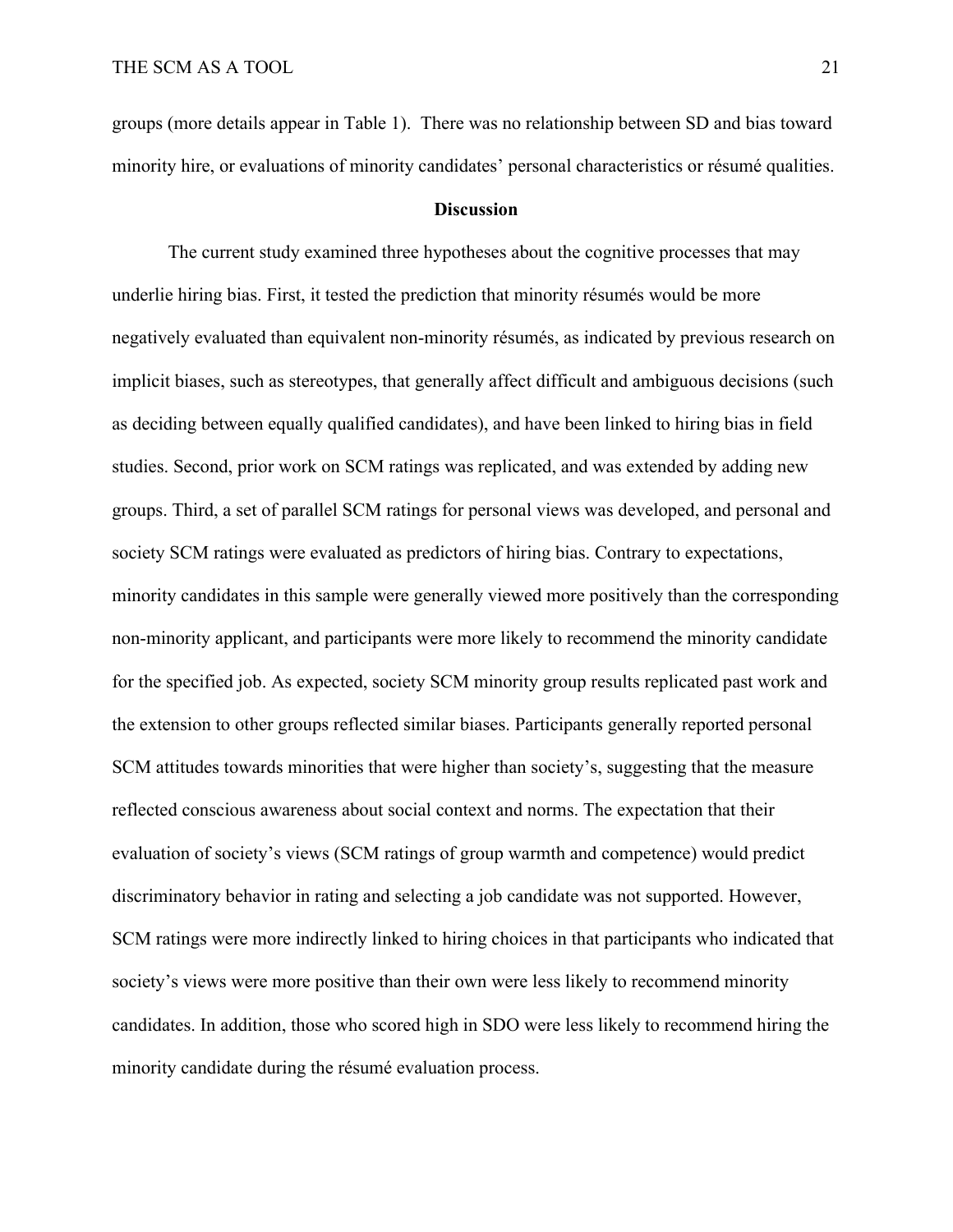## **Hypothesis 1: Applicant Ratings and Candidate Selection**

Contrary to the hypothesis and past research on résumé discrimination with race (Bertrand & Mullainathan, 2004), ethnicity (Kang et al., 2016; King, et al., 2006), age (Derous & Decoster, 2017), and sexual orientation (Tilcsik, 2011), participants in this sample generally viewed the minority applicant more positively on personal characteristics and on résumé quality, and consistently chose to recommend the minority applicant for hire in comparison to the nonminority applicant. However, applicant evaluations, résumé evaluations and hiring decision results appear to partially support Derous and Ryan's (2018) model of résumé evaluation bias. The model suggests that stigmatizing applicant information in résumés can signal attributes that influence evaluators to form impressions using heuristics, such as stereotypes, which then increases biased behaviors (e.g., hiring discrimination, lack of workplace diversity). In the current study, positive evaluations of applicant characteristics and résumé qualities for the minority candidate suggests that participants did interpret signals from the otherwise equal résumés (stage 1). Then, participants appeared to form impressions based on these signals, and because these signals referred to race, ethnicity, age, religion, and gender, it is likely that one candidate in each pair was identified as a minority through the use of stereotypes (stage 2). The question of whether participants engaged in biased, discriminatory behavior through the consistent selection of the minority candidate is less clear.

It is possible that sample participants valued diversity and adhered to public policies dedicated to promoting minority hires. The current sample was enrolled in an institution, Bridgewater State University, that heavily promotes social justice and includes this in its mission statement. In particular, the university houses the Martin Richard Institute for Social Justice, which aims to build knowledge about social justice, empowers individuals to work for social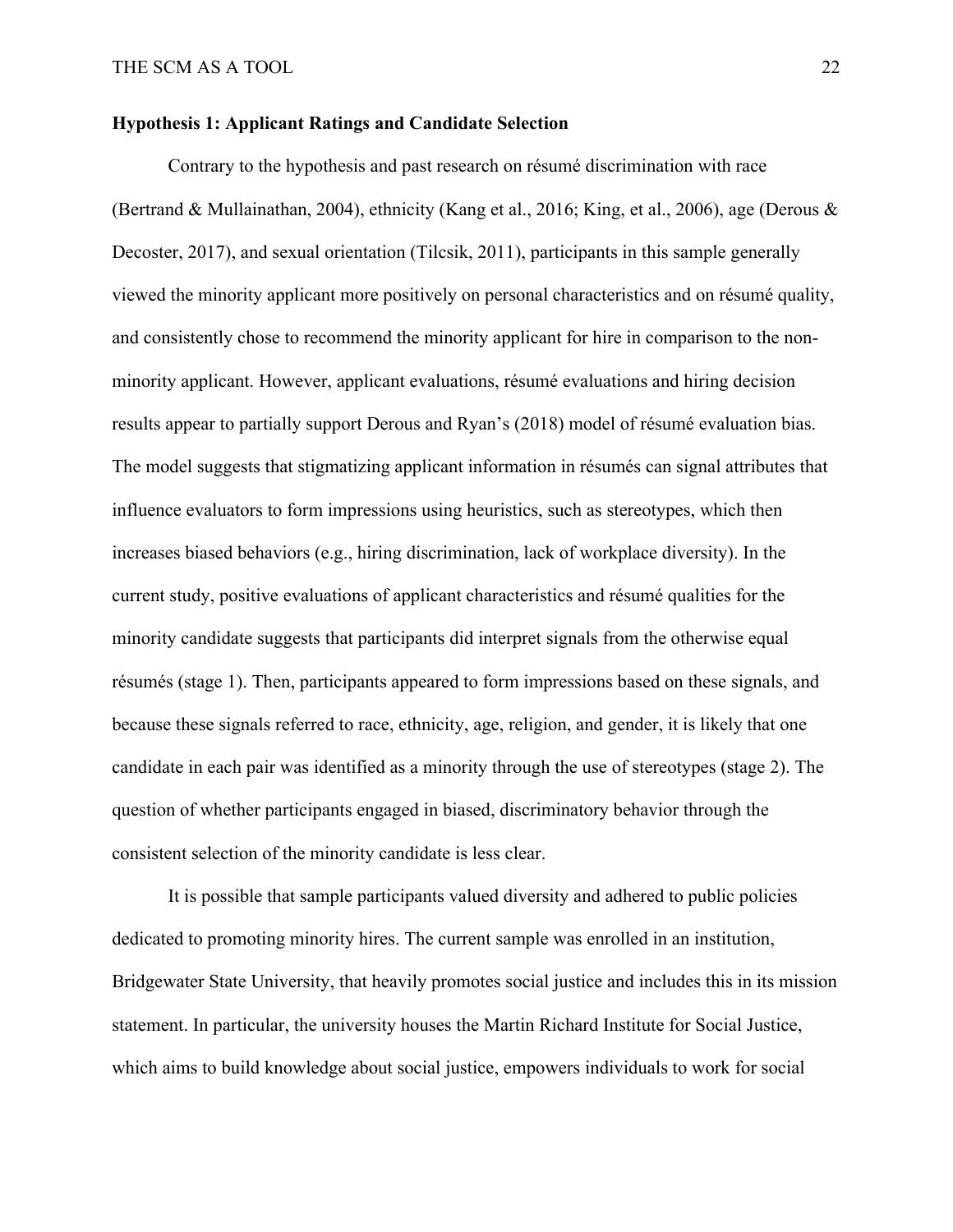justice, and facilitates action that advances social justice ("Martin Richard Institute for Social Justice", n.d.). Within this institute is The Bridge Partnership, The Community Service Center, and Jumpstart. Many students partake in these initiatives, and those who do not may still support them. Participants were not asked about their social justice involvements, or their attitudes toward social justice. However, it is possible that the majority of the current sample valued social justice, therefore engaging in behaviors such as affirmative action policies. Affirmative action policies have resulted in increased numbers of underrepresented demographic groups in the workplace (Kravitz & Platania, 1993), by considering demographics when applicants have equal competencies (as they had in this study), thus aiding minority candidates. Participants were not asked whether they endorsed public policies related to affirmative action, but the explanation that participants valued social justice and diversity public policies is indirectly supported by the absence of significant correlations between SD and ratings of candidates' personal characteristics and résumé qualities.

Another explanation is that participants' positive ratings were driven by political correctness, or avoidance of ideas or viewpoints that are offensive to certain groups (Anderson, 1993). The current sample consisted of participants at Bridgewater State University in Massachusetts, a state that typically endorses more liberal views. Participants may have been more positive toward the minority candidate specifically because the candidate was a minority, and the participants did not want to "offend" or be viewed as discriminatory. Carver et al. (1978) and Harber (1998) found that evaluations communicated in a feedback encounter might result in positive biases, perhaps because of a desire to express commitment to social equality. Harber (1998) found a positive bias in that that majority members gave more favorable feedback on poorly written essays when the author was described as a minority group member (Blacks). The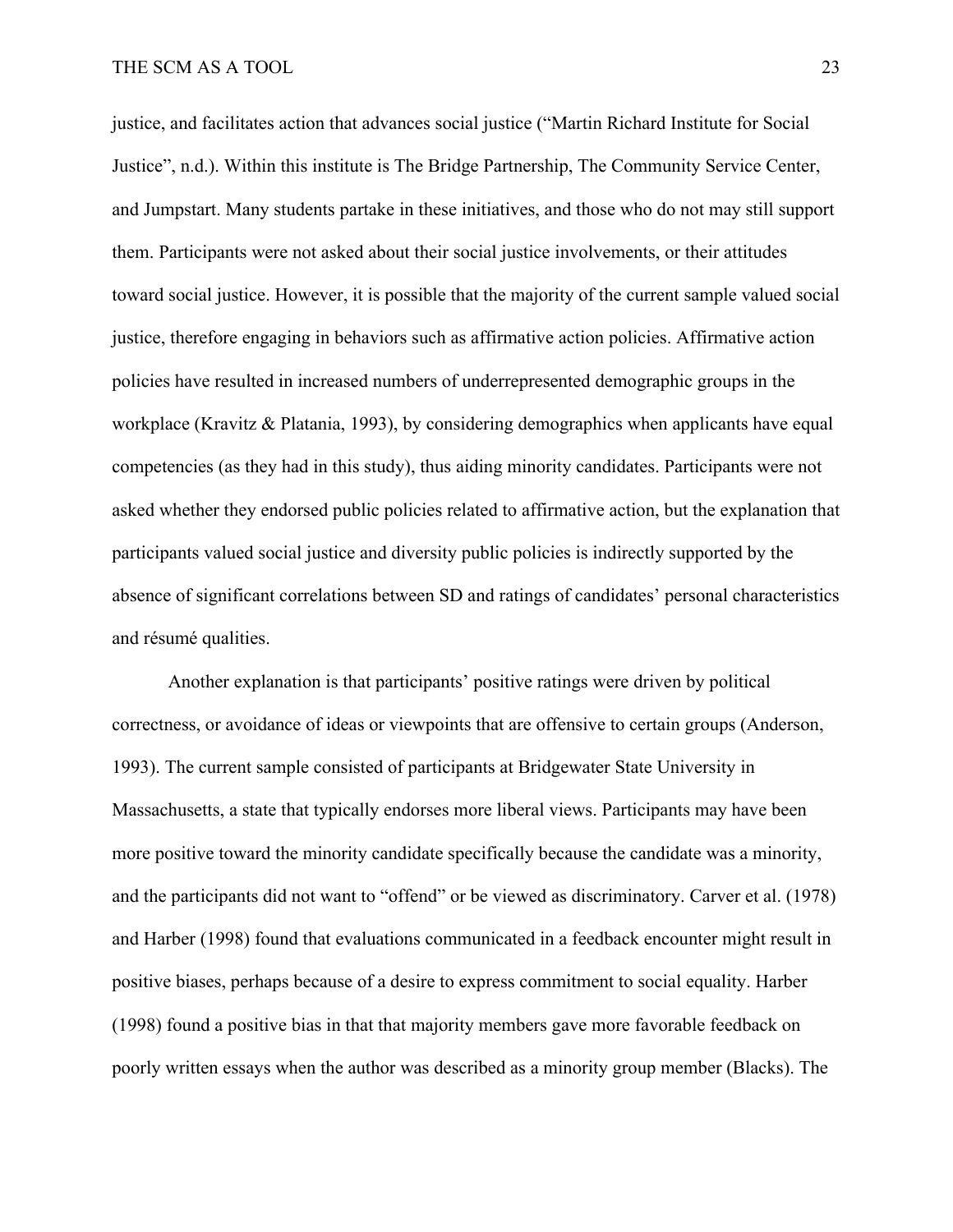positivity bias appeared only for subjective and ambiguous criteria (comments on essay content and reasoning), not for objective standards (grammar and spelling). Thus, in this study the responsibility of criticizing minority résumés may have aroused concerns (e.g., of appearing racist, of violating internalized values), leading to a bias in the form of consistently choosing the minority candidate. In support of this explanation, Brief, Dietz, Cohen, Pugh and Vaslow (2000) found that recruiters were less prejudicial in résumé-screening situations where bias would have been obvious (e.g., attributable to themselves), or when there was an external reason not to react in a biased way (e.g., political correctness).

Though the résumé and hiring evaluations may represent socially desirable responses, it is difficult to explain the null results with regard to the measure of social desirability. SD was significantly correlated with positive scores on the society version of the SCM, which was unexpected; because respondents reported society's views, it should have minimized responses based on SD (Fiske, 2018). In addition, SD was not correlated with personal SCM evaluations, which is also counter intuitive. However, the SD scale may not have captured the attitudes as intended. Although the reliability was adequate in the current study  $(a = .77)$ , past literature suggests that the SD measure may be lacking in its factor structure and internal-consistency reliability (Loo & Thorpe, 2000). The authors suggested that the full scale used in this study may measure phenomenon beyond Crowne and Marlowe's (1960) original conceptualization of approval-seeking behavior. Thus, it is unclear whether participants engaged in discriminatory behavior or "morally" just behavior.

#### **Hypothesis 2: Stereotype Content Model**

The results from this sample's society SCM ratings partially supported previous SCM research regarding elderly and African American groups. Participants indicated that society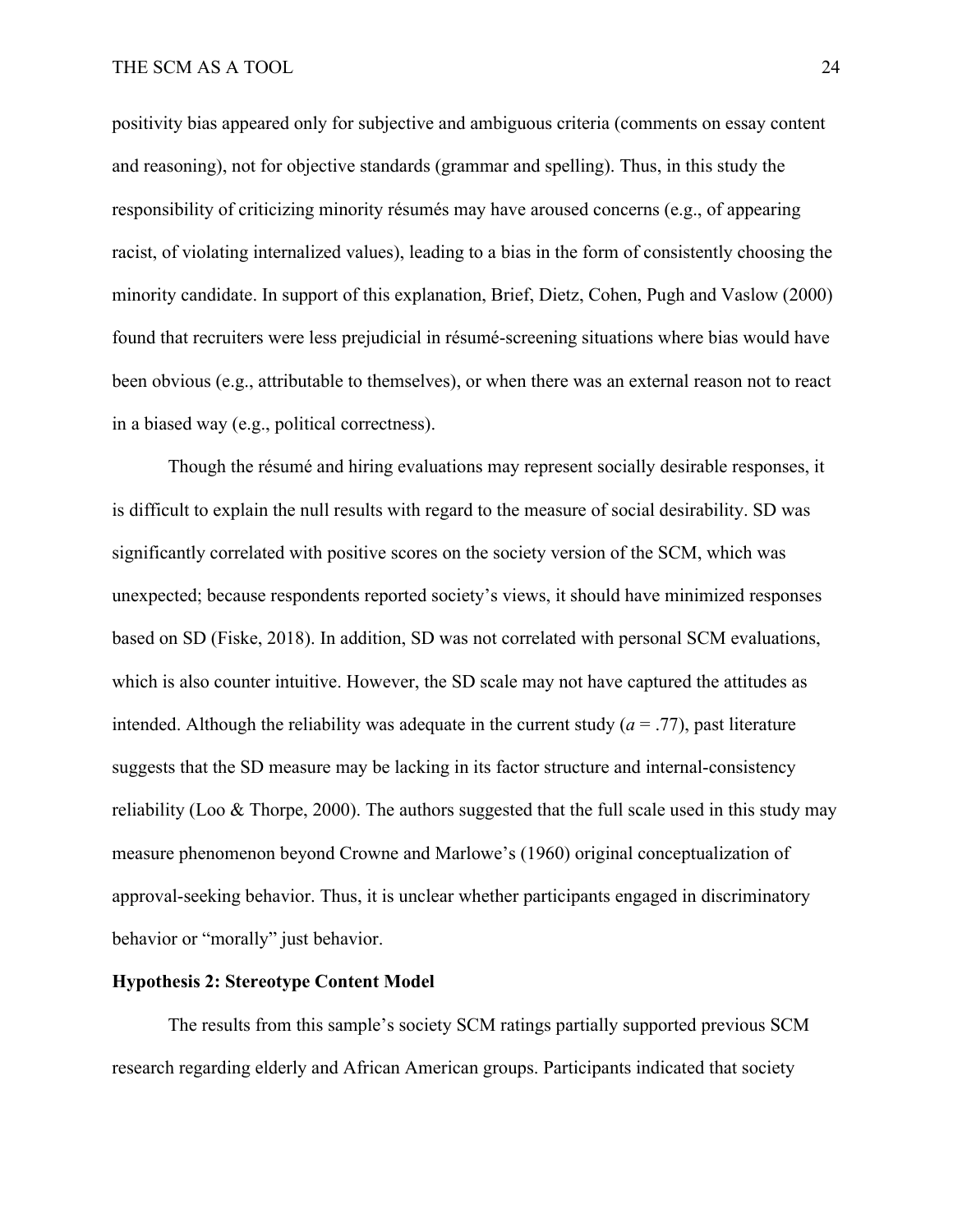perceived the elderly as leaning toward low competence but high in warmth, replicating previous findings (Fiske et al., 2002). For African Americans, current study participants indicated that society's view was more negative on both dimensions compared to previous research, and were more aligned with evaluations of a "poor Blacks" subgroup in previous research. Fiske et al., (2002) first examined SCM ratings for "Blacks" and found that this outgroup was moderately warm and moderately competent. However, when the authors examined two subgroups that were created by social class, "poor Blacks" and "Black professionals", they found that the "poor Blacks" subgroup was rated as low warmth and low competence, while the "Black professionals" subgroup was rated as moderate warmth and high competence, demonstrating that subgroups of the larger group "Blacks" elicit different perceptions. It is not known whether participants in the current sample may have thought more of "poor Blacks" when asked to evaluate the African-American outgroup, but the SCM ratings (low warmth and low competence) have been linked to detachment and a willingness to passively harm the outgroup (Cuddy et al., 2007). Passive harm would include knowing that an applicant was a minority and refusing to do anything on their behalf. This sentiment was not reflected in the candidate evaluations, so it may be that the SCM group "Blacks" and the African-American applicant were judged to represent different subgroups one "poor" (the SCM group) and the other "professional" (the applicant).

The society ratings of the Mexican group were also low in both warmth and competence. This finding is consistent with Fiske et al.'s (2002) SCM models evaluating a broad Hispanic outgroup, which was rated consistently as low in warmth and low in competence. Lee and Fiske (2006) also found that Mexican immigrants were generally viewed in the low warmth and low competence quadrant. These findings suggest that Mexicans, whether broadly defined as Hispanics or whether subdivided as immigrants, are generally viewed negatively and appear in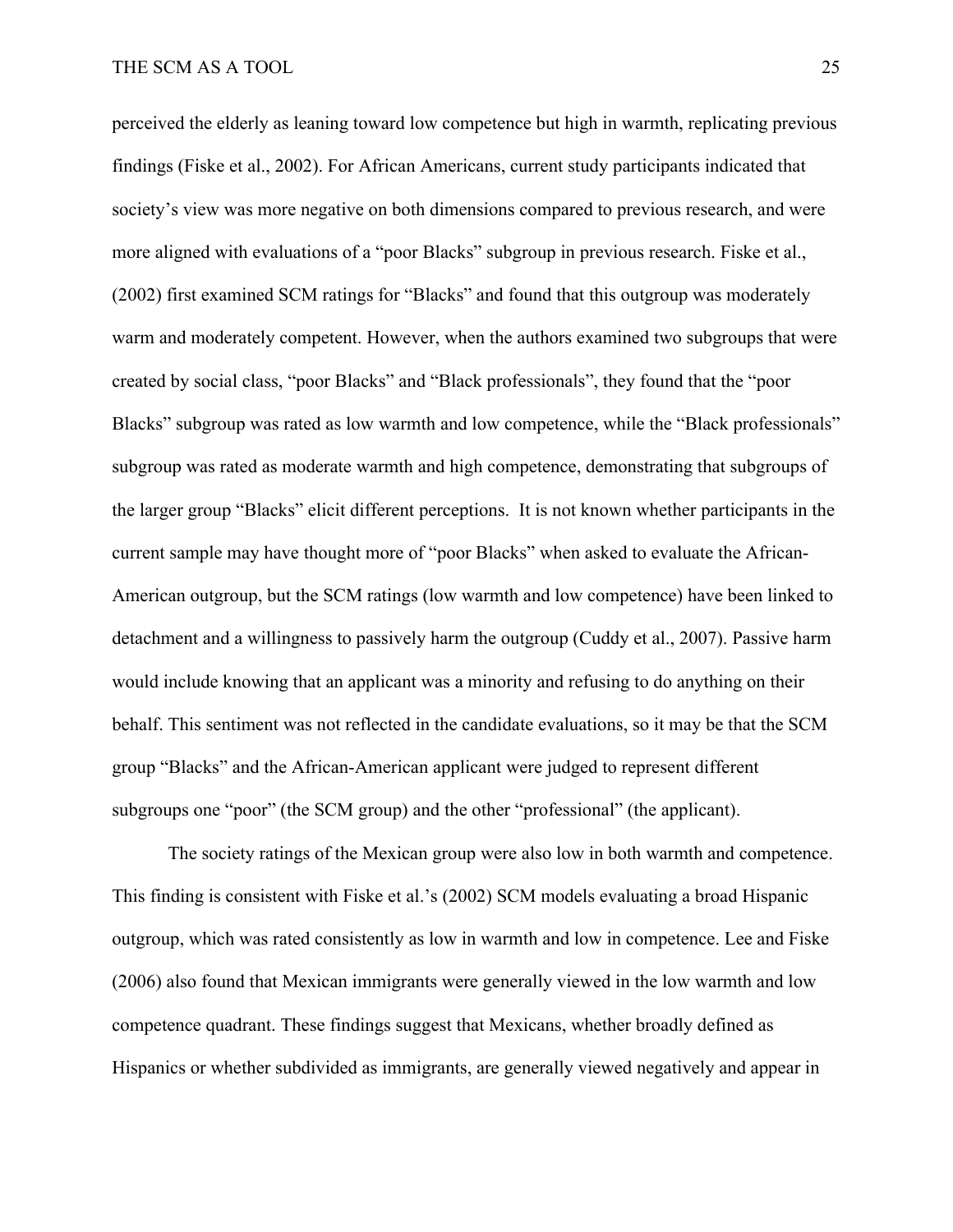the low warmth and low competence quadrant. Other groups that fall within this same quadrant in past literature are poor people and farm workers (Lee & Fiske, 2006), and blue-collared workers (Fiske et al., 2002). Perhaps the more negative perceptions toward Mexican groups may be because individuals attribute competence to prestigious jobs and economic success, resulting in low competence for this group (Lee & Fiske, 2006). The immigrant group was rated as very low in warmth and moderately low in competence on the society SCM. This finding is in alignment with past research that suggests that the initial perception of generic immigrants is low competence and low warmth (Fiske & Neuberg, 1990; Lee & Fiske, 2006). Moreover, Lee and Fiske (2006) found that subgroups of immigrants, specified by nationality and social status, were represented with different perceptions of warmth and competence. Undocumented immigrants were found to be in a cluster that had the lowest competence and low warmth, embodying the image of a low-status migrant or farm-worker class (Lee  $\&$  Fiske, 2006). Warmth is attributed to those who are not competitive for jobs and resources. Perhaps the explanation for low warmth is linked to the current political climate, including assertions that Mexicans and foreign immigrants are "stealing" jobs (Walley, 2017). Again, there was no evidence of willingness to passively harm the Mexican immigrant job applicant, so it may be that participants were thinking of different subgroups when they completed the SCM than when they engaged in the résumé task.

Society SCM ratings for the Muslim group leaned toward low competence and was the lowest in warmth, compared to the other minority groups. This is aligned with some past research by Fiske et al., (2002). In one sample, the outgroup "Arabs" were rated as slightly low in competence and very low in warmth. Though these two groups do not necessarily represent the same individuals, the current sample may have identified these two groups as being similar or identical, which is a popular misconception in the United States (Suleiman, 1999). Perhaps one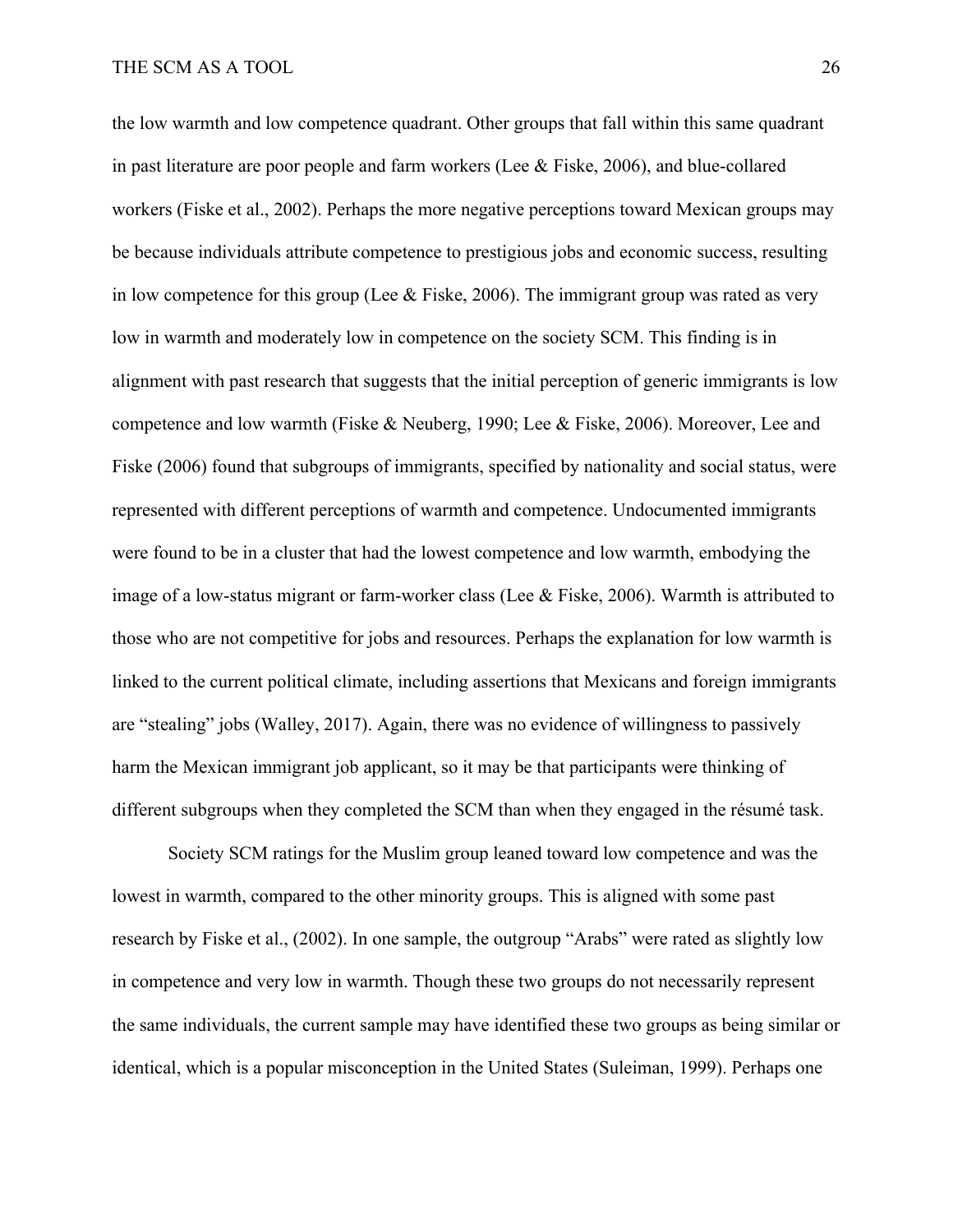explanation for this negative perception of warmth, which can also be understood as one's trustworthiness (Lee & Fiske, 2006), is current fears toward ISIS, and possibly reemerging islamophobic attitudes from post 9/11 (Nosek et al., 2007).

The transgender group was rated on the society SCM as slightly low in warmth, and low in competence. This group has not been heavily investigated using the SCM, but they were more negative in comparison to evaluations of other groups within the LGBTQ+ community. For example, Fiske et al. (2002) found that "Gay men" were viewed as moderately warm and competent. Similarly, Brambilla, Carnaghi, and Ravenna (2011) found that "Lesbians" were also viewed as moderately warm and competent. One explanation for the indications that society views the transgender group more negatively may be recent increases in public dialogue about gender and attitudes toward transgendered individuals, including dilemmas regarding public bathroom use (e.g., using bathrooms according to one's gender and not one's sex) and military enlistment (e.g., Trump administration claims that transgender service members undermine combat readiness; Goodwin & Chemerinsky, 2019).

All society minority group ratings fell within the same quadrant of low warmth and low competence, with the exception of the elderly group. An overarching explanation for the similar negativity toward the African American, immigrant, Mexican, Muslim, and transgender groups may be described through power relations. According to the social structural hypothesis of the SCM, stereotypes reflect the perceiver's knowledge of power relations in society (Lee & Fiske, 2006). It is possible then, that in this sample, current power relations may have informed the participants' perceptions of minority groups through society's view. These power relations have become tense and have plagued media and news networks, and became especially prominent after the presidential election of Donald Trump. The Federal Bureau of Investigation reported a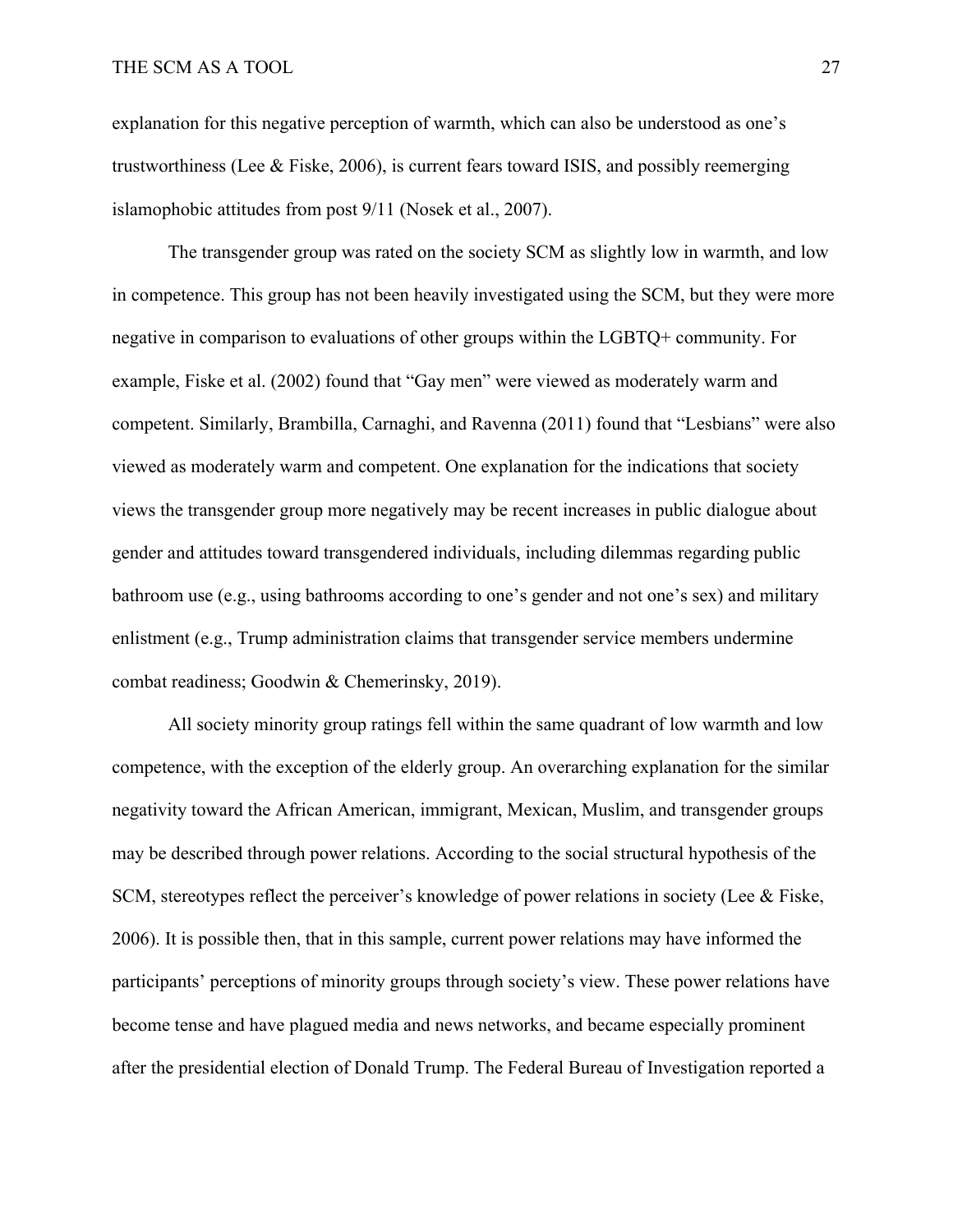rise in hate crimes and violence toward minorities during the presidential election year (Inwood, 2018).

Power relations may also explain why the elderly group was located in a different quadrant compared to the other groups. Society ratings for the elderly group was seen as high in warmth, whereas society ratings for African American, immigrant, Mexican, Muslim, and transgender groups were perceived as generally lower in warmth. Warmth reflects a group's intent (e.g., trustworthiness, friendliness, well-intentioned), therefore it is fundamental, because intent predicts behavior (Fiske, 2015, 2018). That the elderly group was viewed high in warmth suggests that participants believe that society finds the elderly very well-intentioned and nonthreatening to the ingroup, with no real threat to power relations, as opposed to the other minority groups in this sample. It also may suggest that when participants think of the elderly, they may not think of elderly African American, immigrant, Mexican, Muslim, and transgender individuals, as these broad minority groups were generally perceived as low in warmth.

Participants rated their ingroup, students, as moderately high in warmth and in competence, and indicated that society would rate them similarly. The results were comparable to past research from BSU samples surveyed in 2012 and 2017-2018 (Faria & Spievak, 2018). Ingroup favoritism is apparent, particularly among students (Fiske, 2015) and this may be because individuals view the ingroup as extensions of, or overlapping with, the self (Smith, 1993). In support of this, past research on group narcissism suggests that group narcissism is a sublimation of individual narcissism, and the individual satisfies their narcissistic cravings by belonging to and identifying with a group (Emmons, 1987). Personal gratification can be sacrificed for other things, such as enhancement of the ingroup, and perceived threat to ingroup feelings of superiority and entitlement can result in negative emotional responses, including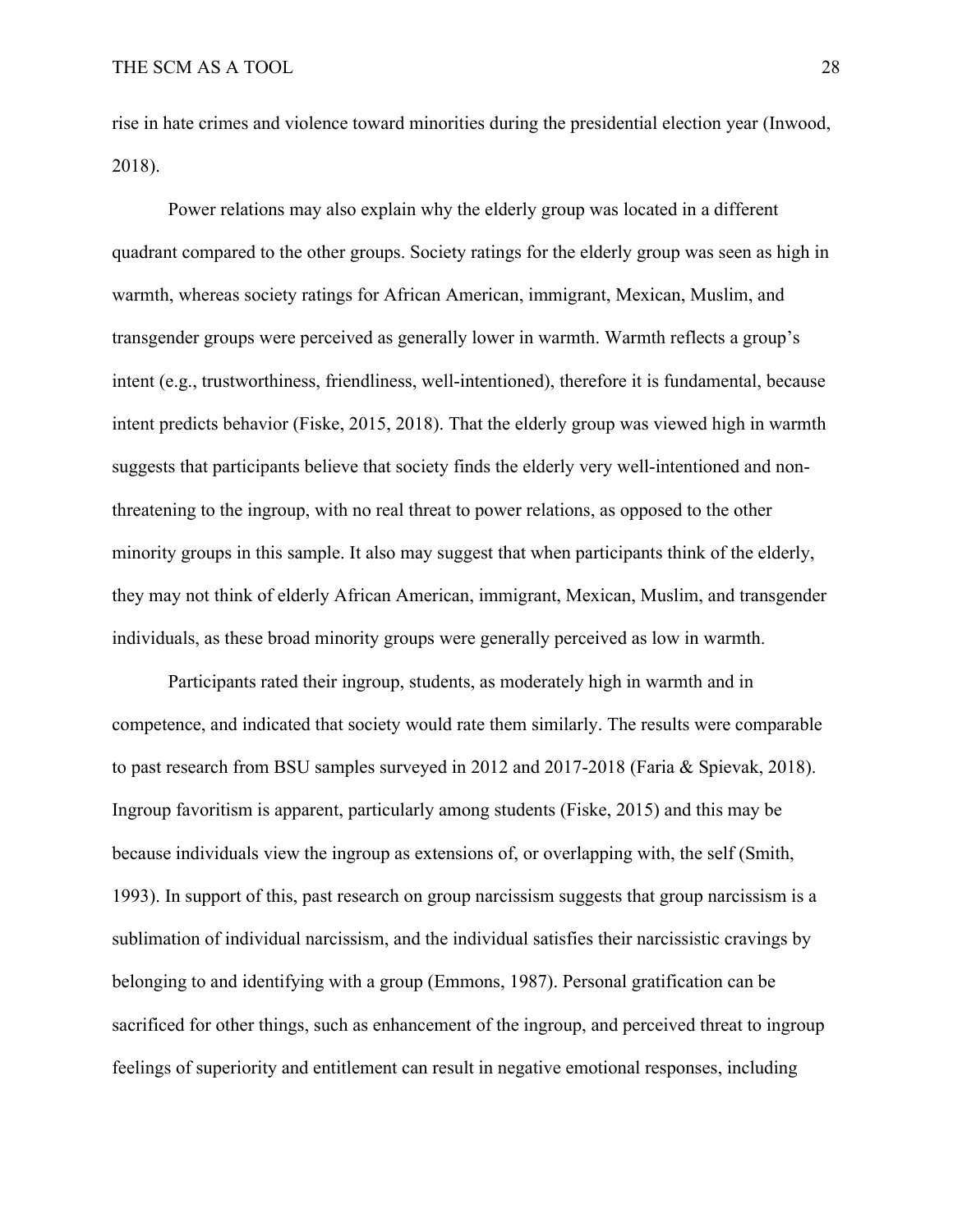aggressive behaviors toward the offending outgroup (Lyons, Kenworthy, & Popan, 2010). Thus, the ingroup is rated positively on dimensions of warmth and competence through personal perceptions, but also through society's perception, in order to maintain the ingroups image of superiority.

The significantly different placements of minority groups according to the personal/society perceptions on the SCM demonstrates a phenomenon that is known as the better-than-average effect (BTAE). This effect suggests that when asked to compare abilities, skills, or personality traits with an average person, most people believe that they are superior (Alicke, 1985). It is possible that in this sample, participants truly were better than a society perceived as full of bias and discrimination, and therefore personally rated the SCM groups with positivity. This may also be indirectly supported with participants' possible social justice and affirmative action behaviors on the résumé task. However, the BTAE is often thought of as selfserving in that it enhances or maintains positive self-image. Some recent studies have found evidence for the BTAE in participant evaluations of susceptibility to bias (Pronin, 2007; Pronin, Lin, & Ross, 2002), and in attitudes and opinions about sociopolitical issues (Cohen, 2003). The significant difference in the ratings between the society and personal perceptions of the SCM support the better-than-average effect (Alicke, 1985) in that participants evaluated the minority groups more positively on the dimensions of warmth and competence compared to their perception of society's evaluations. The results may also support Cohen's (2003) and Pronin et al.'s (2002, 2007) findings, suggesting that participants may be aware of the power of social norms and their influence on others, but believe they are immune to the effects.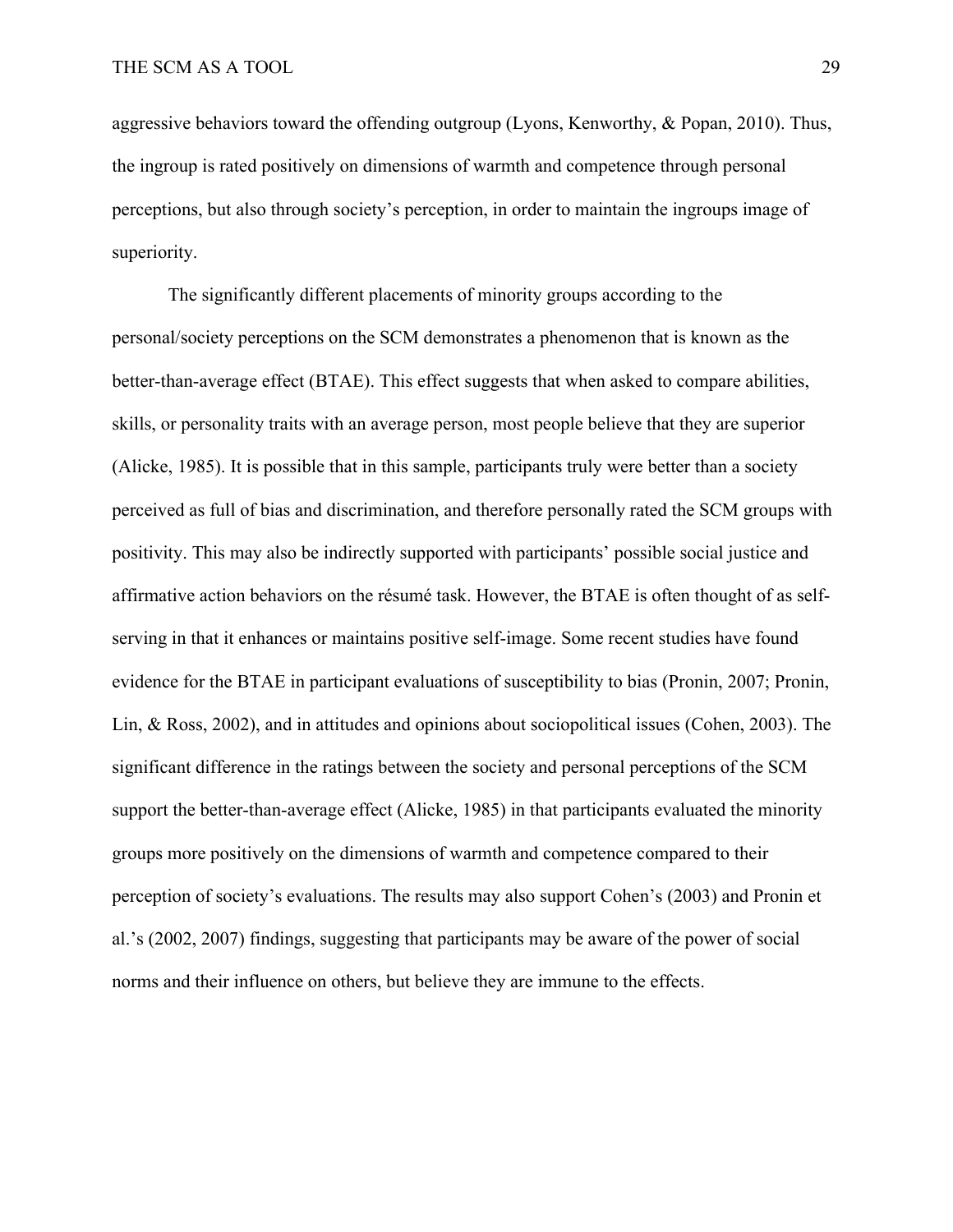#### **Hypothesis 3: Relationship between the SCM and Résumés**

The finding that the BTAE between the society and personal perceptions of minority groups correlated with discrimination against minority résumé applicants was not hypothesized, and revealed a potentially interesting relationship. Although individually these perceptions did not predict discriminatory behavior, the resulting BTAE may have predictive capabilities. The more people judged themselves better than society, the more likely they were to hire minority candidates; the more people rated themselves "worse than society" (having less positive views of groups than society), the higher they were in SDO, which was linked to fewer minority hires. The first result may be aligned with research described above in which there was compensatory positive evaluations of minorities (Carver et al., 1978; Harber, 1998) and less discriminatory résumé-screening when it would be obvious to the self or others (Brief et al., 2000). The second finding offers support for the inclusion of explicit measures of attitudes. The dual-process model points to the importance of explicit measures for understanding controlled behavior, including prejudicial attitudes and discriminatory behavior toward multiple out-groups. The SDO scale predicts a range of sociopolitical and intergroup phenomena, including generalized prejudice (see Pratto, Sidanius, Stallworth, & Malle, 1994, among others). In a meta-analysis, Jost, Glaser, Kruglanski, and Sulloway (2003) found support for a motivational component of SDO that includes justification of inequality, a social cognitive process that may have led to personal SCM ratings and résumé evaluations that reflected participants' self-reported basic personality tendencies. Current study results indicate that Zschirnt and Reudin's (2016) concern that those with strong beliefs in status hierarchies may engage in discriminatory hiring was a legitimate one.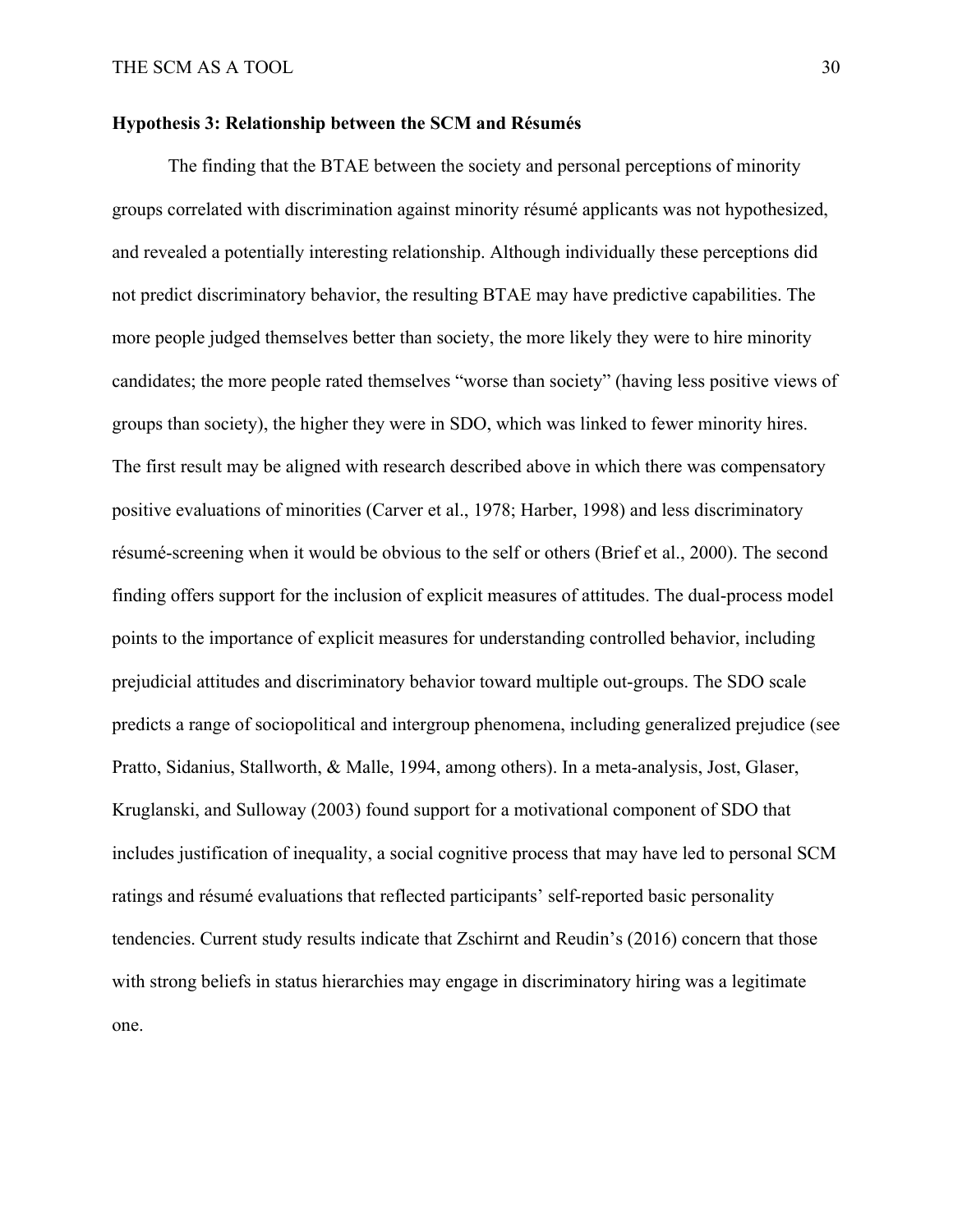## **Limitations and Future Directions**

Though the present study attempted to adapt methodologies from past research, it should be noted that the present sample consisted of undergraduate college students, limiting generalizability and ecological validity. Additionally, the sample size was modest for evaluations of student attitudes and opinions toward certain stereotyped groups, and the study utilized a within-subjects design, which may include carryover effects. One measure, the social desirability scale, may not have captured a tendency to engage in socially desirable responding on the résumé evaluation task. With regard to the SCM, the stereotype differentiation for the Mexican immigrant group on the SCM could not be clearly linked to the résumé task because the SCM group scales were split into two groups: "Mexicans" and "immigrants". Last, the SCM groups used in this sample were broad representations of particular minority groups, and limited the specificity of students' attitudes toward potential subgroups (i.e., African Americans vs. poor Blacks, African Americans vs. Black professionals). Past research has demonstrated that subgroups may be differentiated on the SCM differently as compared to the overall group (Fiske et al., 2002; Lee & Fiske, 2006). With the résumé evaluation task, no manipulation checks were implemented, and open-ended questions that allowed participants to justify their hire recommendations were removed due to the time constraint of study sessions.

Future research should focus on attempts to further understand the relationship between the better-than-average effect within the SCM and discrimination toward minority individuals. This may demonstrate usefulness within populations that actively review minority individuals for hire, such as within human resources. Future research should also seek to understand a potential link between SDO and résumé evaluation and hiring discrimination, particularly within contexts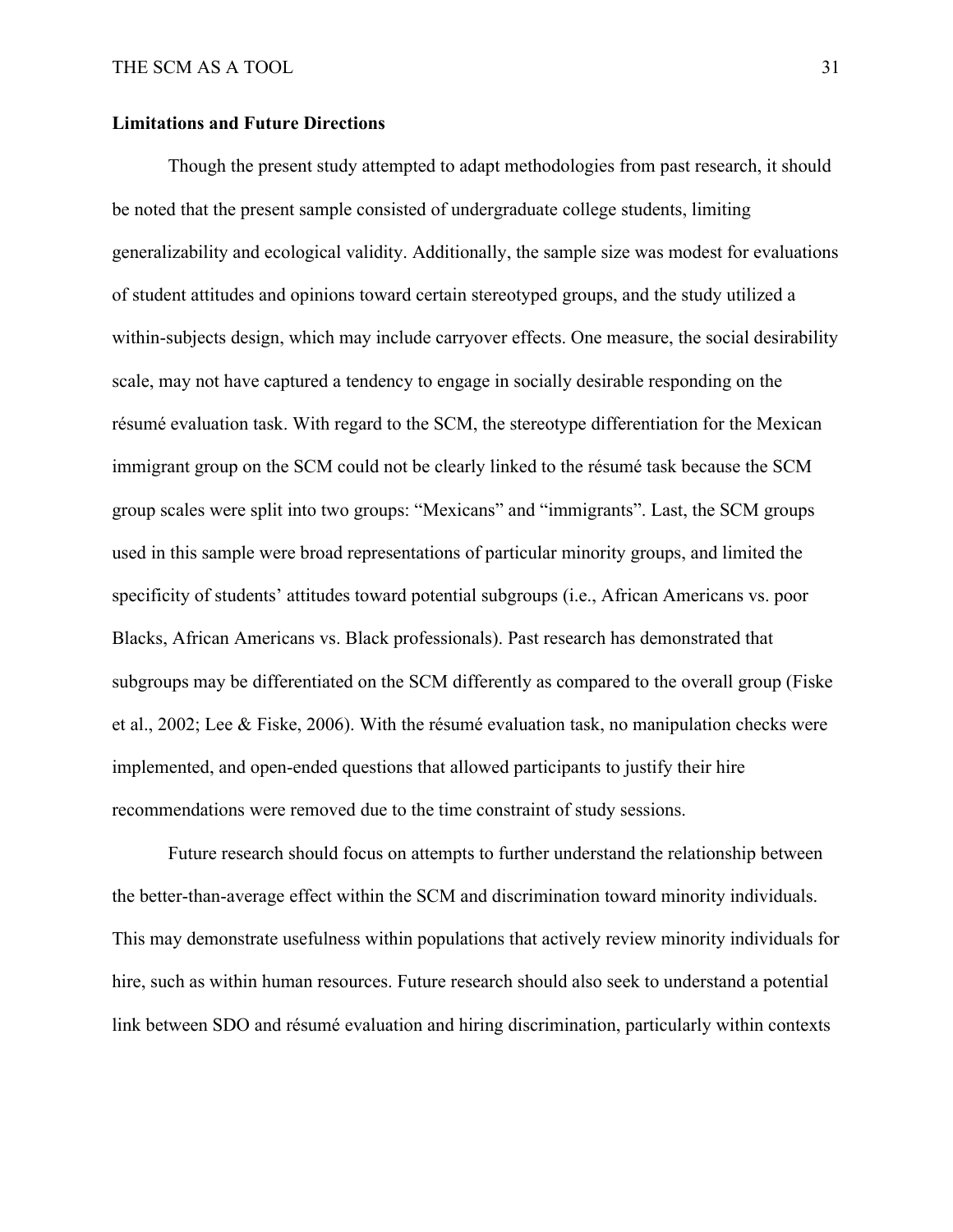where there is a forced-choice between equally qualified minority and nonminority individuals/groups.

#### **Conclusion**

In most cases, the hiring process begins with an applicants' résumé, which is followed by an interview, and then the decision-making process (Cole, Rubin, Feild, & Giles, 2007). Résumés play a crucial role in the hiring process, sometimes more so than the employment interview (Dipboye, Fontenelle, & Garner, 1984; Pannone, 1994; Shmidt & Zimmerman, 2004). Approximately 98% of North American companies use résumés as their first selection hurdle (Piotrowski & Armstrong, 2006). However, many applicants may not reach the second or third part of the hiring process, perhaps due to biases that impact the evaluation résumés and candidate choices (Derous & Ryan, 2018). Past research has found that résumé signals that prime stereotypes, such as names and experiences, produce differential outcomes for minority applicants. The current study answered a call for more research on the cognitive mechanisms of hiring bias (Zschirnt & Ruedin, 2016), by testing the efficacy of the SCM as a predictor of biased processing. The SCM has been used extensively to differentiate cultural stereotypes and their link to the emotions that impact intergroup relations. This study aimed to fill the gap in the literature by evaluating the congruency between the SCM and between résumé and applicant evaluations. Although the results did not support the hypothesis that evaluations of society's views on the SCM would predict discriminatory behavior in rating and selecting a job candidate, the study suggests that there is reason for further exploration. SCM ratings were indirectly linked to hiring choices in that participants who indicated that society's views of minority groups were more positive than their own were less likely to recommend minority candidates, and scored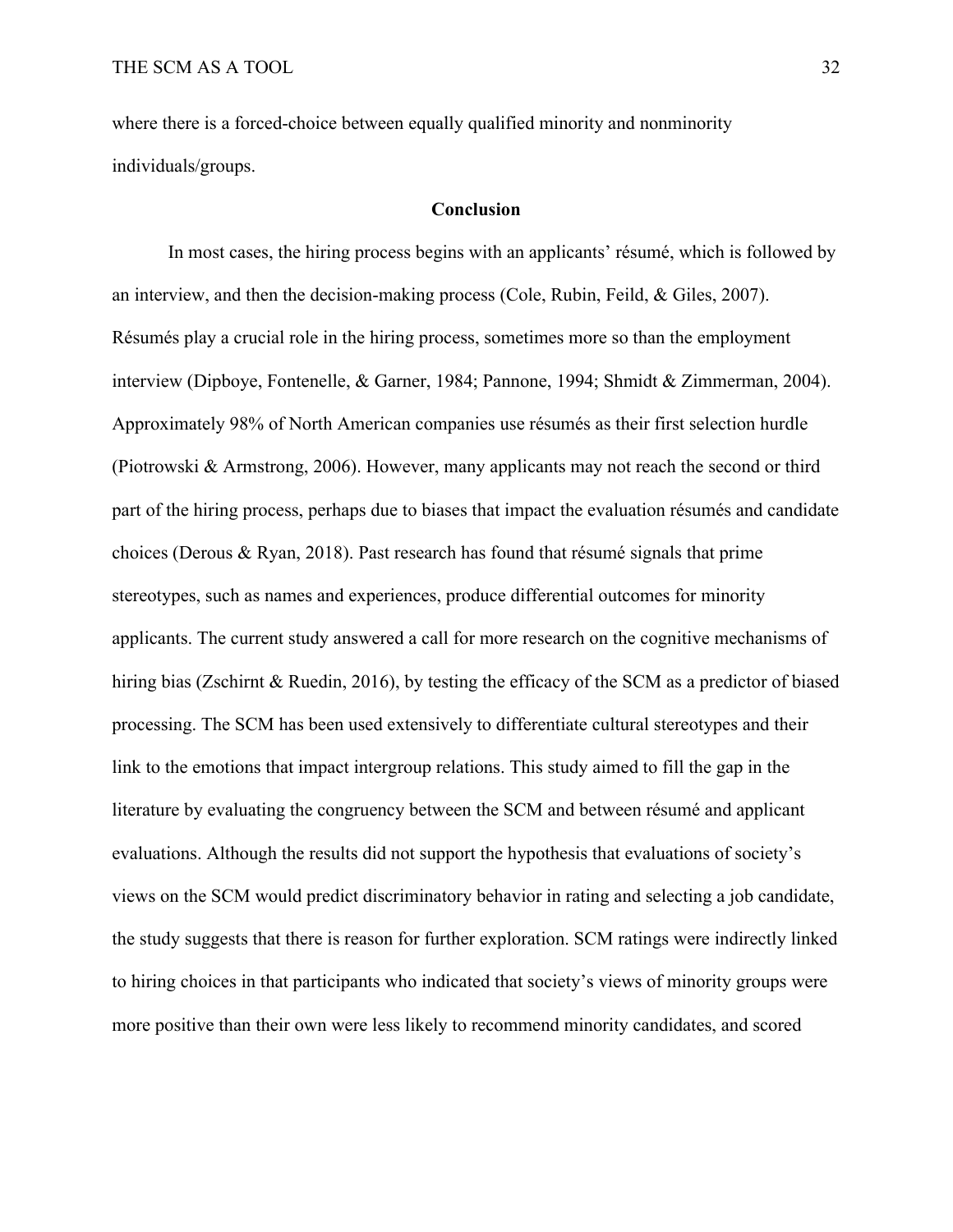higher in SDO, which was also linked to discriminatory hiring decisions. These potential relationships may be the basis for future tools used to assess potential biases in employers.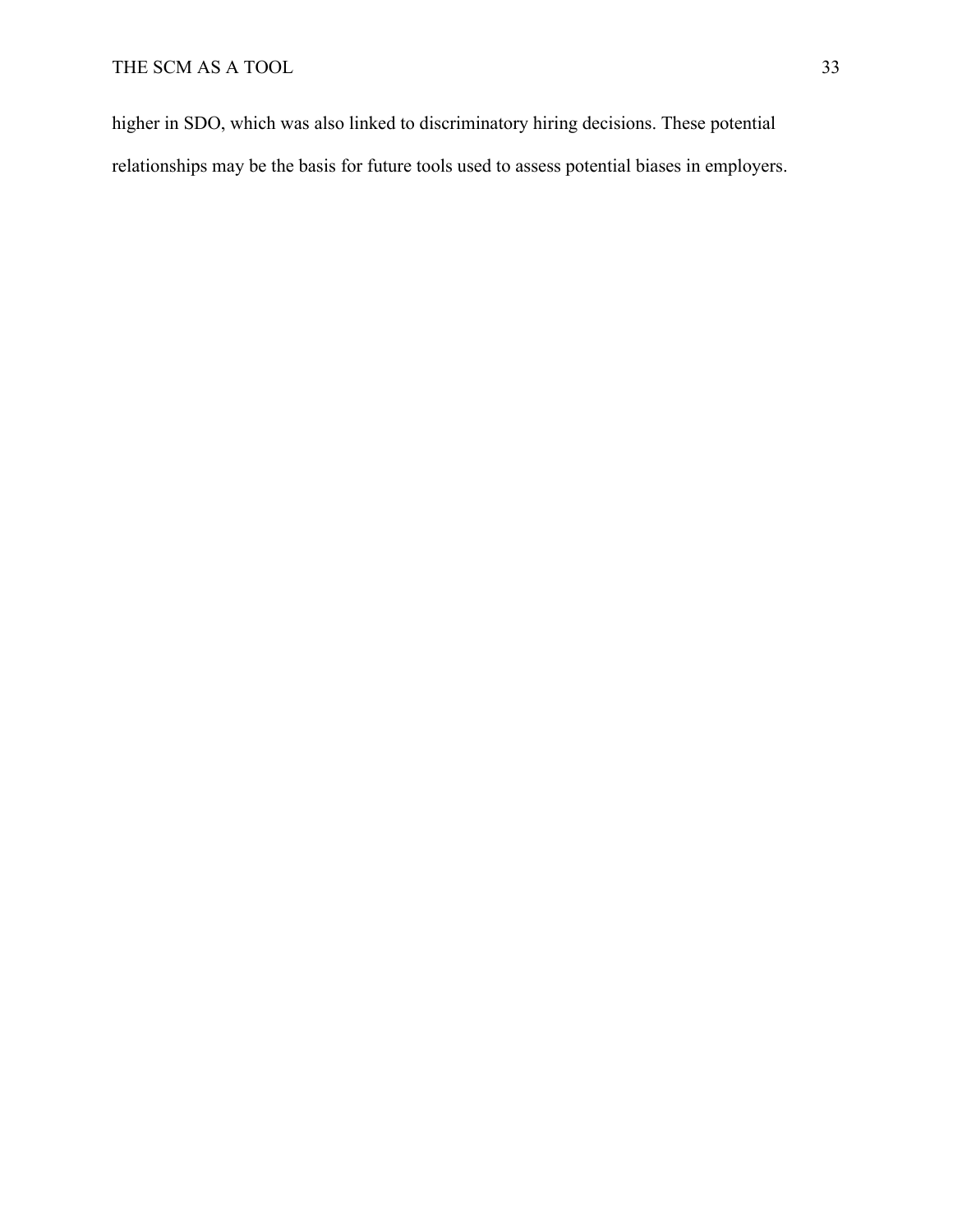#### References

- Agerström, J., Björklund, F., Carlsson, R., & Rooth, D.-O. (2012). Warm and competent Hassan = cold and incompetent Eric: A harsh equation of real-life hiring discrimination. *Basic and Applied Social Psychology, 34*(4), 359-366. doi:10.1080/01973533.2012.693438
- Alicke, M. D. (1985). Global self-evaluation as determined by the desirability and controllability of trait adjectives. *Journal of Personality and Social Psychology*, *49*, 1621-1630. doi:10.1037/00022-3514.49.6.1621

Allport, G. W. (1954). *The nature of prejudice*. Reading, MA: Addison-Wesley.

Anderson, C. B. (1993). Political correctness on college campuses: Freedom of speech v. doing the politically correct thing. *SMU Law Review, 46*(1), 171-224.

Bertrand, M., & Mullainathan, S. (2004). Are Emily and Greg more employable than Lakisha and Jamal? A field experiment on labor market discrimination. *American Economic Review*, *94*(4), 991-1013. doi:10.1257/0002828042002561

- Bettleheim, B., & Janowitz, M. (1964). *Social change and prejudice*. New York, NY: Free Press of Glencoe.
- Brambilla, M., Carnaghi, A., & Ravenna, M. (2011). Status and cooperation shape lesbian stereotypes: Testing predictions from the stereotype content model. *Social Psychology, 42*(2), 101-110. doi:10.1027/1864-9335/a000054

Brief, A. P., Dietz, J., Cohen, R. R., Pugh, S. D., & Vaslow, J. B. (2000). Just doing business: Modern racism and obedience to authority as explanations for employment discrimination. *Organizational Behavior and Human Decision Processes, 81*(1), 72-97. doi:10.1006/obhd.1999.2867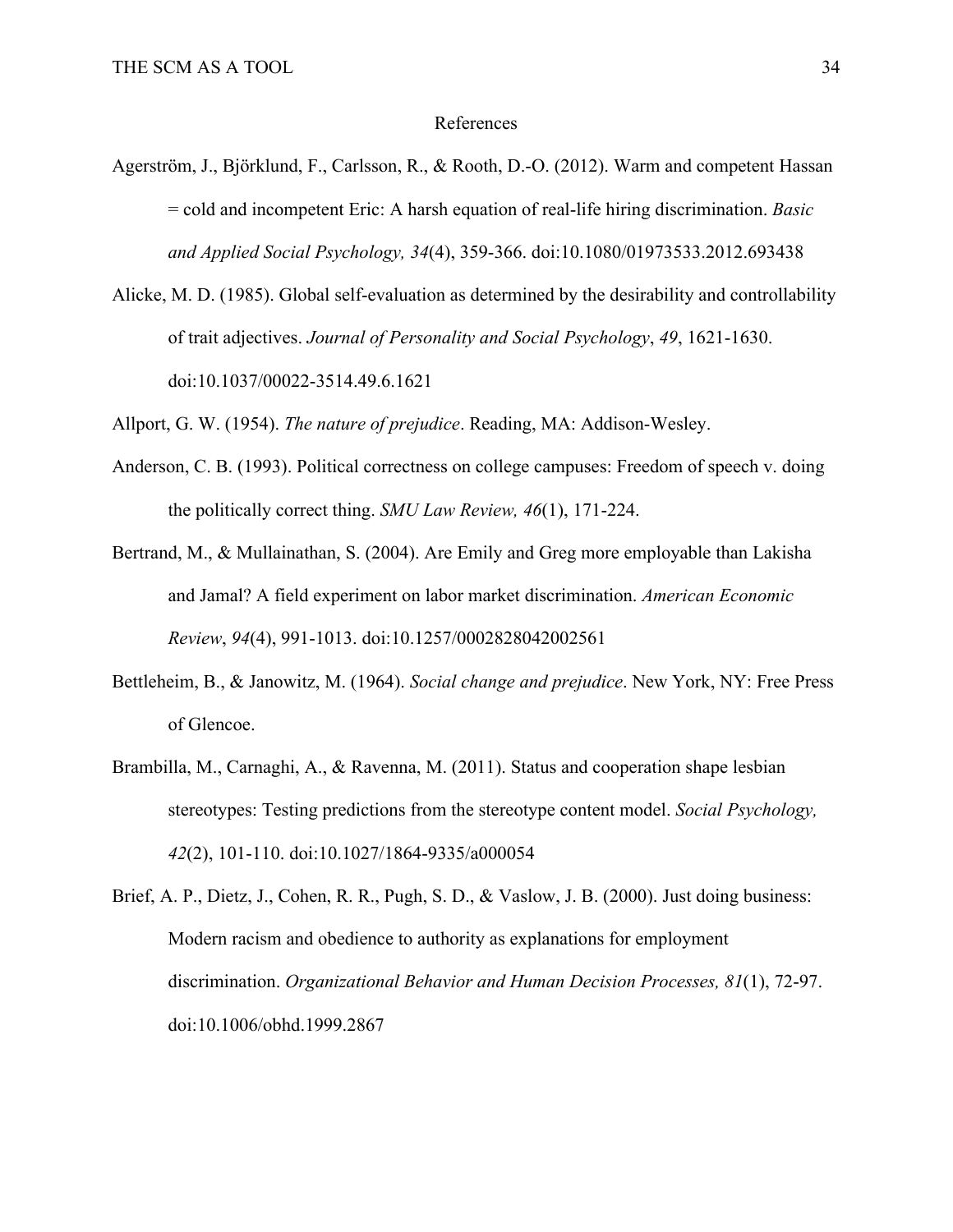- Caprariello, P. A., Cuddy, A. J. C., & Fiske, S. T. (2009). Social structure shapes cultural stereotypes and emotions: A causal test of the stereotype content model. *Group Process Intergroup Relations, 12*(2), 1-12. doi:10.1177/1368430208101053
- Carver, C. S., Glass, D. C., & Katz, I. (1978). Favorable evaluations of Blacks and the handicapped: Positive prejudice, unconscious denial, or social desirability? *Journal of Applied Social Psychology, 8*(2), 97-106. doi:10.1111/j.1559-1816.1978.tb00768.x
- Chaiken, S. (1980). Heuristic versus systematic information processing and the use of source versus messages cues in persuasion. *Journal of Personality and Social Psychology, 39*(5), 752-766. doi:10.1037/0022-3514.39.5.752
- Chaiken, S. (1987). The heuristic model of persuasion. In M. P. Zanna, J. M. Olson, & C. P. Herman (Eds.), *Social influence: The Ontario symposium* (pp. 3-39). Hillsdale, NJ: Erlbaum
- Chaiken, S., Liberman, A., & Eagly, A. H. (1989). Heuristic and systematic information processing within and beyond the persuasion context. In J. S. Uleman, & J. A. Bargh (Eds.), *Unintended thought* (pp. 212-252). New York, NY: Guilford Press
- Cohen, G. L. (2003). Party over policy: The dominating impact of group influence on political beliefs. *Journal of Personality and Social Psychology, 85*(5), 808-822. doi:10.1037/0022- 3514.85.5.808
- Cole, M. S., Rubin, R. S., Feild, H. S., & Giles, W. F. (2007). Recruiters' perceptions and use of applicant résumé information: Screening the recent graduate. *Applied Psychology: An International Review, 56*(2), 319-343. doi:10.1111/j.1464-0597.2007.00288.x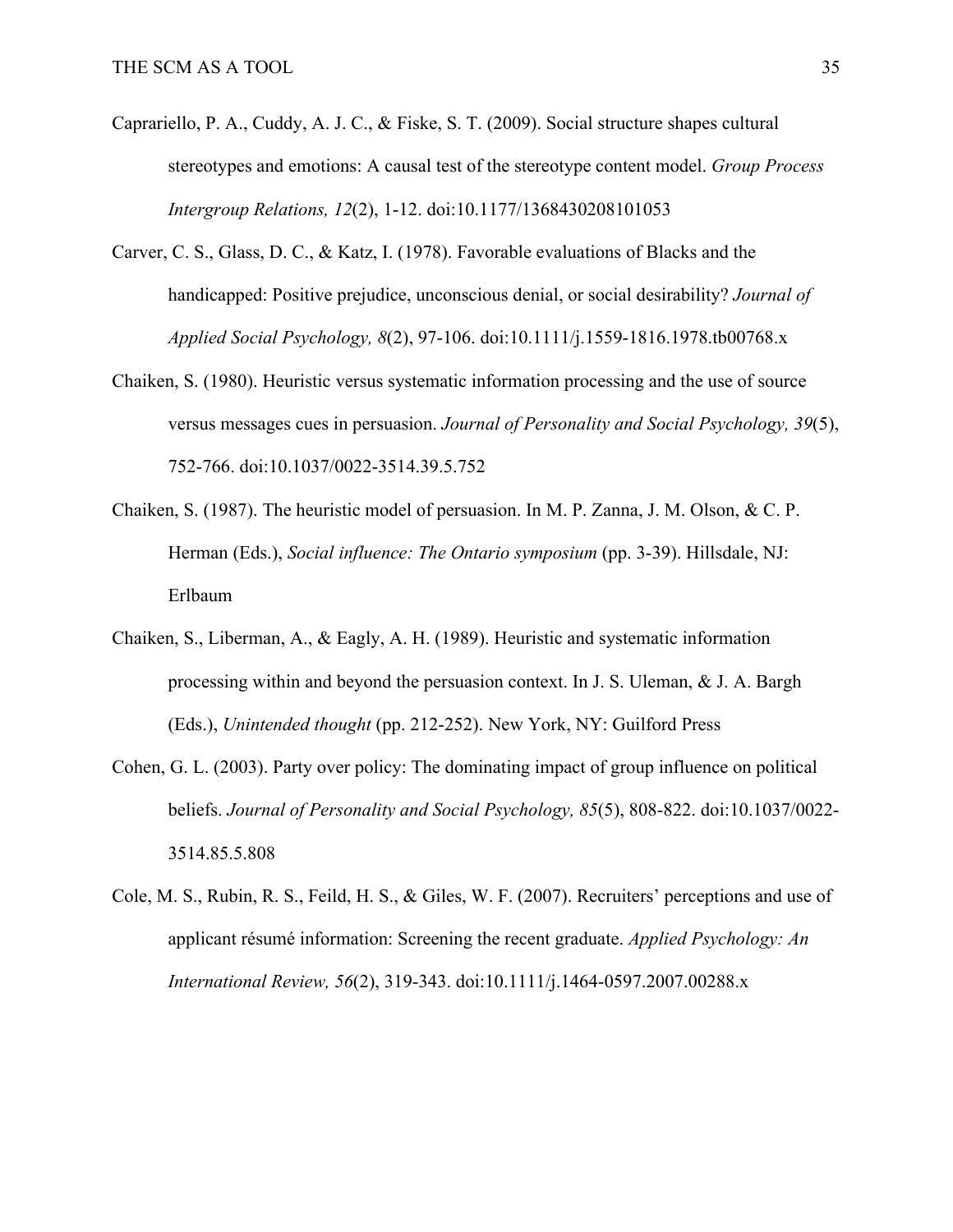- Collange, J., Fiske, S. T., & Sanitioso, R. (2009). Maintaining a positive self-image by stereotyping others: Self-threat and the stereotype content model. *Social Cognition, 27*(1), 138-149. doi:10.1521/soco.2009.27.1.138
- Crowne, D. P., & Marlowe, D. (1960). A new scale of social desirability independent of psychopathology. *Journal of Consulting Psychology, 24*(4), 349-354.
- Cuddy, A. J. C., Fiske, S. T., & Glick, P. (2007). The BIAS map: Behaviors from intergroup affect and stereotypes. *Journal of Personality and Social Psychology*, *92*(4), 631-648. doi:10.1037/0022-3514.92.4.631
- Cuddy, A. J. C., Fiske, S. T., Kwan, V. S. Y., Glick, P., Demoulin, S., Leyens, J.P., . . . Ziegler, R. (2009). Stereotype content model across cultures: Towards universal similarities and some differences. *British Journal of Social Psychology, 48*, 1-33. doi:10.1348/014466608X314935
- Deaux, K., Winton, W., Crowley, M., & Lewis, L. L. (1985). Level of categorization and content of gender stereotypes. *Social Cognition*, 3(2), 145-167. doi:10.1521/soco.1985.3.2.145
- Derous, E., & Decoster, J. (2017). Implicit age cues in résumés: Subtle effects on hiring discrimination. *Frontiers in Psychology, 8,* 1-15. doi:10.3389/fpsyg.2017.01321
- Derous, E., & Ryan, A. M. (2018). When your resume is (not) turning you down: Modelling ethnic bias in resume screening. *Human Resource Management Journal, 29,* 113-130. doi:10.1111/1748-8583.12217
- Devine, P. G. (1989). Stereotypes and prejudice: Their automatic and controlled components. *Journal of Personality and Social Psychology*, *56*, 5-18. doi:10.1037/0022-3514.56.1.5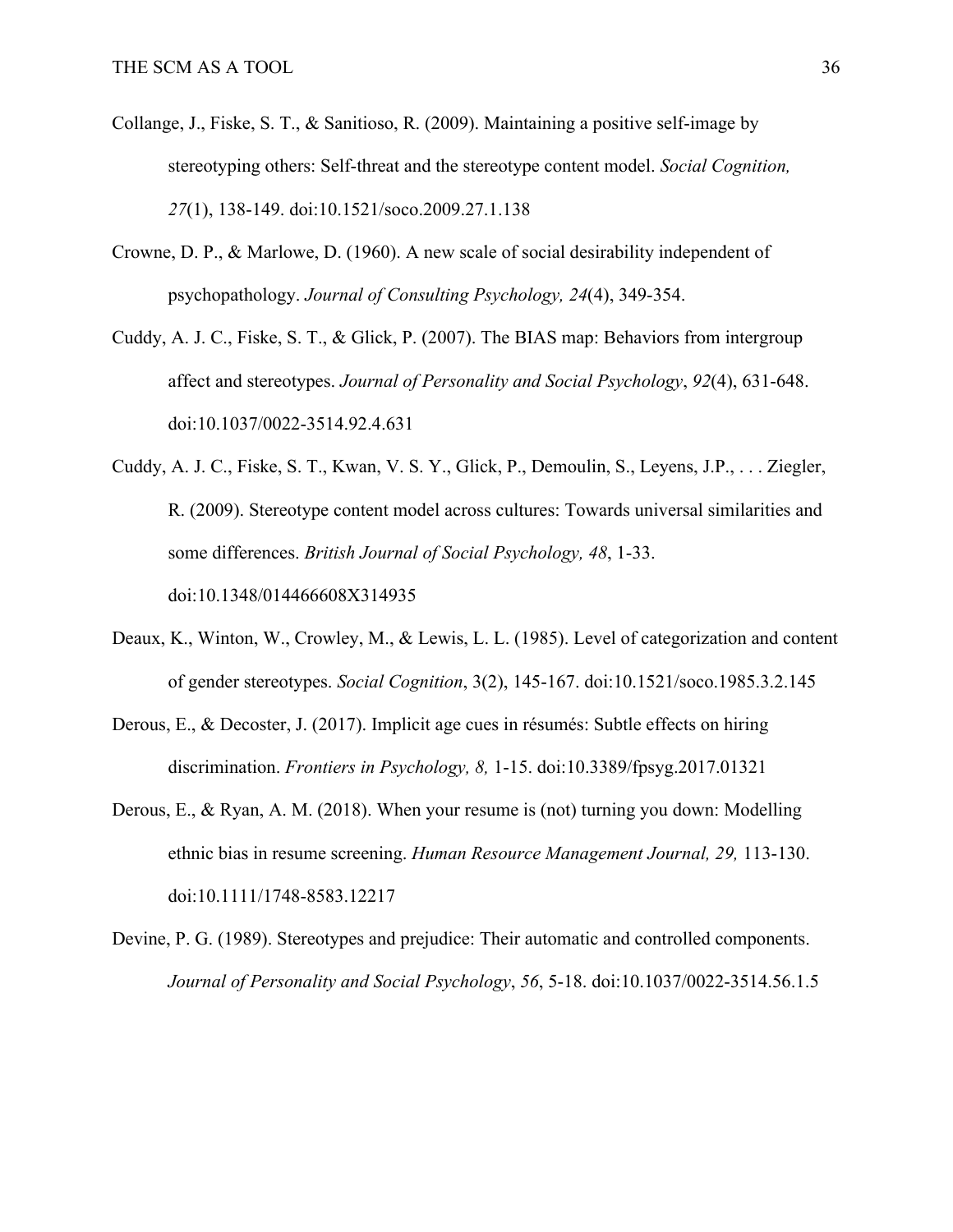- Dipboye, R. L., Fontenelle, G. A., & Garner, K. (1984). Effects of previewing the application on interview process and outcomes. *Journal of Applied Psychology, 69*(1), 118-128. doi:10.1037/0021-9010.69.1.118
- Durante, F., Volpato, C., & Fiske, S. T. (2010). Using the stereotype content model to examine group decisions in Fascism: An archival approach. *European Journal of Social Psychology, 40*(3), 1-26. doi:10.1002/ejsp.637
- Eckes, T. (1994). Features of men, features of women: Assessing stereotypic beliefs about gender subtypes. *British Journal of Social Psychology*, *33*(1), 107-123. doi:10.1111/j.2044-8309.1994.tb01013.x
- Emmons, R. A. (1987). Narcissism: Theory and measurement. *Journal of Personality and Social Psychology, 52*(1), 11-17. doi:10.1037//0022-3514.52.1.11
- Faria, C. M., & Spievak E. R. (2018, April). Axes of stereotyping: Bridgewater State University student perceptions of outgroups. *Student Arts Research Symposium*. Poster presented at Bridgewater State University, Bridgewater, M.A.
- Fiske, S. T. (2015). Intergroup biases: A focus on stereotype content. *Current Opinion in Behavioral Sciences, 3*, 45-50. doi:10.1016/j.cobeha.2015.01.010
- Fiske, S. T. (2018). Stereotype content: Warmth and competence endure. *Current Directions in Psychological Science, 27*(2), 67-73. doi:10.1177/0963721417738825

Fiske, S. T., Cuddy, A. J. C., Glick, P., & Xu, J. (2002). A model of (often mixed) stereotype content: Competence and warmth respectively follow from perceived status and competition. *Journal of Personality and Social Psychology*, *82*(6), 878-902. doi:10.1037//0022-3514.82.6.878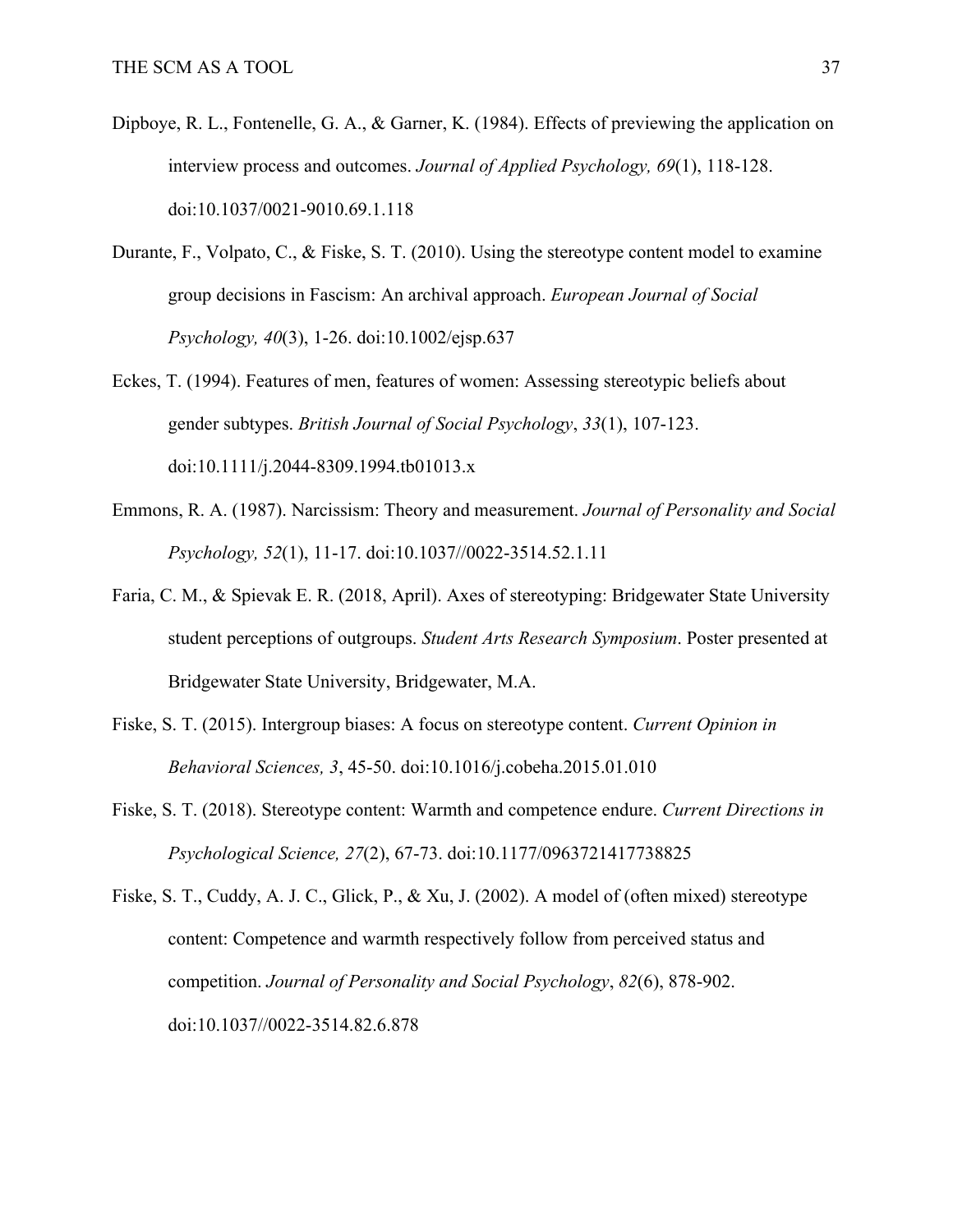- Fiske, S. T., & Neuberg, S. L. (1990). A continuum of impression formation, from categorybased to individuating processes: Influences of information and motivation on attention and interpretation. *Advances in Experimental Social Psychology, 23*, 1-74. doi:10.1016/S0065-2601(08)60317-2
- Gaertner, S. L., & Dovidio, J. F. (1986). The aversive form of racism. In J. F. Dovidio, & S. L. Gaertner (Eds.), *Prejudice, discrimination, and racism* (pp. 61-89). Orlando, FL: Academic Press
- Gaertner, S. L., & McLaughlin, J. P. (1983). Racial stereotypes: Associations and ascriptions of positive and negative characteristics. *Social Psychology Quarterly*, *46*, 23-30. doi:10.2307/3033657
- Goodwin, M., & Chemerinsky, E. (2019). The transgender military ban: Preservation of discrimination through transformation. *Northwestern University Law Review, 114*(3), 751-805.
- Harber, K. D. (1998). Feedback to minorities: Evidence of a positive bias. *Journal of Personality and Social Psychology, 74*(3), 622-628. doi:10.1037/0022-3514.74.3.622
- Inwood, J. (2018). White supremacy, white counter-revolutionary politics, and the rise of Donald Trump. *Environment and Planning C: Politics and Space, 0*, 1-18. doi:10.1177/2399654418789949
- Jost, J. T., Glaser, J., Kruglanski, A. W., & Sulloway, F. J. (2003). Political conservatism as motivated social cognition. *Psychological Bulletin, 129*(3), 339-375. doi:10.1037/0033- 2909.129.3.339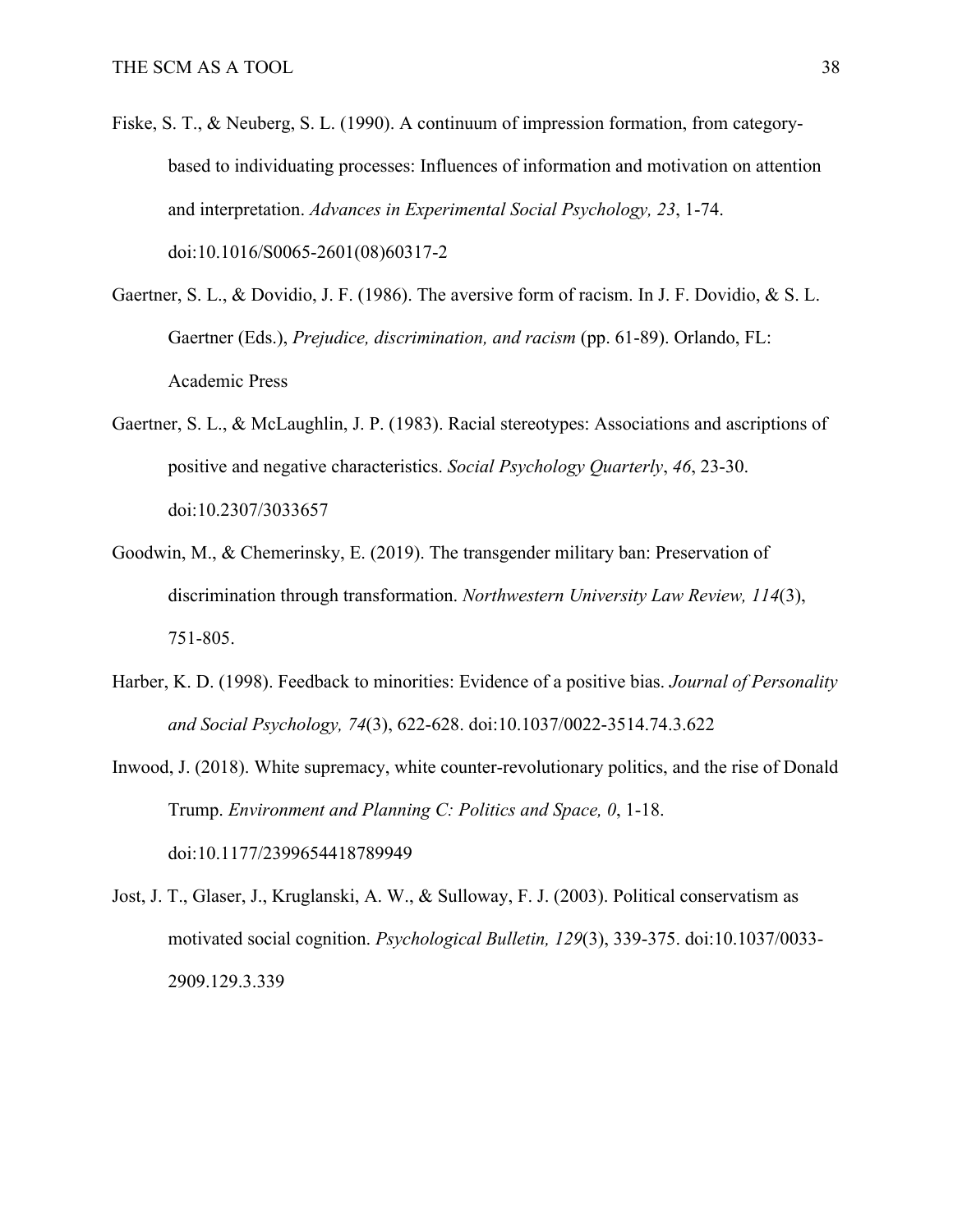- Kang, S. K., DeCelles, K. A., Tilcsik, A., & Jun, S. (2016). Whitened résumés: Race and selfpresentation in the labor market. *Administrative Science Quarterly, 61*(3), 469-502. doi:10.1177/0001839216639577
- King, E. B., Madera, J. M., Hebl, M. R., Knight, J. L., & Mendoza, S. A. (2006). What's in a name? A multiracial investigation of the role of occupational stereotypes in selection decisions. *Journal of Applied Social Psychology*, *36*(5), 1145-1159. doi:10.1111/j.0021- 9029.2006.00035.x
- Kravitz, D. A., & Platania, J. (1993). Attitudes and beliefs about affirmative action: Effects on target and of respondent sex and ethnicity. *Journal of Applied Psychology, 78*(6), 928- 938. doi:10.1037/0021-9010.78.6.928
- Lee, T. L., & Fiske, S. T. (2006). Not an outgroup, not yet an ingroup: Immigrants in the stereotype content model. *International Journal of Intercultural Relations, 30*(6), 751- 768. doi:10.1016/j.ijintrel.2006.06.005
- Lin, M. H., Kwan, V.S.Y., Cheung, A., & Fiske, S. T. (2005). Stereotype content model explains prejudice for an envied outgroup: Scale of anti-Asian American stereotypes. *Personality and Psychology Bulletin, 31*(1), 34-47. doi:10.1177.0146167204271320
- Loo, R., & Thorpe, K. (2000). Confirmatory factor analyses of the full and short versions of the Marlowe-Crowne social desirability scale. *The Journal of Social Psychology, 140*(5), 628-635. doi:10.1080/00224540009600503
- Lyons, P. A., Kenworthy, J. B., & Popan, J. R. (2009). Ingroup identification and group-level narcissism as predictors of U.S. citizens' attitudes and behavior toward Arab immigrants. *Personality and Social Psychology Bulletin, 36*(9), 1267-1280. doi:10.1177/0146167210380604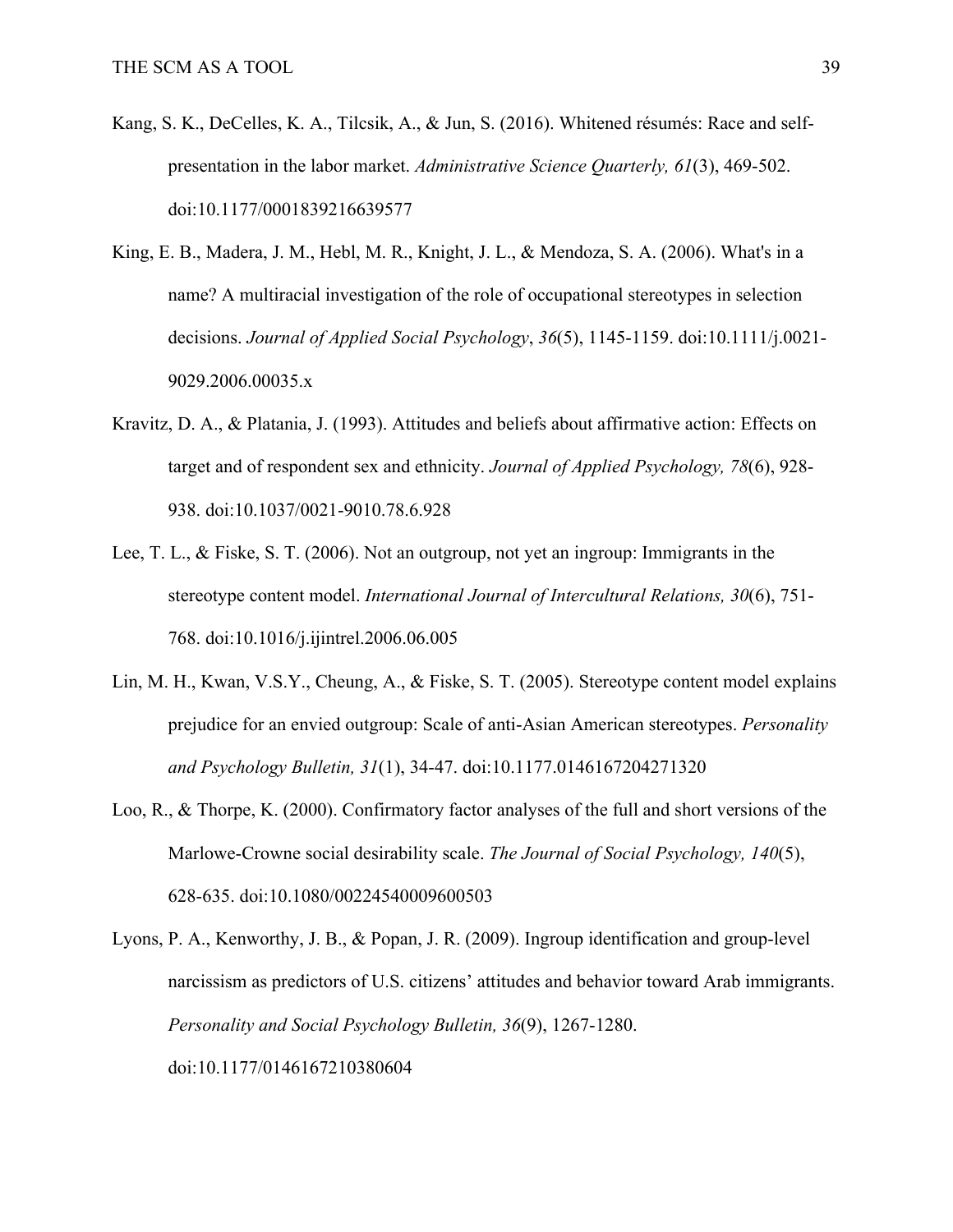- Maheswaran, D., & Chaiken, S. (1991). Promoting systematic processing in low-motivation settings: Effect of incongruent information on processing and judgement. *Journal of Personality and Social Psychology, 61*(1), 13-25. doi:10.1037//0022-3514.61.1.13
- Martin Richard Institute for Social Justice. (n.d.). Retrieved December 12, 2019, from https://in.bridgew.edu/organization/martin-richard
- Nosek, B. A., Smyth, F. L., Hansen, J. J., Devos, T., Lindner, N. M., Ranganath, K. A., . . . Banaji, M. R. (2007). Pervasiveness and correlates of implicit attitudes and stereotypes. *European Review of Social Psychology, 18*(1), 36-88. doi:10.1080/10463280701489053
- Noseworthy, C. M., & Lott, A. J. (1984). The cognitive organization of gender-stereotypic categories. *Personality and Social Psychology Bulletin*, *10*, 474-481. doi:10.1177/0146167284103016
- Pannone, R. (1994). Blue collar selection. In G. S. Stokes, M. D. Mumford, & W. A. Owens (Eds.), *Biodata handbook: Theory, research, and use of biographical information in selection and performance prediction* (pp. 261-273). Palo Alto, CA: Consulting Psychologists Press
- Petty, R., Cacioppo, J., & Goldman, R. (1981). Personal involvement as a determinant of argument-based persuasion. *Journal of Personality and Social Psychology, 41*(5), 847- 855. doi:10.1037/0022-3514.41.5.847
- Piotrowski, C., & Armstrong, T. (2006). Current recruitment and selection practices: A national survey of Fortune 1000 firms. *North American Journal of Psychology, 8*(3), 489-496.

Popular Baby Names. (n.d.). Retrieved from https://www.ssa.gov/oact/babynames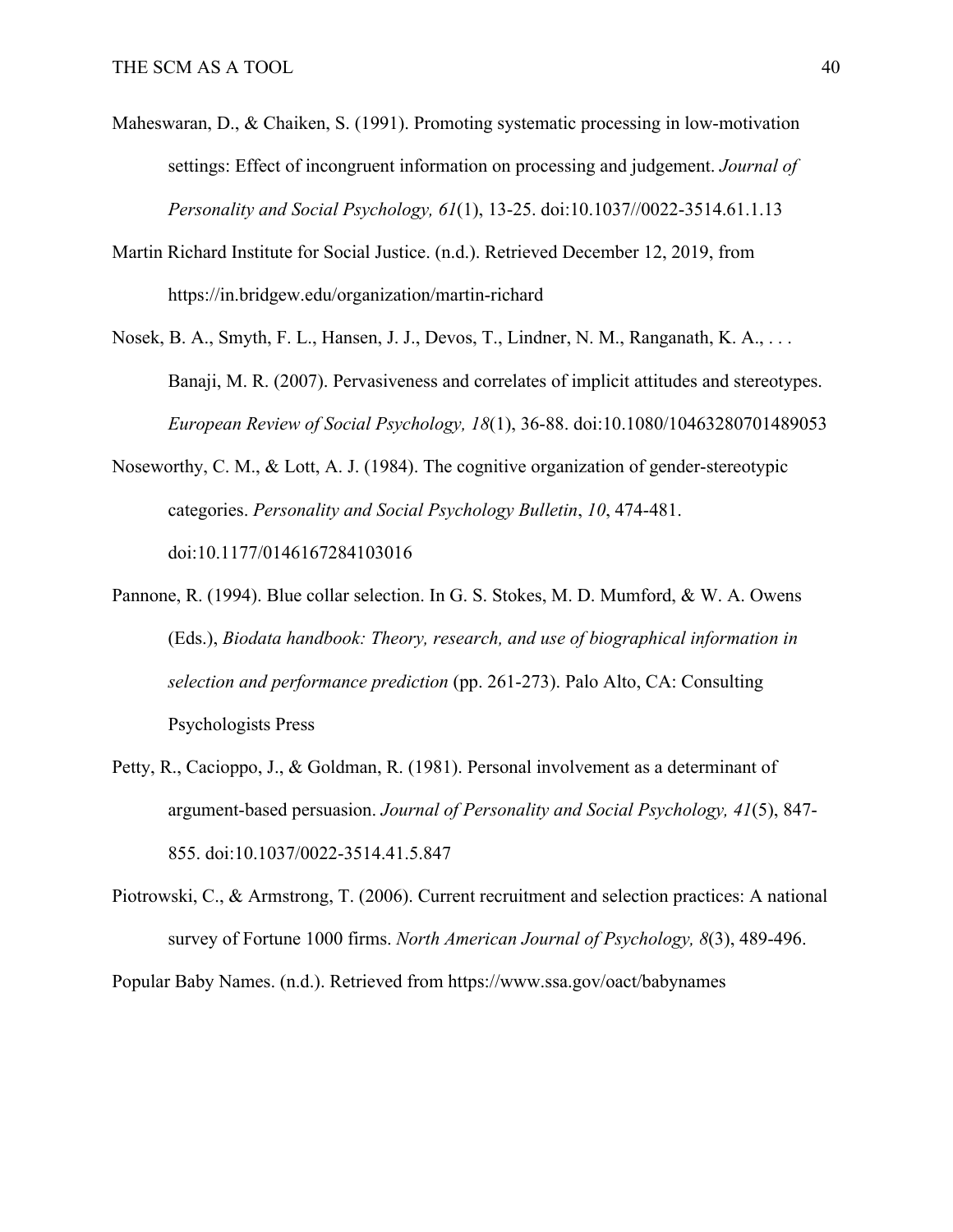- Pratto, F., Sidanius, J., Stallworth, L. M., & Malle, B. F. (1994). Social dominance orientation: A personality variable predicting social and political attitudes. *Journal of Personality and Social Psychology, 67*(4), 741-763. doi:10.1037/0022-3514.67.4.741
- Pronin, E. (2007). Perception and misperception of bias in human judgement. *Trends in Cognitive Sciences, 11*(1), 37-43. doi:10.1016/j.tics.2006.11.001

Pronin, E., Lin, D. Y., & Ross, L. (2002). The bias blind spot: Perceptions of bias in self versus others. *Personality and Social Psychology Bulletin, 2*8(3), 369-381. doi:10.1177/0146167202286008

- Rooth, D.-O. (2009). Automatic associations and discrimination in hiring: Real world evidence. *Labour Economics, 17*(3), 523-534. doi:10.1016/j.labeco.2009.04..005
- Schmidt, F. L., & Zimmerman, R. D. (2004). A counterintuitive hypothesis about employment interview validity and some supporting evidence. *Journal of Applied Psychology, 89*(3), 553-561. doi:10.1037/0021-9010.89.3.553
- Shiffrin, R. M., & Schneider, W. (1977). Controlled and automatic human information processing: II. Perceptual learning, automatic attending, and a general theory. *Psychological Review, 84*(2), 127-190. doi:10.1037/0033-295X.84.2.127
- Six, B., & Eckes, T. (1991). A closer look at the complex structure of gender stereotypes. *Sex Roles*, *24*(1-2), 57-71. doi:10.1007/BF00288703
- Smith, E. R. (1993). Social identity and social emotions: Toward new conceptualizations of prejudice. In D. M. Mackie, & D. L. Hamilton (Eds.), *Affect, cognition, and stereotyping* (pp. 297-316). New York, NY: Academic Press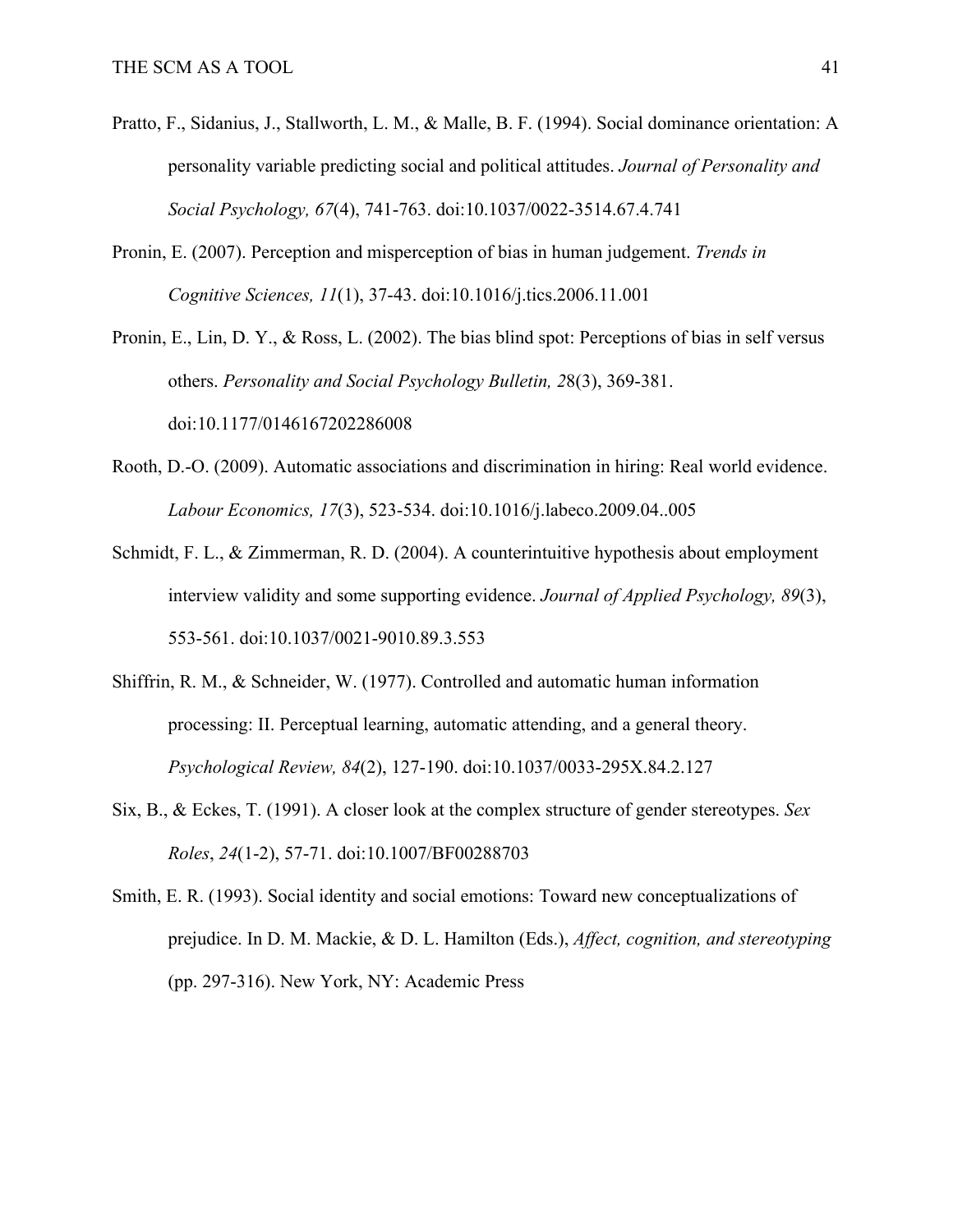- Suleiman, M. W. (1999). Islam, Muslims and Arabs in America: The other of the other of the other… *Journal of Muslim Minority Affairs, 19*(1), 33-47. doi:10.1080/13602009908716423
- Tetlock, P. E. (1983). Accountability and complexity of thought*. Journal of Personality and Social Psychology, 45*(1), 74-83. doi:10.1037/0022-3514.45.1.74
- Tilcsik, A. (2011). Pride and prejudice: Employment discrimination against openly gay men in the United States. *American Journal of Sociology*, *117*(2), 586-626. doi:10.1086/661653
- Tversky, A., & Kahneman, D. (1974). Judgment and uncertainty: Heuristics and biases. *Science, 185*(4157), 1124-1131. doi:10.1126/science.185.4157.1124
- Walley, C. J. (2017). Trump's election and the "white working class": What we missed. *American ethnologist, 44*(2), 231-236. doi:10.1111/amet.12473
- Wilson, T.D., Lindsey, S., & Schooler, T. Y. (2000). A model of dual attitudes. *Psychological Review*, *107*(1), 101-126. doi:10.1037//0033-295X.107.1.101
- Zschirnt, E., & Ruedin, D. (2016). Ethnic discrimination in hiring decisions: A meta-analysis of correspondence tests 1990-2015. *Journal of Ethnic and Migration Studies, 42*(7), 1115- 1134. doi:10.10800/133693183X.20105.11303279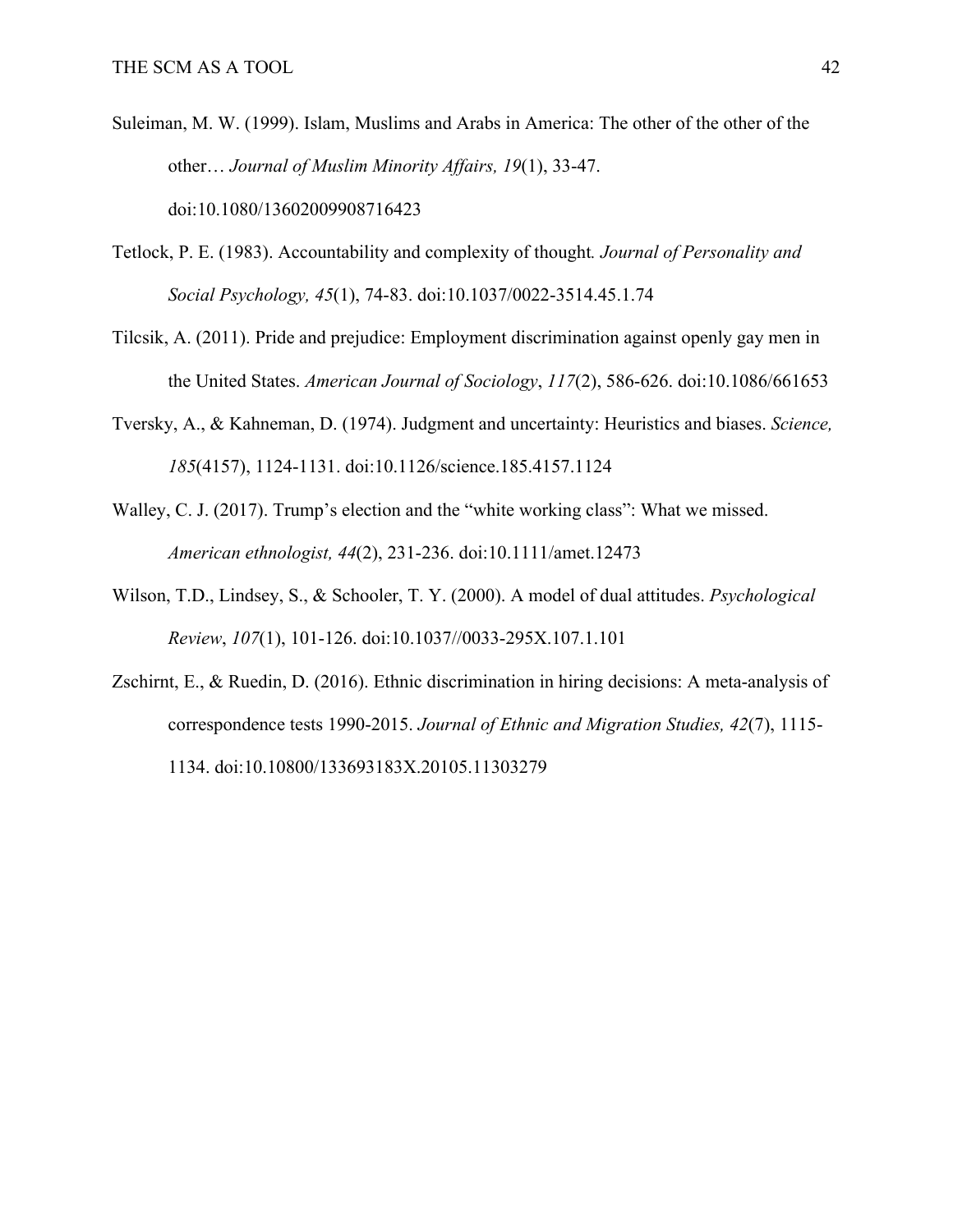## Table 1

*Means, Standard Deviations, and Intercorrelations for Social Dominance Orientation, Social* 

| Measure                         |          | 2       | 3       | 4       | 5       | 6    |
|---------------------------------|----------|---------|---------|---------|---------|------|
| 1. Social Dominance Orientation |          |         |         |         |         |      |
| 2. Social Desirability          | .03      |         |         |         |         |      |
| 3. SCM Society Competence       | $.19*$   | $.24**$ |         |         |         |      |
| 4. SCM Society Warmth           | $.25**$  | $.28**$ | $.84**$ |         |         |      |
| 5. SCM Personal Competence      | $-.40**$ | $-.06$  | $.18*$  | .09     |         |      |
| 6. SCM Personal Warmth          | $-44**$  | $-.07$  | .07     | .03     | $.86**$ |      |
| $\overline{M}$                  | 2.56     | 16.22   | $-.87$  | $-1.30$ | 4.22    | 4.57 |
| SD                              | 1.16     | 5.17    | 3.31    | 3.41    | 2.99    | 3.48 |

*\* p* < .05, \*\* *p* < .01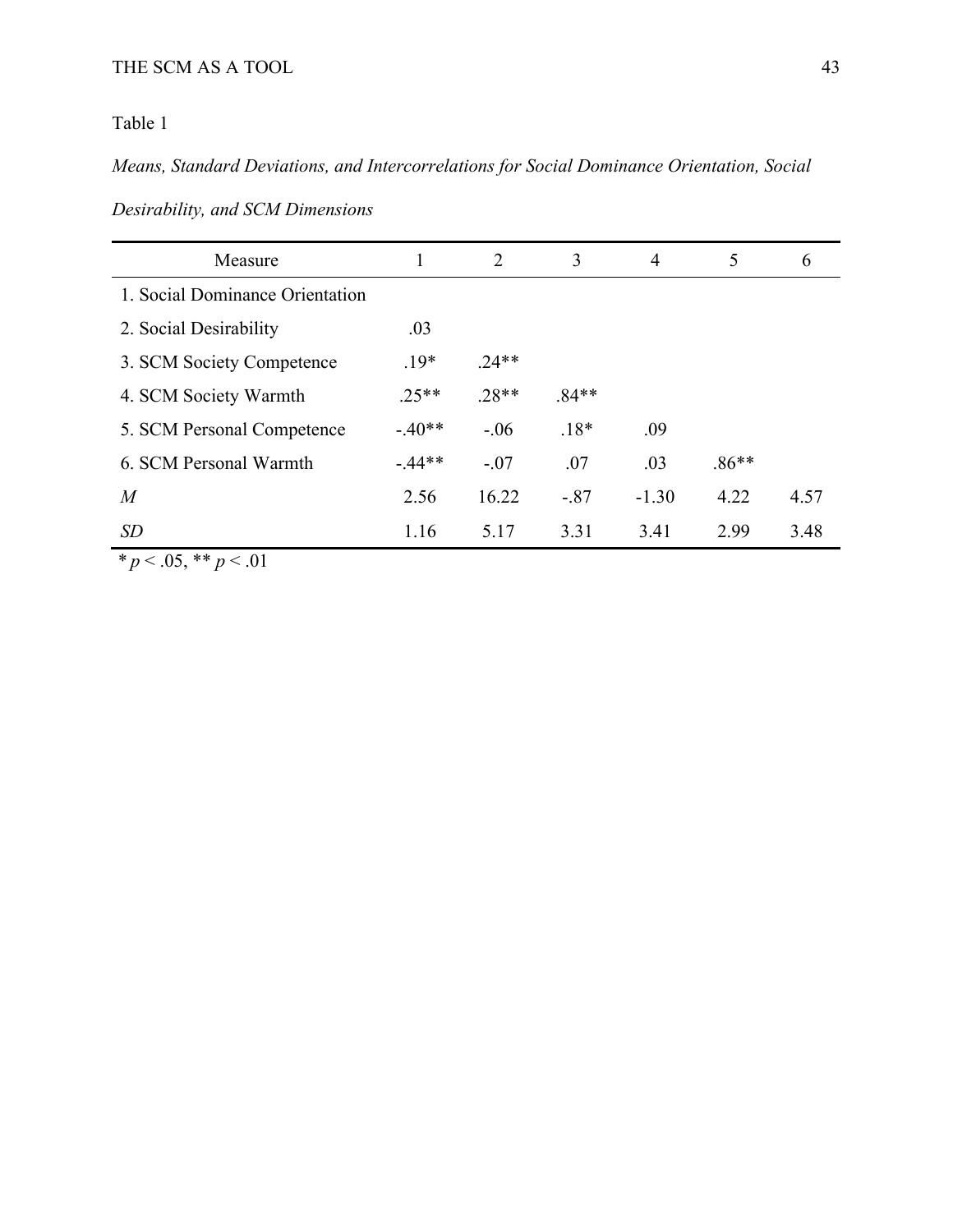## Table 2

*Means, Standard Deviations, and t-test Results for Applicant and Résumé Evaluations*

| Evaluations       | Minority<br>Applicant | Non-Minority<br>Applicant | $t$ values | $\boldsymbol{p}$ | Cohen's<br>d |
|-------------------|-----------------------|---------------------------|------------|------------------|--------------|
| Résumé            |                       |                           |            |                  |              |
| Transgender       | 3.62(.70)             | 3.34(.74)                 | $-7.21$    | < 0.001          | .63          |
| Mexican Immigrant | 3.69(0.73)            | 3.36(.77)                 | $-7.33$    | < 0.001          | .64          |
| African American  | 3.70(.77)             | 3.58(.72)                 | $-3.94$    | < 0.001          | .34          |
| Elderly           | 3.45(.77)             | 3.36(.73)                 | $-2.48$    | .037             | .18          |
| Muslim            | 3.48(.79)             | 3.37(.74)                 | $-2.10$    | .014             | .22          |
| Applicant         |                       |                           |            |                  |              |
| Transgender       | 4.07(.60)             | 3.77(.65)                 | $-6.59$    | < 0.001          | .58          |
| Mexican Immigrant | 4.04(.52)             | 3.71(0.63)                | $-7.17$    | < 0.001          | .63          |
| African American  | 4.02(.60)             | 3.78(.55)                 | $-6.10$    | < 0.001          | .53          |
| Elderly           | 3.81(.65)             | 3.75(.66)                 | $-5.17$    | .216             | .11          |
| Muslim            | 3.93(0.63)            | 3.66(.67)                 | $-1.24$    | < 0.001          | .45          |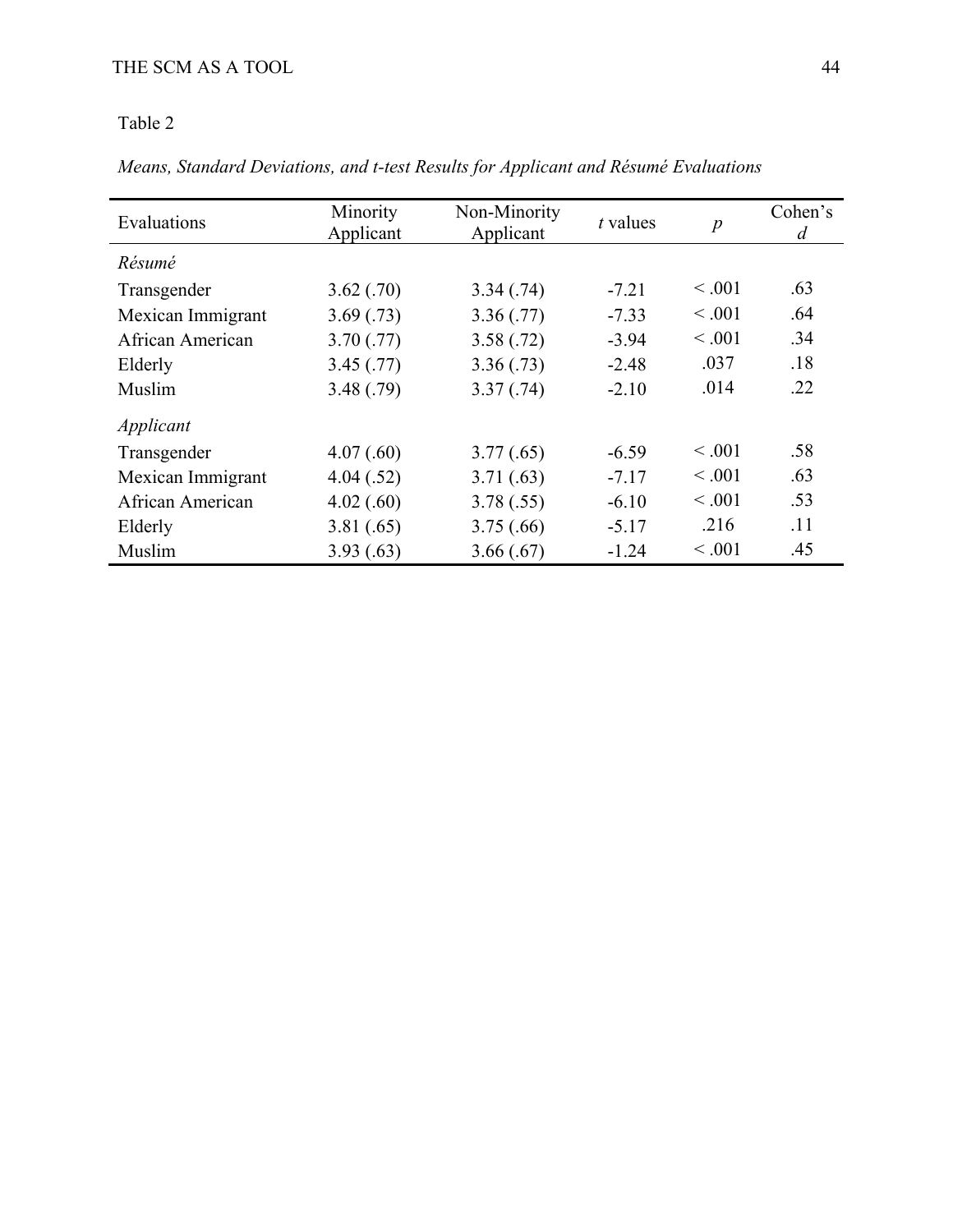## Table 3

*Applicant Selection Outcome Percentages for Hire Recommendation and Chi-Square Results*

| <b>Minority Group</b> | <b>Minority Applicant</b> | Non-Minority<br>Applicant | Chi-square |
|-----------------------|---------------------------|---------------------------|------------|
| Transgender           | 76.7%                     | 23.3%                     | $37.90**$  |
| Mexican Immigrant     | 82.6%                     | 17.4%                     | $56.03**$  |
| African American      | 75.9%                     | $24.1\%$                  | $35.80**$  |
| Elderly               | 61.8%                     | 38.2%                     | $7.34**$   |
| Muslim                | 64.7%                     | 35.3%                     | $11.44**$  |

\*\* $p < .01$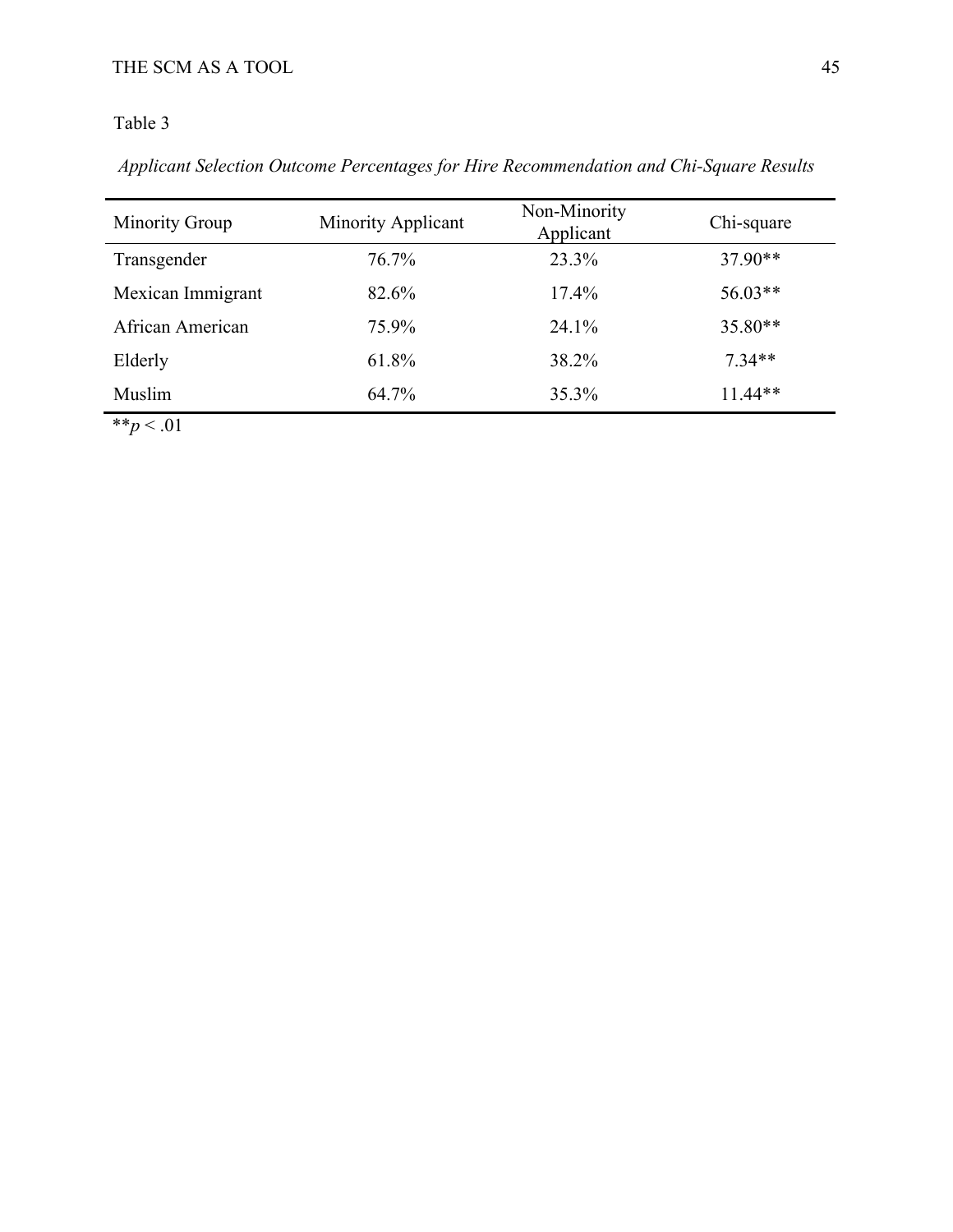## Table 4

## *Point-Biserial Correlations between Candidate Overall Ratings and Hire Recommendation*

| <b>Minority Group Comparison</b> | Hire Minority Applicant | Hire Non-Minority<br>Applicant |
|----------------------------------|-------------------------|--------------------------------|
| Transgender                      | $.19*$                  | .16                            |
| Mexican Immigrant                | $.22*$                  | .14                            |
| African American                 | $.33**$                 | $-.08$                         |
| Elderly                          | $.27**$                 | .14                            |
| Muslim                           | $.19*$                  | $.26**$                        |

 $\overline{\text{* } p \lt.05, \text{** } p \lt.01}$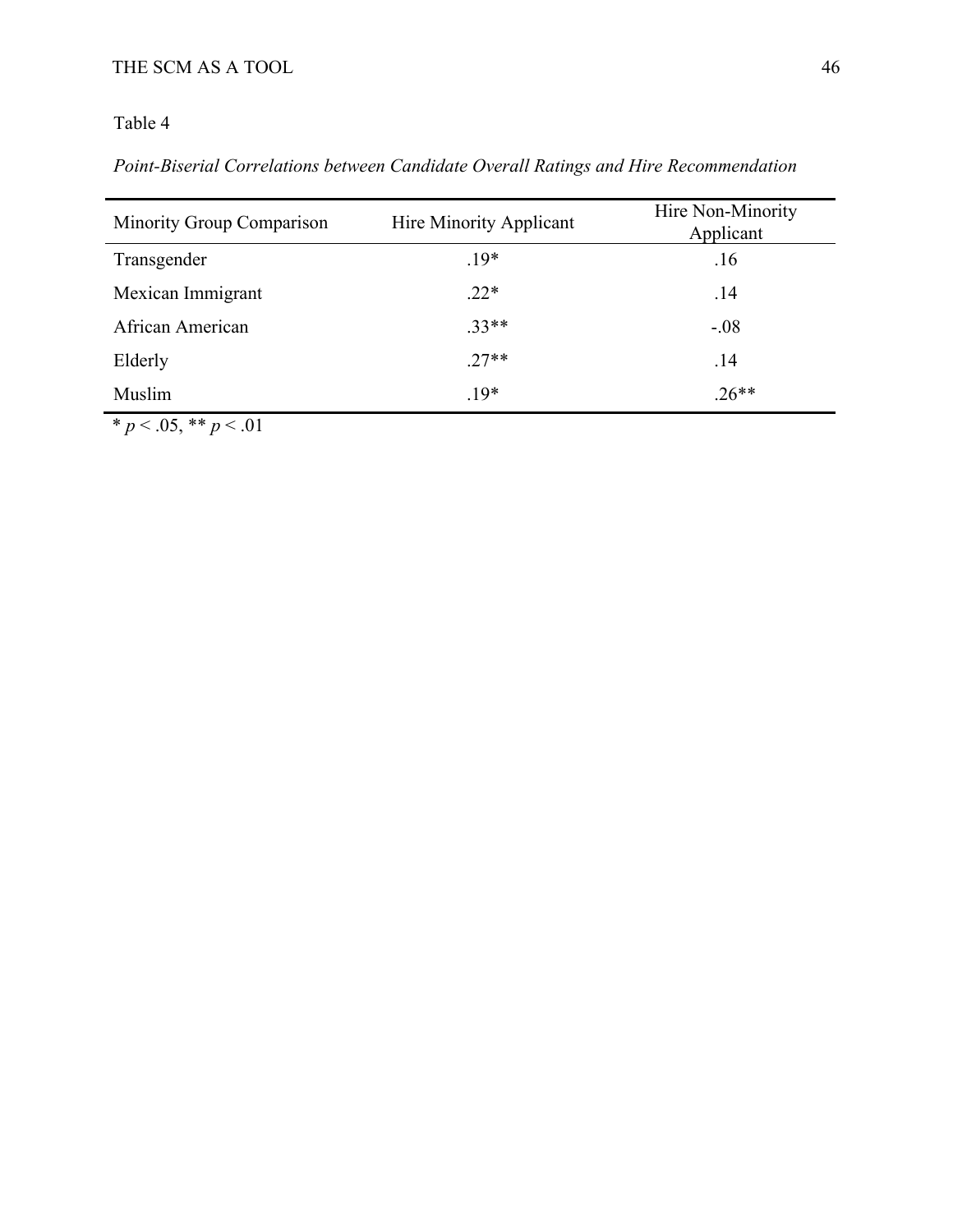Table 5

*Means, Standard Deviations, and t-test Results for Society and Personal SCM Perceptions* 

| <b>SCM</b> Dimension | Society<br>Perception | Personal<br>Perception | $t$ values | $\boldsymbol{p}$ | Cohen's<br>$\overline{d}$ |
|----------------------|-----------------------|------------------------|------------|------------------|---------------------------|
| Competence           |                       |                        |            |                  |                           |
| Transgender          | $-.18(.96)$           | .90(.82)               | $-10.19$   | < 0.001          | .90                       |
| Mexican              | $-.22(.86)$           | 1.00(.73)              | $-13.01$   | < 0.001          | 1.14                      |
| Immigrant            | $-.60(.92)$           | .85(.85)               | $-14.10$   | < 0.001          | 1.25                      |
| African American     | .02(.81)              | 1.18(.66)              | $-13.05$   | < .001           | 1.15                      |
| Elderly              | $-.05(.90)$           | .45(.66)               | $-6.52$    | < .001           | .57                       |
| Muslim               | $-.08(1.00)$          | .90(.79)               | $-15.08$   | < 0.001          | .85                       |
| Student              | .55(.74)              | .72(.61)               | $-2.42$    | .017             | .21                       |
| Warmth               |                       |                        |            |                  |                           |
| Transgender          | $-.13(1.06)$          | .97(0.94)              | $-8.56$    | < 0.001          | .75                       |
| Mexican              | $-.40(.95)$           | .93(0.85)              | $-12.51$   | < 0.001          | 1.03                      |
| Immigrant            | $-.78(.93)$           | .86(.93)               | $-9.67$    | < .001           | 1.34                      |
| African American     | $-.44(.93)$           | .99(0.82)              | $-13.03$   | < .001           | 1.14                      |
| Elderly              | .88(.91)              | 1.12(.83)              | $-3.03$    | .003             | .26                       |
| Muslim               | $-.88(1.06)$          | .70(0.94)              | $-12.54$   | < .001           | 1.11                      |
| Student              | .46(.77)              | .50(.81)               | $-.39$     | .695             | .03                       |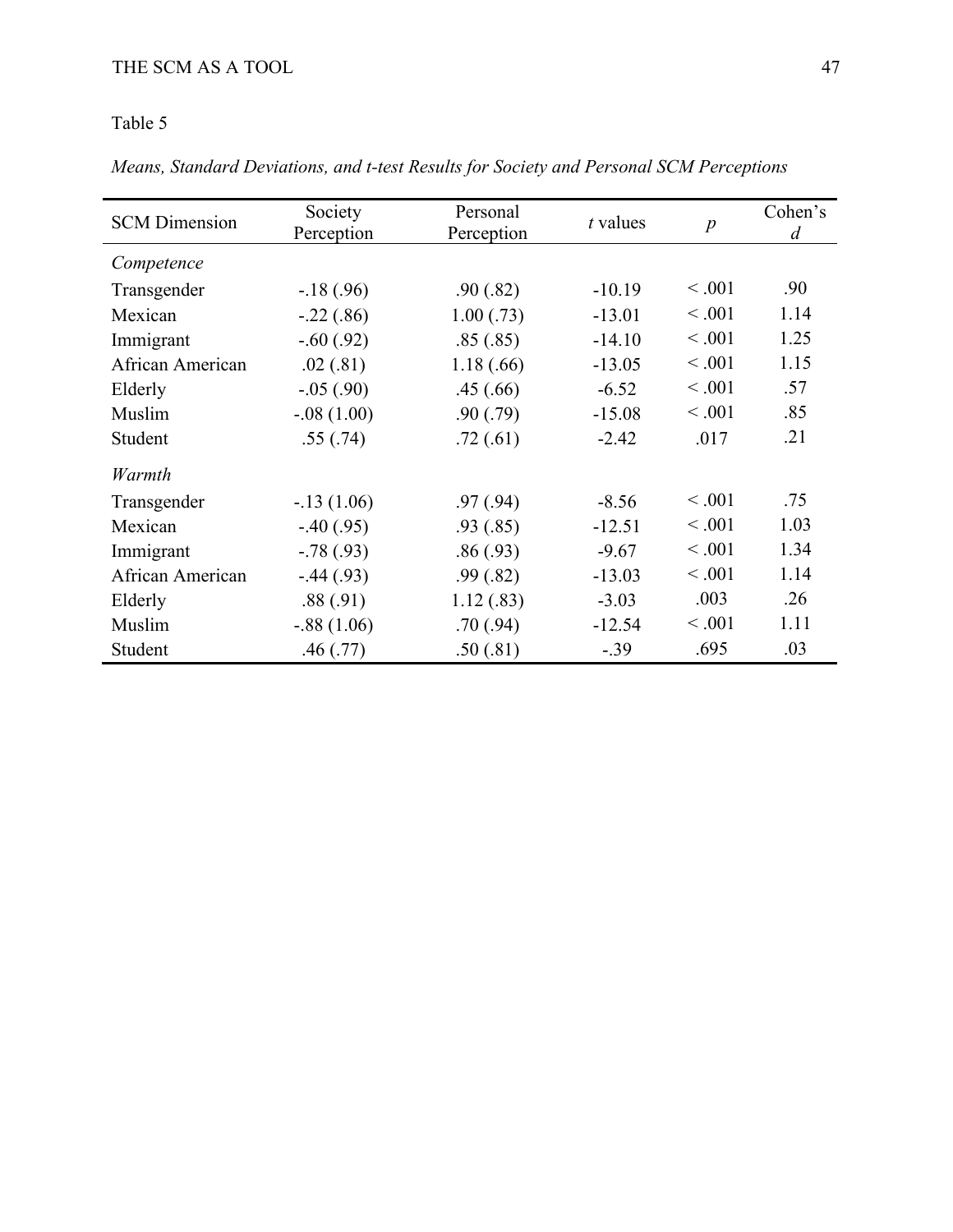## Table 6

## *Correlations between Social Dominance Orientation and SCM Dimensions*

| <b>SCM</b> Dimension | <b>Society Perception</b> | Personal Perception |  |  |
|----------------------|---------------------------|---------------------|--|--|
| Competence           |                           |                     |  |  |
| Transgender          | .15                       | $-.39**$            |  |  |
| Mexican              | $.18*$                    | $-.36**$            |  |  |
| Immigrant            | .14                       | $-.39**$            |  |  |
| African American     | .14                       | $-.31**$            |  |  |
| Elderly              | .17                       | $-.02$              |  |  |
| Muslim               | .07                       | $-.36**$            |  |  |
| Warmth               |                           |                     |  |  |
| Transgender          | .26                       | $-.38**$            |  |  |
| Mexican              | .14                       | $-.43**$            |  |  |
| Immigrant            | $.25**$                   | $-.42**$            |  |  |
| African American     | $.20*$                    | $-.43**$            |  |  |
| Elderly              | $-.10$                    | $-.05$              |  |  |
| Muslim               | .22                       | $-.38**$            |  |  |

\* *p* < .05, \*\* *p* < .01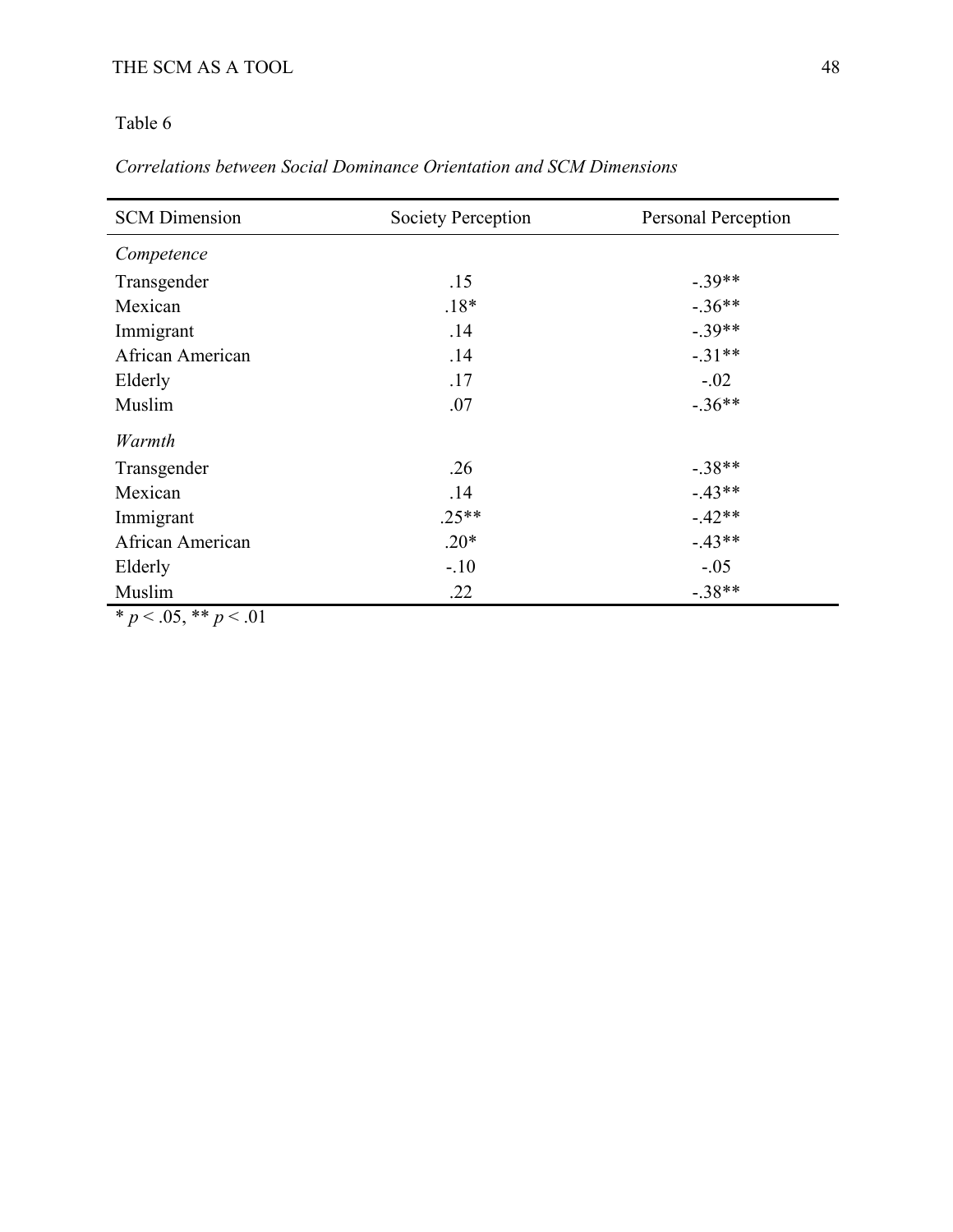

*Figure 1*. Stereotype Content Model Cartesian Grid.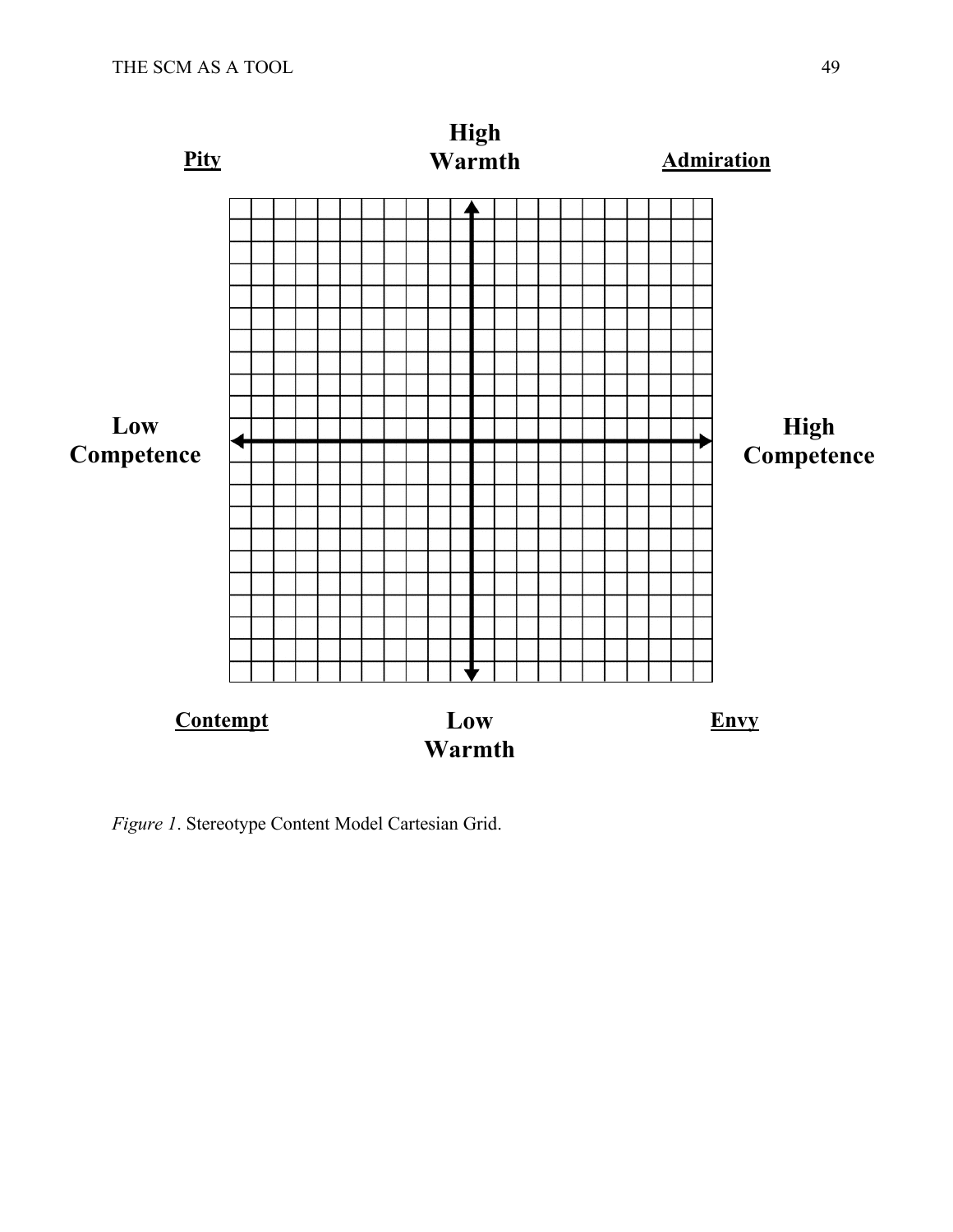|                         | Not at all |   |  | <b>Extremely</b> |    |
|-------------------------|------------|---|--|------------------|----|
| Competent               |            | ◠ |  |                  |    |
| Confident               |            |   |  |                  |    |
| Capable                 |            |   |  |                  |    |
| <b>Efficient</b>        |            |   |  |                  |    |
| Intelligent             |            |   |  |                  |    |
| <b>Skillful</b>         |            |   |  |                  | 6  |
| Friendly                |            |   |  |                  |    |
| <b>Well-intentioned</b> |            |   |  |                  |    |
| <b>Trustworthy</b>      |            |   |  |                  | 9  |
| Warm                    |            |   |  |                  | 10 |
| <b>Sincere</b>          |            |   |  |                  | 11 |
| Good-natured            |            |   |  |                  | 12 |

**As viewed by society** how would you rate those who identify themselves as STUDENTS.

*Figure 2*. The Stereotype Content Model scale with the original society perspective and the student group.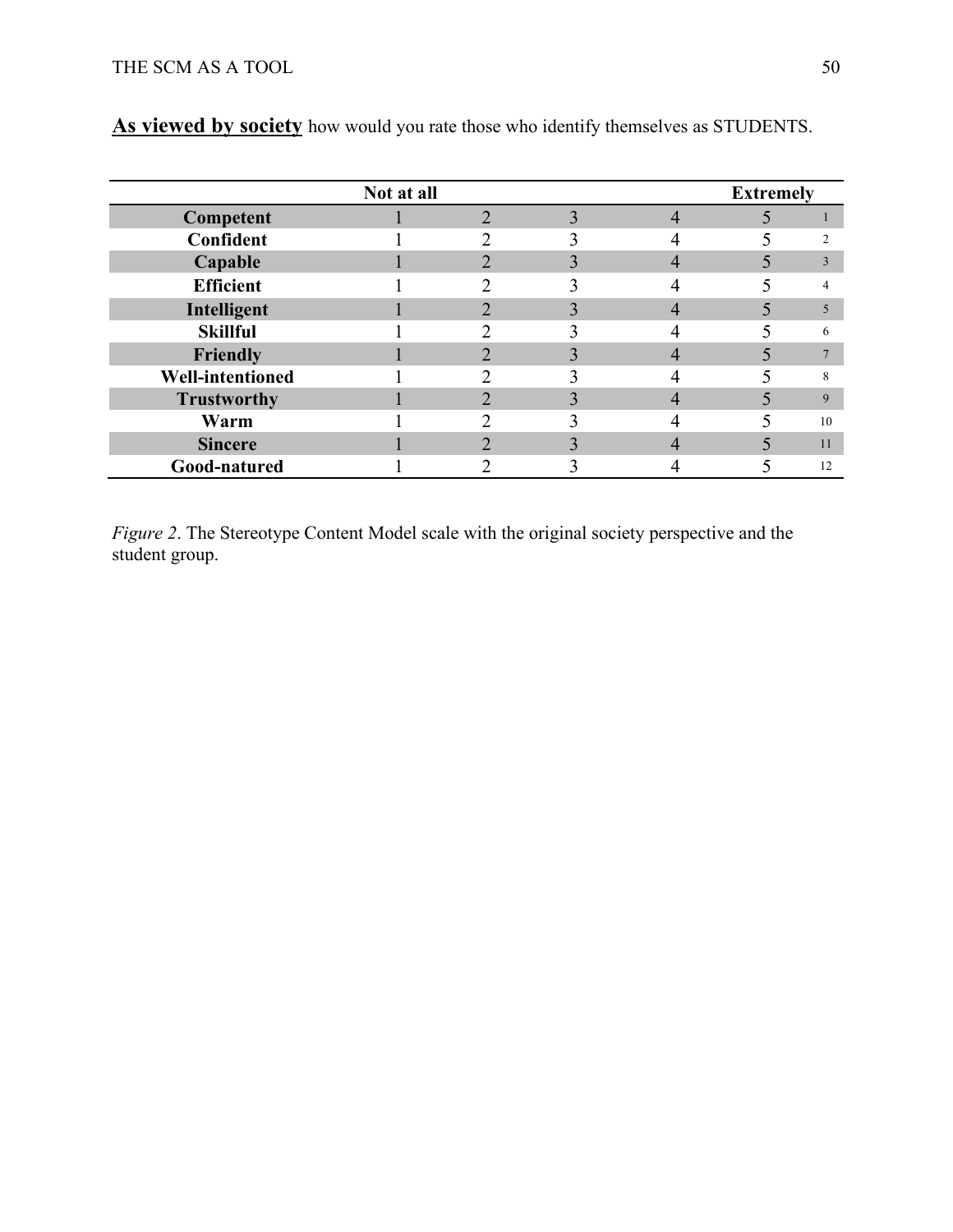

*Figure 3*. Target groups plotted on the Stereotype Content Model according to society and personal view.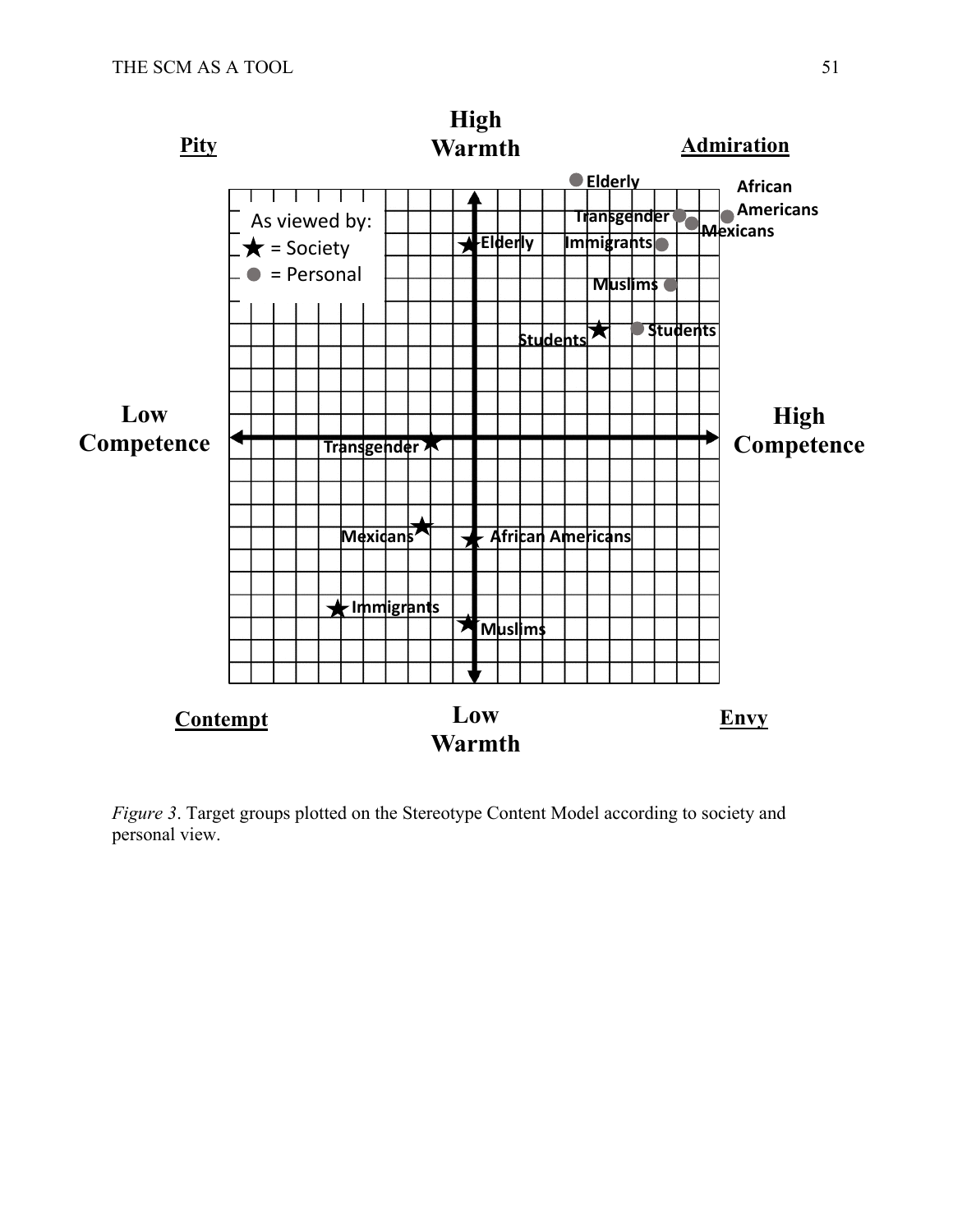## Appendix A

Minority Signaled Candidate Résumé: Mexican Immigrant Group

## JOSE GONZALEZ 617-876-2834 JGONZ@OUTLOOK.COM 2348 SOUTH STREET

# Education

Northeastern University – 2012 – 2016

Bachelor of Science, Business Administration Concentration: Accounting

# Relevant Courses

Financial Accounting, Intermediate Accounting I and II, Managerial Accounting, Accounting Information Systems, Tax Accounting, Financial Auditing, Advanced Accounting

# Work Experience

Bank of America Bank Teller/Customer Service Associate – 2013 – Current

- Operated a \$10,000 register and promoted various banking offers
- Facilitated personal and business oriented transactions
- Developed strong professional relationships
- Prepared for internal audit by adhering to regulations

## Reference

Dr. Andrea Lopez National Autonomous University of Mexico +52 55 5622 1280

# Extracurricular Activities

- BAP Accounting Club
- Accounting Information System Group
- Little League Baseball Coach
- Association of Mexican Professionals in Finance and Accounting (ALPFA)

## Languages

• Spanish – Verbal fluency and reading/writing proficiency